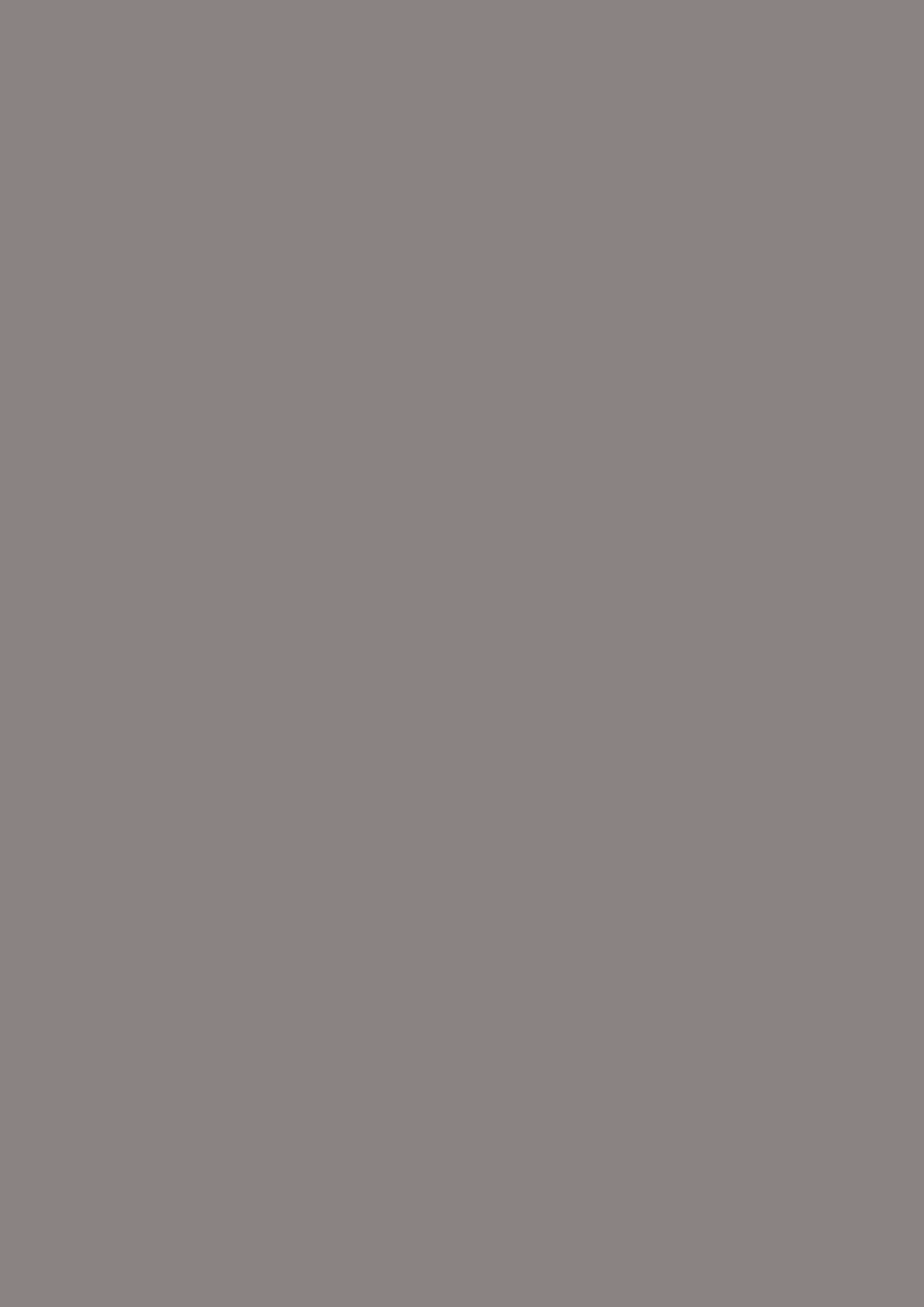## KEY FIGURES GROUP HOLCIM

#### **Key figures Group Holcim**

| January–June                                  |              | 2015   | 2014 <sup>1</sup>   | ±%      | $\pm\%$       |
|-----------------------------------------------|--------------|--------|---------------------|---------|---------------|
|                                               |              |        |                     |         | like-for-like |
| Annual cement production capacity             | million t    | 211.3  | 208.82              | $+1.2$  | $+1.2$        |
| Sales of cement                               | million t    | 67.6   | 68.9                | $-2.0$  | $-2.1$        |
| Sales of mineral components                   | million t    | 1.8    | 1.6                 | $+18.2$ | $-10.7$       |
| Sales of aggregates                           | million t    | 72.0   | 69.6                | $+3.4$  | $-2.3$        |
| Sales of ready-mix concrete                   | million $m3$ | 18.2   | 18.1                | $+0.6$  | $-3.0$        |
| Sales of asphalt                              | million t    | 4.6    | 4.1                 | $+13.1$ | $+13.1$       |
| Net sales                                     | million CHF  | 8,646  | 8,926               | $-3.1$  | $-0.2$        |
| Operating EBITDA                              | million CHF  | 1,471  | 1,595               | $-7.8$  | $-5.1$        |
| Operating EBITDA adjusted <sup>3</sup>        | million CHF  | 1,557  | 1,617               | $-3.7$  | $-1.1$        |
| Operating EBITDA margin                       | $\%$         | 17.0   | 17.9                |         |               |
| Operating EBITDA margin adjusted <sup>3</sup> | %            | 18.0   | 18.1                |         |               |
| Operating profit                              | million CHF  | 827    | 943                 | $-12.3$ | $-12.4$       |
| Operating profit adjusted <sup>3</sup>        | million CHF  | 912    | 965                 | $-5.5$  | $-5.5$        |
| Operating profit margin                       | $\%$         | 9.6    | 10.6                |         |               |
| Operating profit margin adjusted <sup>3</sup> | %            | 10.6   | 10.8                |         |               |
| EBITDA                                        | million CHF  | 1,972  | 1,798               | $+9.6$  |               |
| Net income                                    | million CHF  | 690    | 657                 | $+4.9$  |               |
| Net income margin                             | %            | 8.0    | 7.4                 |         |               |
| Net income - shareholders of Holcim Ltd       | million CHF  | 573    | 485                 | $+18.0$ |               |
| Cash flow from operating activities           | million CHF  | 220    | 194                 | $+13.6$ | $+9.0$        |
| Cash flow margin                              | %            | 2.5    | 2.2                 |         |               |
| Net financial debt                            | million CHF  | 9,057  | 9,520 <sup>2</sup>  | $-4.9$  | $+3.6$        |
| Total shareholders' equity                    | million CHF  | 15,721 | 17,430 <sup>2</sup> | $-9.8$  |               |
| Personnel                                     |              | 63,314 | 67,1372             | $-5.7$  | $-6.0$        |
| Earnings per share                            | CHF          | 1.62   | 1.374               | $+18.2$ |               |
| Fully diluted earnings per share              | CHF          | 1.62   | 1.374               | $+18.2$ |               |
|                                               |              |        |                     |         |               |
| Principal key figures in USD (illustrative)   |              |        |                     |         |               |
|                                               |              |        |                     |         |               |

Net sales million USD 9,131 10,019 –8.9 Operating EBITDA **million USD** 1,553 1,790 –13.2 Operating EBITDA adjusted<sup>3</sup> million USD 1,644 1,815 -9.4 Operating profit million USD 873 1,058 –17.5 Operating profit adjusted<sup>3</sup> million USD 963 1,084 -11.1 Net income – shareholders of Holcim Ltd million USD 605 545 +11.1 Cash flow from operating activities million USD 232 218 +6.9 Net financial debt debt million USD 9,724 9,625<sup>2</sup> +1.0 Total shareholders' equity million USD 16,878 17,622<sup>2</sup> -4.2 Earnings per share USD USD 1.71 1.54<sup>4</sup> +11.0

#### **Principal key figures in EUR (illustrative)**

| Net sales                               | million EUR | 8,182  | 7,309               | $+11.9$ |  |
|-----------------------------------------|-------------|--------|---------------------|---------|--|
| Operating EBITDA                        | million EUR | 1,392  | 1,306               | $+6.6$  |  |
| Operating EBITDA adjusted <sup>3</sup>  | million EUR | 1,473  | 1,324               | $+11.3$ |  |
| Operating profit                        | million EUR | 782    | 772                 | $+1.3$  |  |
| Operating profit adjusted <sup>3</sup>  | million EUR | 863    | 790                 | $+9.2$  |  |
| Net income – shareholders of Holcim Ltd | million EUR | 542    | 397                 | $+36.4$ |  |
| Cash flow from operating activities     | million EUR | 208    | 159                 | $+31.3$ |  |
| Net financial debt                      | million EUR | 8,698  | 7,916 <sup>2</sup>  | $+9.9$  |  |
| Total shareholders' equity              | million EUR | 15,097 | 14,492 <sup>2</sup> | $+4.2$  |  |
| Earnings per share                      | EUR         | 1.53   | 1.12 <sup>4</sup>   | $+36.6$ |  |

<sup>1</sup> Restated due to changes in accounting policies.

<sup>2</sup> As of December 31, 2014.

<sup>3</sup> Excluding merger-related costs only.

<sup>4</sup> Restated due to the commitment to distribute a scrip dividend.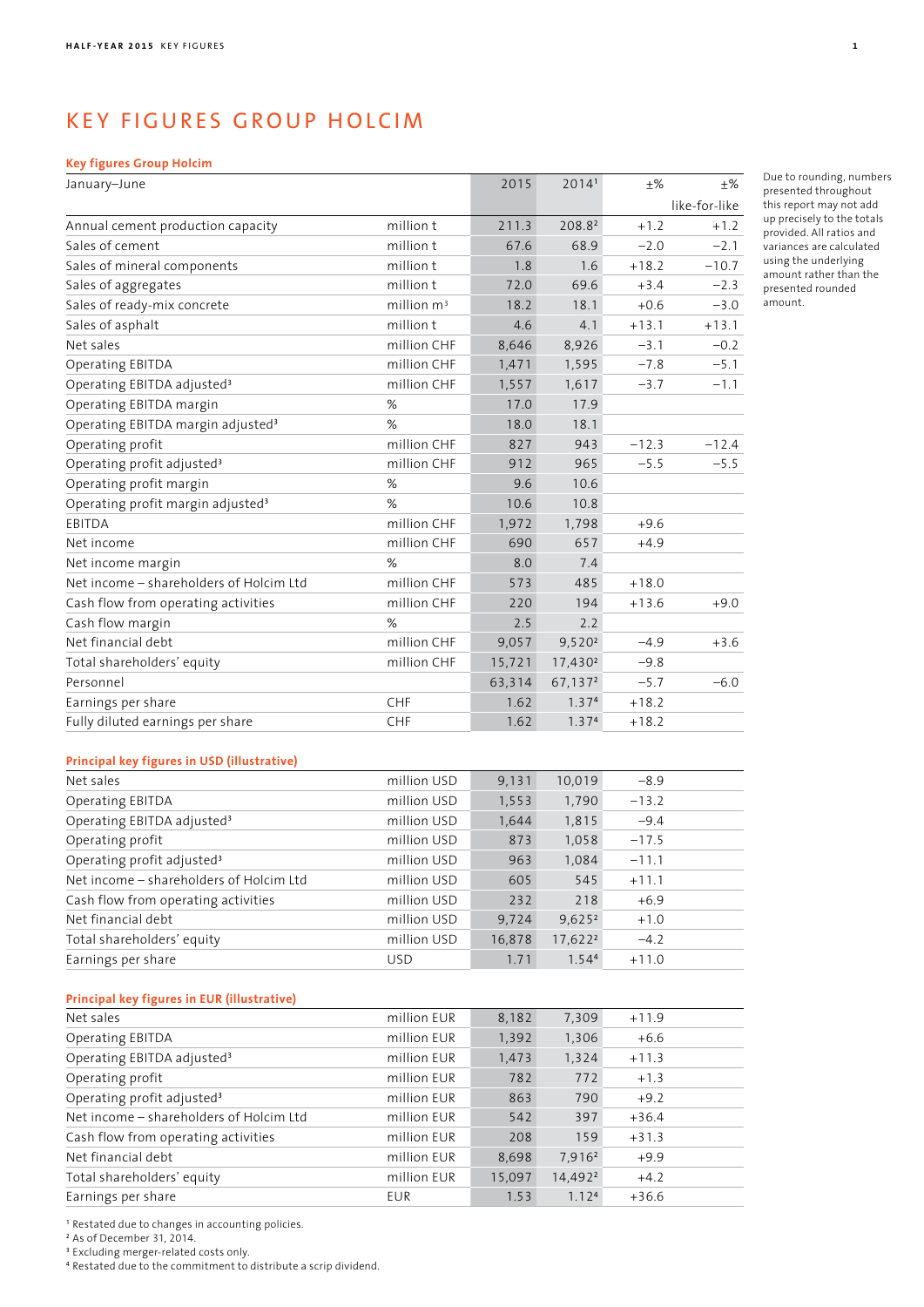## HOLCIM HALF-YEAR 2015

**Volume increases in aggregates and ready-mix concrete** 

**Economic uncertainty across several markets impacts Group's performance**

**Higher cash flow and net income as a result of portfolio optimization**

**LafargeHolcim launched following successful merger completion in July**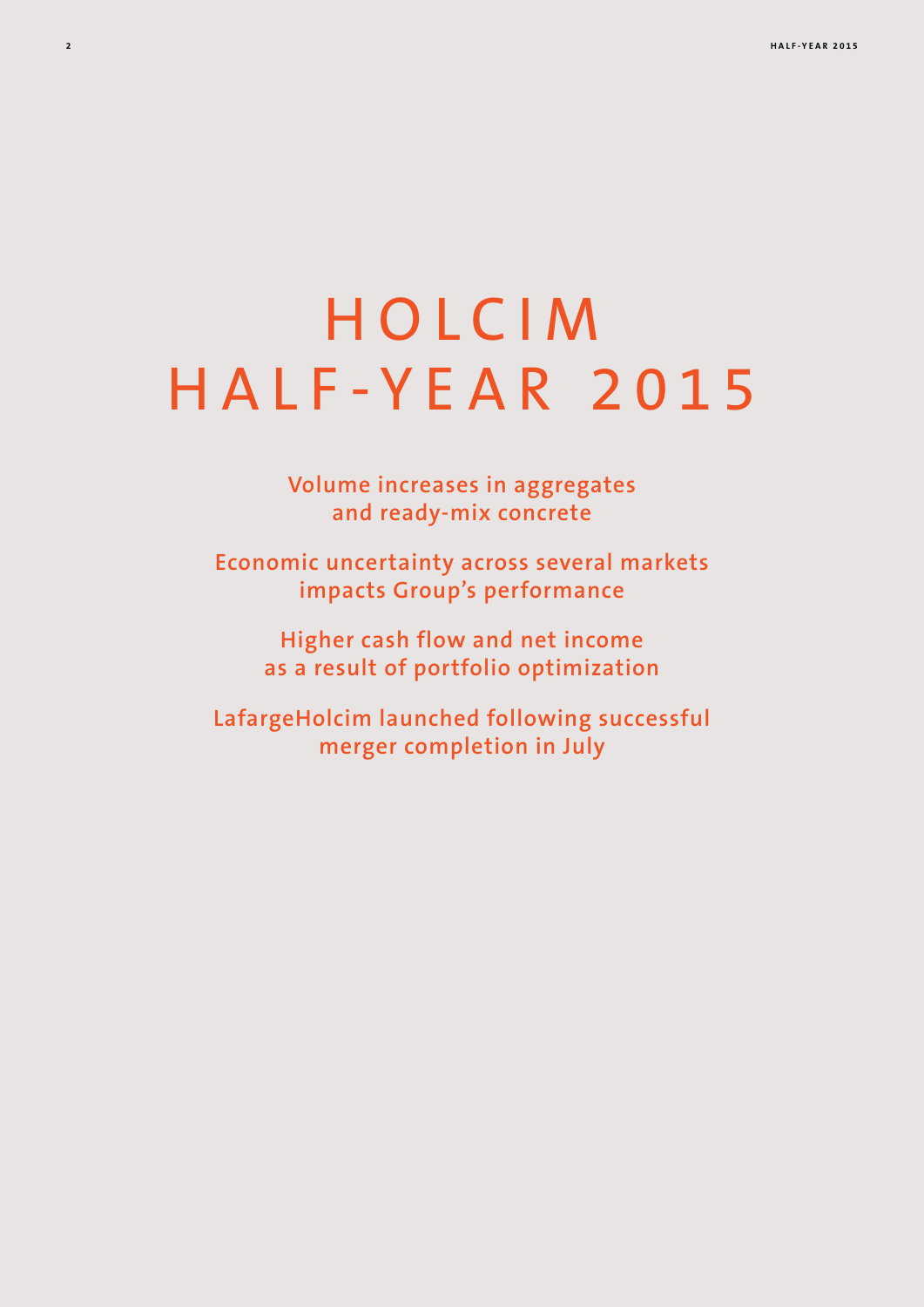#### Dear Shareholder,

In July 2015 Holcim and Lafarge have successfully completed their merger and created LafargeHolcim, the world's leading building materials company. This combination has not only resulted in a larger and more global company but brings about a unique set of complementary capabilities to capitalize on. With a team of more than 115,000 employees the Group operates in 90 countries around the globe. It has a unique business portfolio, is the industry benchmark in R&D and offers customers the widest range of innovative and value-adding products, services and solutions. This report reflects the performance for the first six months of 2015 and therefore solely contains information on a period ahead of the combination of the two companies. We therefore continue to speak of Holcim in this report.

In the first half of 2015, Holcim generated higher cash flow from operating activities and increased net income supported by the gain from the divestment of the Group's minority shareholding in Siam City Cement in March. However, the Group was faced with an overall challenging development in the first half of 2015 as lower than anticipated demand in some markets caused volume declines in cement and impacted financial performance. Positive dynamics in markets such as the United Kingdom, the United States, Mexico, and the Philippines were not able to compensate for these effects.

Holcim was again confronted with a mixed global economic environment that was influenced by moderate growth levels as well as political and economic uncertainty. Although lower oil prices influenced economic development positively in oil-importing regions, ongoing investment weakness more than offset these effects in both advanced and emerging markets. With its strong focus on prices and cost management as well as its balanced geographic footprint, Holcim was able to mitigate some of these effects. Cement volumes declined in all Group regions with the exception of North America and Latin America. More cement was sold in important markets including Romania, the Philippines, Vietnam, and the United States. Aggregate shipments were higher, mainly as a result of the acquisition of Cemex's operations in Western Germany as well as solid growth in the United Kingdom and the United States. Ready-mix concrete volumes were slightly higher than last year's period. Adjusted for merger-related costs, operating EBITDA was lower, despite the positive developments in the Group regions North America and Latin America. Operating profit adjusted for merger-related costs also declined. While Group companies including Aggregate Industries UK, Holcim US, Holcim Mexico, and Holcim Spain reported increased like-for-like financial performance, the development in Indonesia, at Ambuja Cements, and in Switzerland and France was less favorable.

ROIC after taxes increased significantly and stood at 7.8 percent. Net financial debt over the last twelve months decreased by CHF 1,418 million and stood at CHF 9,057 million.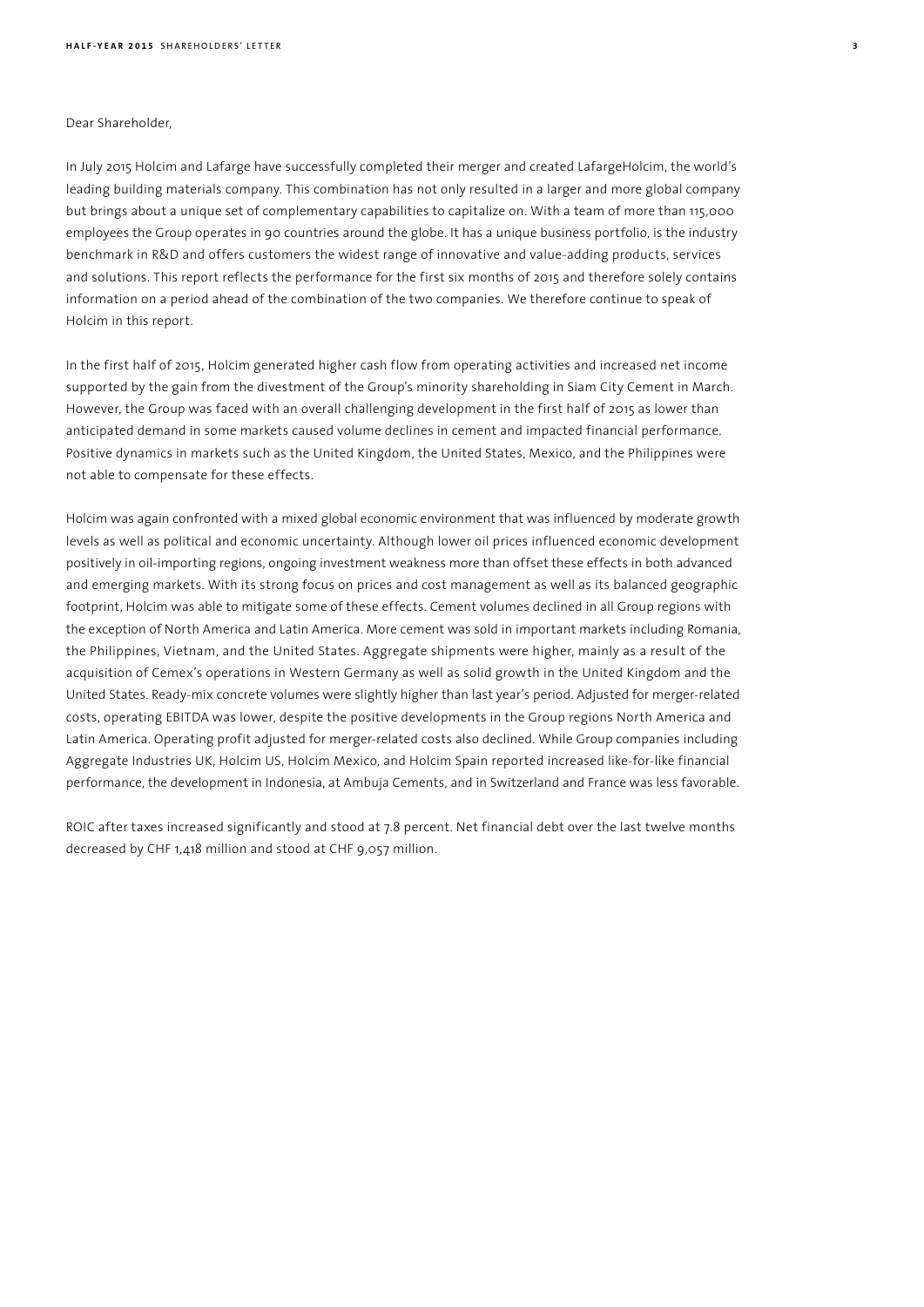| Group                                   |               | Jan-June | Jan-June          | $+$ %   | ±%            |
|-----------------------------------------|---------------|----------|-------------------|---------|---------------|
|                                         |               | 2015     | 2014 <sup>1</sup> |         | like-for-like |
| Sales of cement                         | million t     | 67.6     | 68.9              | $-2.0$  | $-2.1$        |
| Sales of aggregates                     | million t     | 72.0     | 69.6              | $+3.4$  | $-2.3$        |
| Sales of ready-mix concrete             | million $m^3$ | 18.2     | 18.1              | $+0.6$  | $-3.0$        |
| Sales of asphalt                        | million t     | 4.6      | 4.1               | $+13.1$ | $+13.1$       |
| Net sales                               | million CHF   | 8,646    | 8,926             | $-3.1$  | $-0.2$        |
| <b>Operating EBITDA</b>                 | million CHF   | 1,471    | 1,595             | $-7.8$  | $-5.1$        |
| Operating EBITDA adjusted <sup>2</sup>  | million CHF   | 1,557    | 1,617             | $-3.7$  | $-1.1$        |
| Operating profit                        | million CHF   | 827      | 943               | $-12.3$ | $-12.4$       |
| Operating profit adjusted <sup>2</sup>  | million CHF   | 912      | 965               | $-5.5$  | $-5.5$        |
| Net income                              | million CHF   | 690      | 657               | $+4.9$  |               |
| Net income – shareholders of Holcim Ltd | million CHF   | 573      | 485               | $+18.0$ |               |
| Cash flow from operating activities     | million CHF   | 220      | 194               | $+13.6$ | $+9.0$        |

<sup>1</sup> Restated due to changes in accounting policies.

<sup>2</sup> Excluding merger-related costs only.

| Group                                   |               | Apr-June | Apr-June | $+$ %   | $\pm\%$       |
|-----------------------------------------|---------------|----------|----------|---------|---------------|
|                                         |               | 2015     | 20141    |         | like-for-like |
| Sales of cement                         | million t     | 36.9     | 36.4     | $+1.2$  | $+1.1$        |
| Sales of aggregates                     | million t     | 42.4     | 40.4     | $+5.0$  | $-1.0$        |
| Sales of ready-mix concrete             | million $m^3$ | 10.2     | 9.9      | $+2.8$  | $-0.7$        |
| Sales of asphalt                        | million t     | 3.0      | 2.7      | $+12.1$ | $+12.1$       |
| Net sales                               | million CHF   | 4,731    | 4,900    | $-3.4$  | $+1.1$        |
| Operating EBITDA                        | million CHF   | 899      | 994      | $-9.5$  | $-5.0$        |
| Operating EBITDA adjusted <sup>2</sup>  | million CHF   | 941      | 1,016    | $-7.4$  | $-3.0$        |
| Operating profit                        | million CHF   | 580      | 657      | $-11.7$ | $-11.1$       |
| Operating profit adjusted <sup>2</sup>  | million CHF   | 622      | 680      | $-8.5$  | $-7.9$        |
| Net income                              | million CHF   | 311      | 479      | $-35.0$ |               |
| Net income – shareholders of Holcim Ltd | million CHF   | 263      | 406      | $-35.2$ |               |
| Cash flow from operating activities     | million CHF   | 434      | 430      | $+0.8$  | $-3.6$        |

<sup>1</sup> Restated due to changes in accounting policies.

<sup>2</sup> Excluding merger-related costs only.

#### **Sales volumes**

In the first half of the year consolidated cement volumes decreased 2.0 percent to 67.6 million tonnes as Group regions Asia Pacific, Europe, and Africa Middle East reported declines. Aggregates deliveries increased 3.4 percent to 72.0 million tonnes, building on the volume growth in Group regions Europe and North America. Ready-mix concrete deliveries increased slightly by 0.6 percent and reached 18.2 million cubic meters, as improvements in Europe based on the acquisition of Cemex's activities in Western Germany could compensate for declines in North America and Latin America as well as Africa Middle East. Asphalt volumes increased significantly by 13.1 percent to 4.6 million tonnes.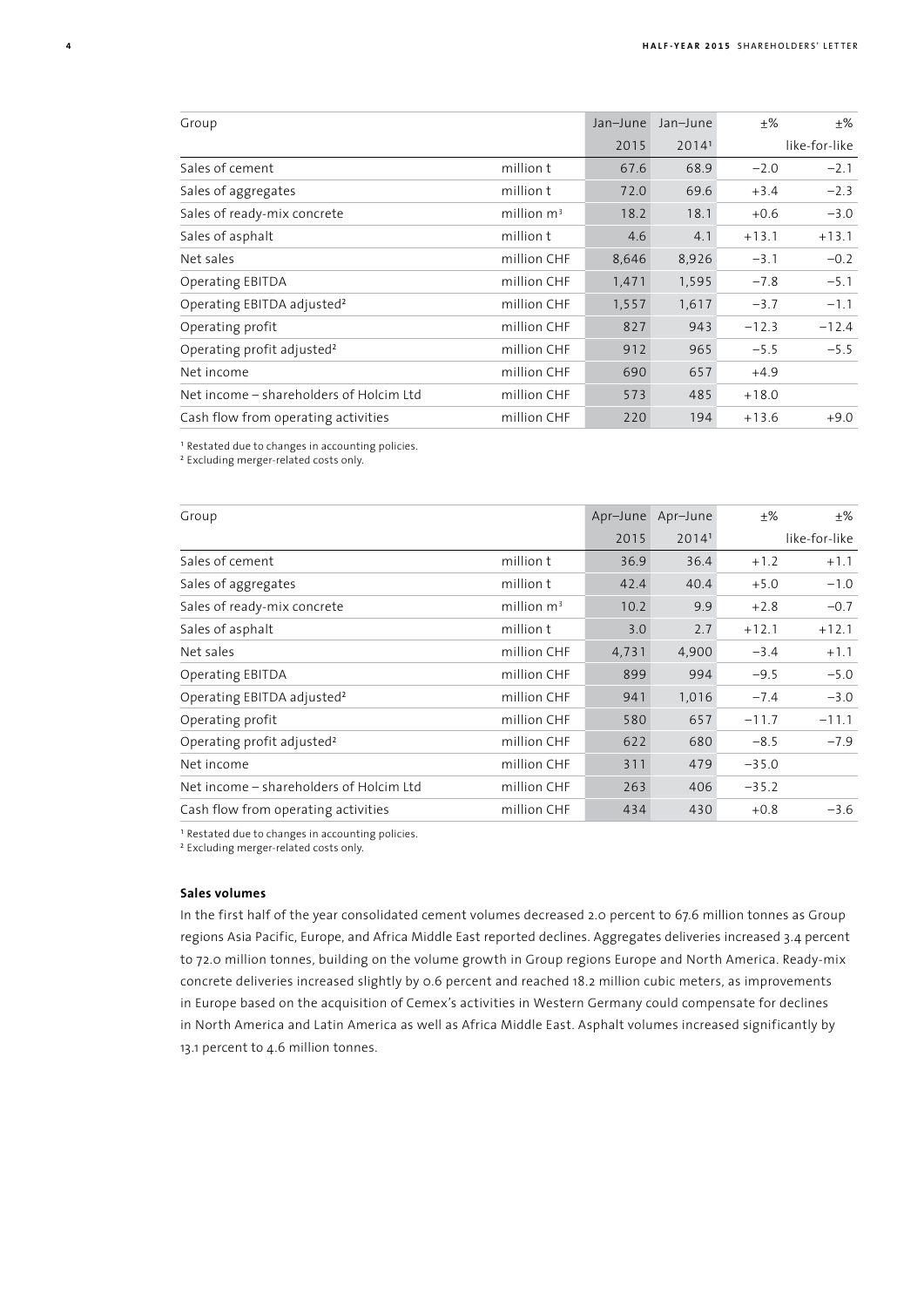#### **Financial results**

Like-for-like net sales across the Group were almost unchanged in the first half of the year. Reported net sales were down 3.1 percent to CHF 8,646 million, as better performance in North America could not compensate for lower sales in other Group regions.

Operating EBITDA adjusted for merger-related costs of CHF 86 million was at CHF 1,557 million and 3.7 percent lower year-on-year. The adjusted operating EBITDA margin decreased to 18.0 percent. Reported operating EBITDA decreased 7.8 percent to CHF 1,471 million, impacted by merger-related costs and lower financial performance in the Group regions Europe and Asia Pacific. Operating profit adjusted for merger-related costs of CHF 86 million was down 5.5 percent to CHF 912 million. The adjusted operating profit margin decreased to 10.6 percent. Reported operating profit decreased by 12.3 percent to CHF 827 million, as increases in the Group regions Latin America and North America were not able to compensate for merger-related costs and lower performance in Asia Pacific, Europe, and Africa Middle East.

Net income increased by 4.9 percent to CHF 690 million, mainly as a result of the divestment of Holcim's minority shareholding in Siam City Cement. Net income attributable to shareholders of Holcim Ltd was also up by 18.0 percent to CHF 573 million.

Cash flow from operating activities increased 13.6 percent to CHF 220 million in the first half year.

#### **Holcim Leadership Journey**

In the first half of 2015, the contribution of the Holcim Leadership Journey to the Group's operating profit amounted to CHF 138 million. The Customer Excellence Stream contributed CHF 36 million and the cost initiatives CHF 102 million to this result.

### **Asia Pacific continues to feel temporarily weaker demand for building materials**

Economic activity in the Group region Asia Pacific was characterized by moderate growth levels as the slowdown in China impacted the entire Group region. India's construction markets felt a temporary dip. Economic activity in Indonesia was weak, while growth in the Philippines remained strong. Australia continued to be challenged by the resource sector decline and fallout from weak Chinese demand.

| Asia Pacific                |               | Jan-June | Jan-June | $+$ %   | $+$ %         |
|-----------------------------|---------------|----------|----------|---------|---------------|
|                             |               | 2015     | 20141    |         | like-for-like |
| Sales of cement             | million t     | 35.2     | 36.0     | $-2.3$  | $-2.3$        |
| Sales of aggregates         | million t     | 11.3     | 12.5     | $-9.7$  | $-9.7$        |
| Sales of ready-mix concrete | million $m^3$ | 5.2      | 5.2      | $+0.7$  | $+0.7$        |
| Net sales                   | million CHF   | 3,234    | 3,349    | $-3.4$  | $-3.5$        |
| Operating EBITDA            | million CHF   | 600      | 645      | $-7.0$  | $-8.2$        |
| Operating profit            | million CHF   | 408      | 469      | $-13.0$ | $-14.8$       |

<sup>1</sup> Restated due to changes in accounting policies.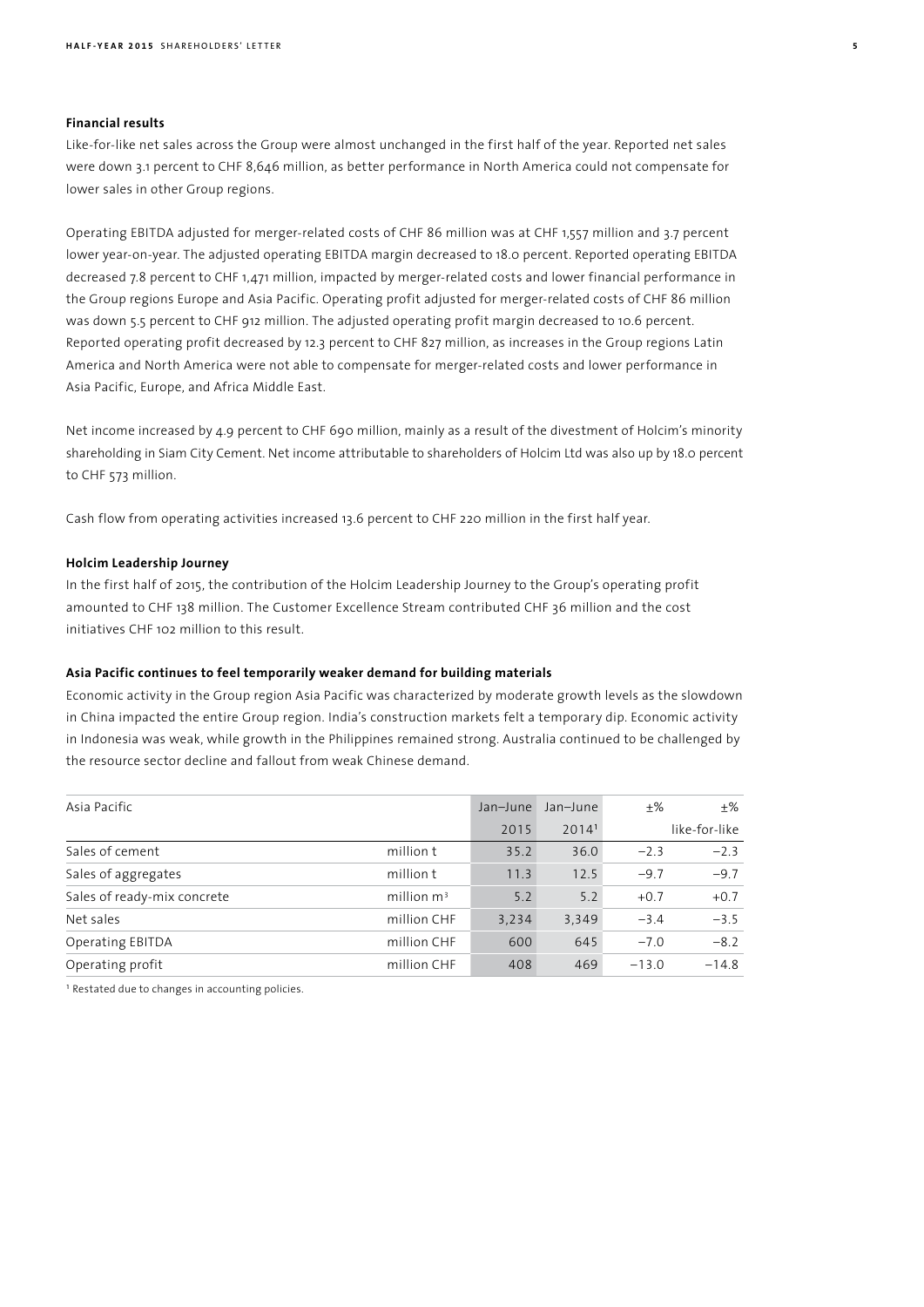| Asia Pacific                |               | Apr-June | Apr-June | $+$ %   | $+$ %         |
|-----------------------------|---------------|----------|----------|---------|---------------|
|                             |               | 2015     | 20141    |         | like-for-like |
| Sales of cement             | million t     | 18.6     | 18.0     | $+2.9$  | $+2.9$        |
| Sales of aggregates         | million t     | 6.1      | 6.5      | $-7.1$  | $-7.1$        |
| Sales of ready-mix concrete | million $m^3$ | 2.7      | 2.7      | $+0.8$  | $+0.8$        |
| Net sales                   | million CHF   | 1,638    | 1,731    | $-5.4$  | $-3.0$        |
| Operating EBITDA            | million CHF   | 265      | 334      | $-20.8$ | $-19.3$       |
| Operating profit            | million CHF   | 166      | 245      | $-32.1$ | $-31.3$       |

<sup>1</sup> Restated due to changes in accounting policies.

Ambuja Cements and ACC, Holcim's Group companies in India, sold less cement than in the previous year's period but deliveries were above last year towards the end of the first half of 2015. The market situation was challenging across the country with a positive development on demand in North, Central, and West India towards the middle of the year. Cement volumes in Sri Lanka increased significantly, whereas Bangladesh continued to report a reduction in deliveries due to the political situation.

The market environment in Vietnam remained impacted by competitive pressures during the first six months of the year but cement volumes at Holcim Vietnam were significantly higher than in the first half 2014. Ready-mix concrete deliveries also increased. Holcim Malaysia continued to benefit from the country's growth in construction activity and increased cement and aggregates volumes significantly.

Holcim Philippines posted a strong first half 2015 with exceptionally high cement volumes in the second quarter. Extensive government infrastructure activities, private and commercial construction projects nationwide, and good weather conditions across the country drove the volume increase in cement.

Political changes in Indonesia, with an associated impact on government budget and public-private-partnership activity, caused weaker than anticipated economic growth and a decline, currently, in construction activity. In addition to a reduction in volumes and government intervention in pricing, the competitive environment in Indonesia remained challenging. Cement volumes at Holcim Indonesia increased slightly due to the commissioning of the Tuban plant in East Java. Nevertheless, as a response to this challenging market situation, Holcim Indonesia in May announced a restructuring initiative to sustain the company's competitive position.

Holcim Australia posted lower aggregate volumes as investments in the mining sector continued to be low in the first half of 2015. Ready-mix concrete volumes slightly decreased, with growth in New South Wales compensating for the weakness in other states. The footprint and headcount adjustments of 2014 have enabled the Group company to be more agile and effective in the current market environment. In New Zealand, cement volumes were above the previous year's period, following the solid positive performance in previous quarters. Restructuring in New Zealand progressed well, with the sale of the lime business completed in early July, the cement terminal projects on time, and long-term agreements secured for cement imports.

In the Group region Asia Pacific consolidated cement volumes declined by 2.3 percent to 35.2 million tonnes in the first half of 2015. Growth in the Philippines and Vietnam was not able to make up for the declines in India. Aggregates volumes decreased by 9.7 percent to 11.3 million tonnes driven by lower deliveries in Australia. In ready-mix concrete, shipments increased slightly by 0.7 percent and stood at 5.2 million cubic meters. Consolidated net sales in the Group region Asia Pacific were down 3.4 percent to CHF 3,234 million.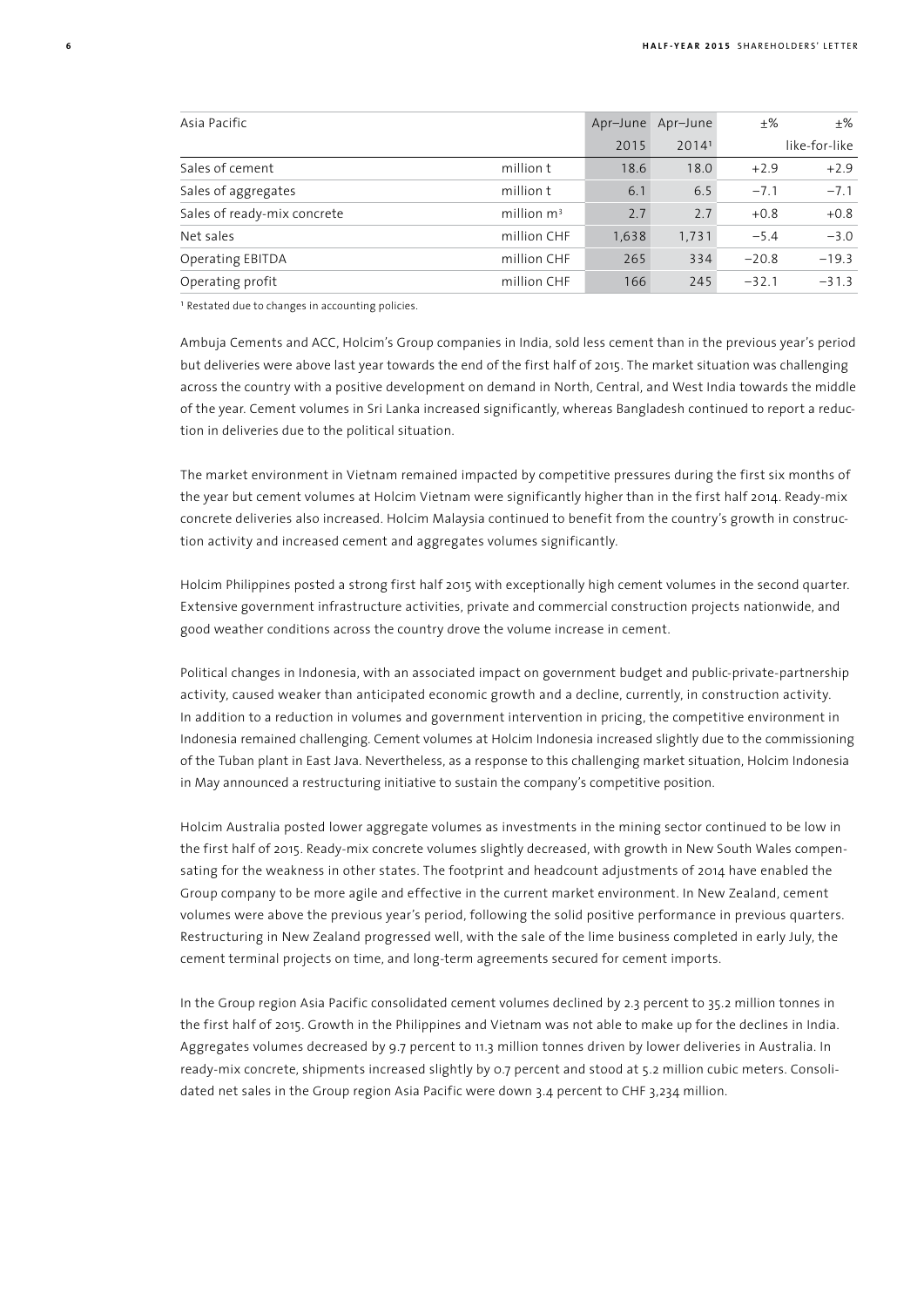Operating profit in Group region Asia Pacific was down 13.0 percent to CHF 408 million in the first half of 2015, mainly because of lower financial performance at Holcim Indonesia and Ambuja Cements. Like-for-like operating profit was down 14.8 percent.

#### **Latin America benefits from solid development in Mexico, Colombia, and Argentina**

The economic development in Latin America remained restrained, due to lower oil and other commodity prices, as well as challenging domestic business climates. Mexico however continued to lead economic growth in the region, benefiting from dynamic activity and a lively construction market. Brazil in contrast continued to suffer from an overall challenging economic environment with high interest rates and low industrial production that also negatively impacted demand for building materials. Construction activity in many markets was slowed down by the overall challenging economic situation in the region.

| Latin America               |               | Jan-June | Jan-June | $+$ %   | +%            |
|-----------------------------|---------------|----------|----------|---------|---------------|
|                             |               | 2015     | 2014     |         | like-for-like |
| Sales of cement             | million t     | 12.1     | 12.1     | $+0.0$  | $+0.01$       |
| Sales of aggregates         | million t     | 2.4      | 4.0      | $-39.3$ | $-39.3$       |
| Sales of ready-mix concrete | million $m^3$ | 3.2      | 3.3      | $-3.5$  | $-3.5$        |
| Net sales                   | million CHF   | 1,438    | 1,465    | $-1.8$  | $+4.8$        |
| Operating EBITDA            | million CHF   | 434      | 410      | $+5.8$  | $+9.8$        |
| Operating profit            | million CHF   | 345      | 321      | $+7.3$  | $+10.2$       |

<sup>1</sup> The percentage change like-for-like adjusted for internal trading volumes eliminated in "Corporate/Eliminations" amounts to +2.7.

| Latin America               |               | Apr-June | Apr-June | $+$ %   | $+$ %         |
|-----------------------------|---------------|----------|----------|---------|---------------|
|                             |               | 2015     | 2014     |         | like-for-like |
| Sales of cement             | million t     | 6.2      | 6.1      | $+1.4$  | $+1.41$       |
| Sales of aggregates         | million t     | 1.3      | 2.0      | $-34.6$ | $-34.6$       |
| Sales of ready-mix concrete | million $m^3$ | 1.6      | 1.6      | $+1.2$  | $+1.2$        |
| Net sales                   | million CHF   | 732      | 742      | $-1.4$  | $+7.2$        |
| Operating EBITDA            | million CHF   | 203      | 200      | $+1.5$  | $+6.9$        |
| Operating profit            | million CHF   | 158      | 154      | $+2.1$  | $+6.1$        |

<sup>1</sup> The percentage change like-for-like adjusted for internal trading volumes eliminated in "Corporate/Eliminations" amounts to +5.1.

Holcim Mexico continued to benefit from the rebound of the national economy and the construction sector driven by the National Infrastructure Plan. Cement volumes were up during the first half 2015 due to continued demand increases in both bulk and bagged cement markets. Aggregates volumes were significantly lower as a result of plant closures in 2014.

In Central America, Holcim El Salvador's cement volumes were up significantly in the first half of 2015 as a result of higher demand for construction materials for both private and public projects. Ready-mix concrete volumes also increased markedly. In Costa Rica, cement deliveries were down year-on-year as exports to neighboring countries declined, while volumes in Nicaragua remained flat.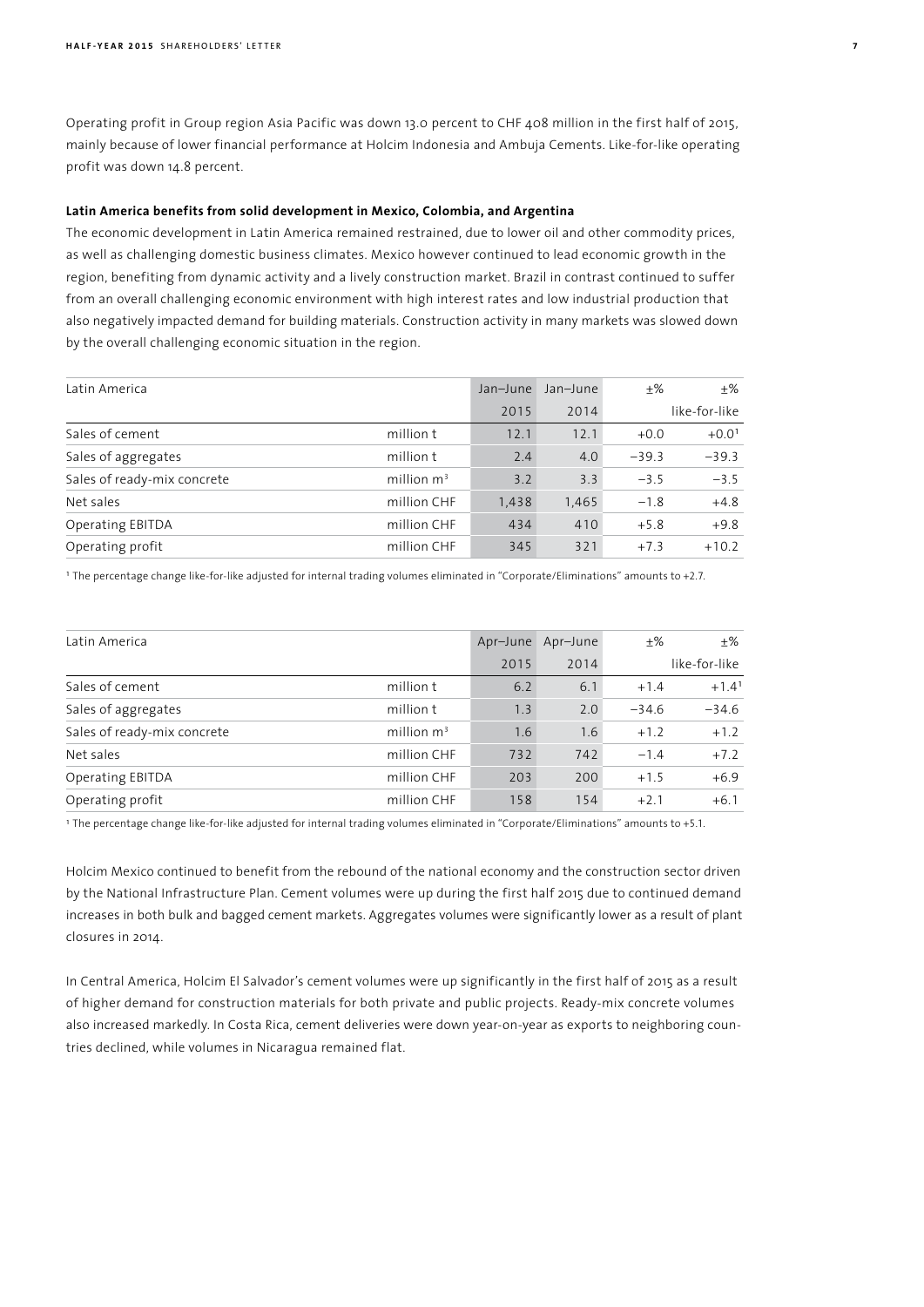Colombia's construction industry again benefited from the lively demand for building materials across many regions of the country. Holcim Colombia consequently increased cement volumes markedly. Ready-mix concrete deliveries, where the focus was increasingly on higher-margin projects, were also increased.

Holcim Ecuador posted lower volumes in cement and ready-mix concrete in the first half of 2015, due to the country's economy remaining negatively impacted by the lower oil price and a pronounced rainy season in the second quarter. Aggregates volumes, however, were higher.

Brazil's construction industry suffered further from the poor economic conditions in the country, which negatively impacted demand from both large private and public as well as retail customers. Consequently, deliveries in all three segments were down, with the most pronounced declines in aggregates.

In Chile, Cemento Polpaico reported a reduction in ready-mix concrete and aggregates volumes, but cement volumes were up from last year. Holcim Argentina posted higher cement volumes thanks to solid demand in the Cordoba region and despite the continued challenging market conditions in the country. Aggregates and readymix concrete volumes were up as well.

Consolidated cement volumes in the Group region Latin America were unchanged and reached 12.1 million tonnes in the first half of 2015 as higher deliveries mainly in Mexico, Argentina, and Colombia could compensate for the lower deliveries in Ecuador and Brazil. In aggregates, volumes were down 39.3 percent to 2.4 million tonnes due to the negative development in Brazil and Chile. Ready-mix volumes contracted 3.5 percent to 3.2 million cubic meters. Net sales were down 1.8 percent to CHF 1,438 million.

In the Group region Latin America, consolidated operating profit reached CHF 345 million, a rise of 7.3 percent, mainly because of the improved financial performance at Holcim Mexico, Holcim Argentina, and Holcim El Salvador. Like-for-like operating profit was up 10.2 percent.

#### **Europe with overall mixed development despite strong performance in the United Kingdom**

Recovery in the Group region Europe remained slow-paced mainly fueled by consumption as well as the low oil price and weaker Euro. Some countries such as Azerbaijan though felt the negative effects of the decline in oil prices. The Euro zone was again negatively impacted by the ongoing discussions about a possible exit of Greece from the single currency causing uncertainty in many markets. Construction activity in the United Kingdom was positively impacted by the overall economic development in the country and the outcome of the general elections. Parts of Southern Europe saw some positive economic signs as Spain's recovery continued.

| Europe                      |               | Jan-June | Jan-June | $+$ %   | ±%            |
|-----------------------------|---------------|----------|----------|---------|---------------|
|                             |               | 2015     | 2014     |         | like-for-like |
| Sales of cement             | million t     | 11.9     | 12.7     | $-6.4$  | $-7.2$        |
| Sales of aggregates         | million t     | 39.7     | 34.7     | $+14.4$ | $+3.0$        |
| Sales of ready-mix concrete | million $m^3$ | 6.7      | 5.9      | $+13.7$ | $-1.6$        |
| Sales of asphalt            | million t     | 3.2      | 2.7      | $+21.3$ | $+21.3$       |
| Net sales                   | million CHF   | 2,514    | 2,717    | $-7.5$  | $-2.1$        |
| Operating EBITDA            | million CHF   | 355      | 408      | $-12.9$ | $-3.2$        |
| Operating profit            | million CHF   | 159      | 192      | $-17.4$ | $-10.1$       |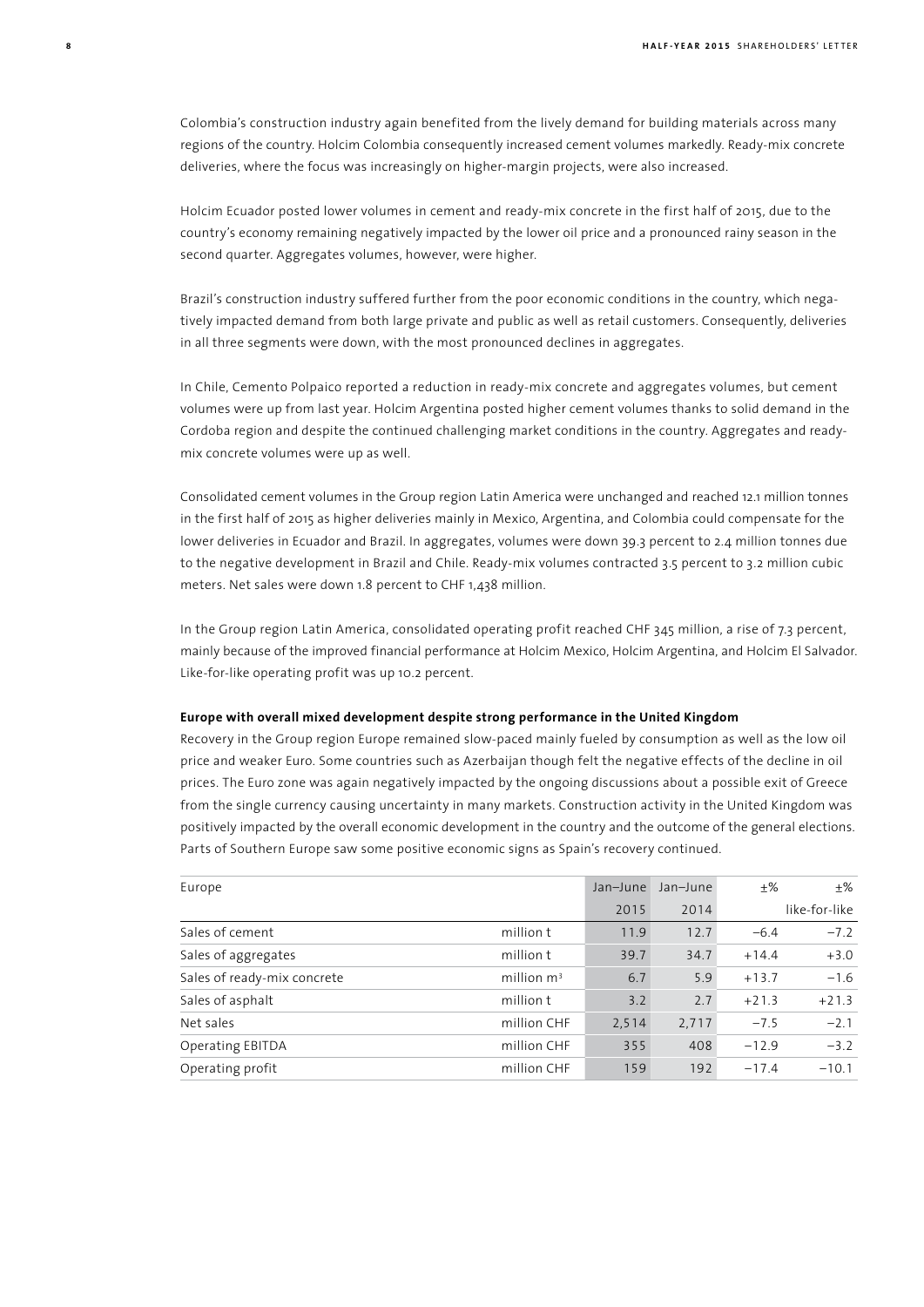| Europe                      |               | Apr-June | Apr-June | $+$ %   | $\pm\%$       |
|-----------------------------|---------------|----------|----------|---------|---------------|
|                             |               | 2015     | 2014     |         | like-for-like |
| Sales of cement             | million t     | 7.1      | 7.5      | $-4.1$  | $-4.8$        |
| Sales of aggregates         | million t     | 22.3     | 19.0     | $+17.2$ | $+4.5$        |
| Sales of ready-mix concrete | million $m^3$ | 3.9      | 3.2      | $+20.5$ | $+3.1$        |
| Sales of asphalt            | million t     | 1.8      | 1.4      | $+28.7$ | $+28.7$       |
| Net sales                   | million CHF   | 1,417    | 1,533    | $-7.6$  | $-1.3$        |
| Operating EBITDA            | million CHF   | 276      | 309      | $-10.7$ | $-0.2$        |
| Operating profit            | million CHF   | 185      | 201      | $-7.9$  | $-2.5$        |

In the United Kingdom, Holcim's local Group company Aggregates Industries benefited from improved confidence in the local economy following the general election. Aggregates volumes were ahead of last year's due to market improvements, and ready-mix sales volumes benefited from the improved performance in almost all areas, but London in particular. Asphalt deliveries were up significantly.

Holcim Belgium was negatively impacted by a slowing construction market, resulting in lower volumes in cement, aggregates, and ready-mix concrete. After the positive start into the previous year, Holcim France was negatively impacted by shrinking construction activities in 2015, which led to significant volume declines in all segments.

Holcim Germany benefited from the acquisition of Cemex's operations in Western Germany, which had a significant positive effect on cement, aggregates, and ready-mix concrete volumes. Shipments in all three segments were up. Holcim South Germany posted higher ready-mix concrete deliveries but volumes in both other segments were down.

Holcim Switzerland felt the new realities on construction markets following the National Bank's decision to abandon the Euro cap in mid-January. Partly as a result of this decision import pressures increased and in addition the construction sector cooled off, resulting in lower deliveries for all three segments. In Italy, market dynamics remained weak over the first six months of 2015 but Holcim's local Group company could benefit from a number of large-scale construction projects in the Milan area. Aggregates volumes increased while in cement and readymix concrete deliveries were down.

Spain's construction markets continued to recover during the first half of 2015. Following the divestment of the Gador and Yeles plants to Cemex early in the first quarter this year cement volumes were down. Like-for-like deliveries declined. Aggregates and ready-mix concrete volumes in Spain have declined, mainly driven by the prior year's footprint adjustments.

Business development in Eastern Europe picked up in some markets, with Romania increasing volumes in all three segments and Bulgaria expanding aggregates and ready-mix volumes significantly. Romania posted particularly higher volumes mainly thanks to lively building activity in the Bucharest area.

Pressure from competitors and a slowdown in infrastructure projects have negatively influenced cement volumes at Holcim Azerbaijan which were down in the first half 2015. Growth prospects in infrastructure deteriorated as a result of the lack of liquidity and projects being postponed caused by the pressure on oil prices. Cement sales volumes for Holcim Russia also declined in a market that remained impacted by political tensions.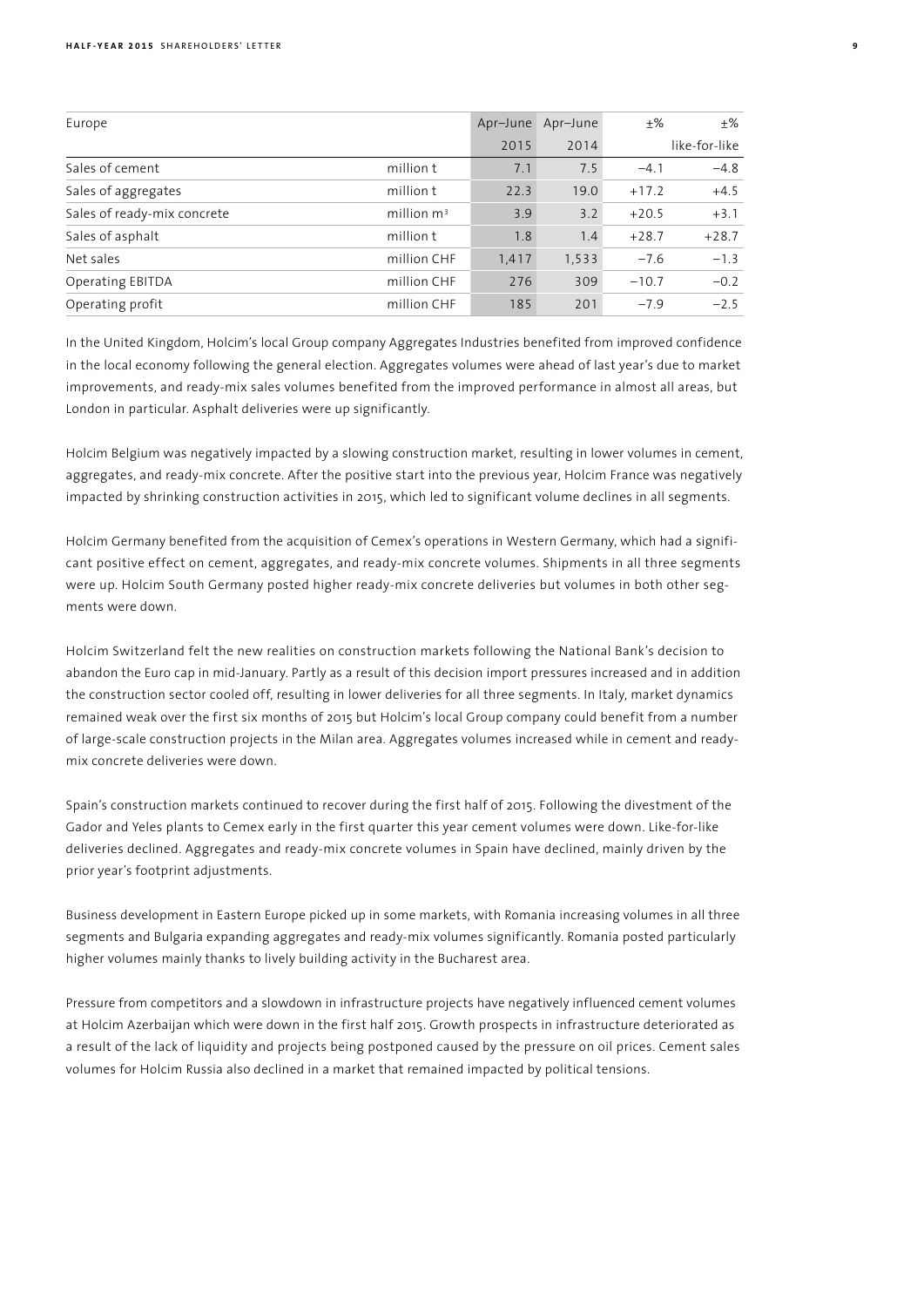Consolidated cement volumes in Group region Europe over the first six months of 2015 were down 6.4 percent to 11.9 million tonnes. Aggregates volumes increased by 14.4 percent to 39.7 million tonnes. Ready-mix concrete shipments stood at 6.7 million cubic meters, an increase of 13.7 percent. All three segments were positively impacted by the transactions with Cemex. Holcim also sold 21.3 percent more asphalt reaching volumes of 3.2 million tonnes. Net sales were down 7.5 percent to CHF 2,514 billion.

Operating profit in the Group region decreased by 17.4 percent to CHF 159 million as improved financial performance in the United Kingdom and Spain could not compensate for the lower results in Switzerland, France, and Azerbaijan. Like-for-like operating profit was down 10.1 percent.

#### **North America with solid performance thanks to the United States**

In the Group region North America economic growth was impacted by another cold winter affecting large parts of the region earlier in 2015. However, construction markets continued to benefit from the positive sentiment and demand for building materials rose. The Canadian economy was affected by plunging oil prices, but the construction market remained in relatively solid shape.

| North America               |               | Jan-June | Jan-June | $+$ %    | $\pm\%$       |
|-----------------------------|---------------|----------|----------|----------|---------------|
|                             |               | 2015     | 2014     |          | like-for-like |
| Sales of cement             | million t     | 5.6      | 5.4      | $+2.7$   | $+2.7$        |
| Sales of aggregates         | million t     | 17.8     | 17.4     | $+2.5$   | $+2.5$        |
| Sales of ready-mix concrete | million $m^3$ | 2.8      | 3.2      | $-13.9$  | $-6.2$        |
| Sales of asphalt            | million t     | 1.4      | 1.4      | $-2.7$   | $-2.7$        |
| Net sales                   | million CHF   | 1,374    | 1,280    | $+7.4$   | $+6.8$        |
| Operating EBITDA            | million CHF   | 181      | 155      | $+17.2$  | $+8.4$        |
| Operating profit            | million CHF   | 44       | 16       | $+170.5$ | $+40.8$       |

| North America               |               | Apr-June | Apr-June | $\pm\%$ | ±%            |
|-----------------------------|---------------|----------|----------|---------|---------------|
|                             |               | 2015     | 2014     |         | like-for-like |
| Sales of cement             | million t     | 3.5      | 3.4      | $+1.7$  | $+1.7$        |
| Sales of aggregates         | million t     | 12.4     | 12.4     | $-0.1$  | $-0.1$        |
| Sales of ready-mix concrete | million $m^3$ | 1.7      | 2.0      | $-14.9$ | $-4.3$        |
| Sales of asphalt            | million t     | 1.2      | 1.2      | $-6.9$  | $-6.9$        |
| Net sales                   | million CHF   | 877      | 836      | $+5.0$  | $+5.5$        |
| Operating EBITDA            | million CHF   | 185      | 164      | $+12.7$ | $+8.1$        |
| Operating profit            | million CHF   | 115      | 87       | $+32.1$ | $+11.4$       |
|                             |               |          |          |         |               |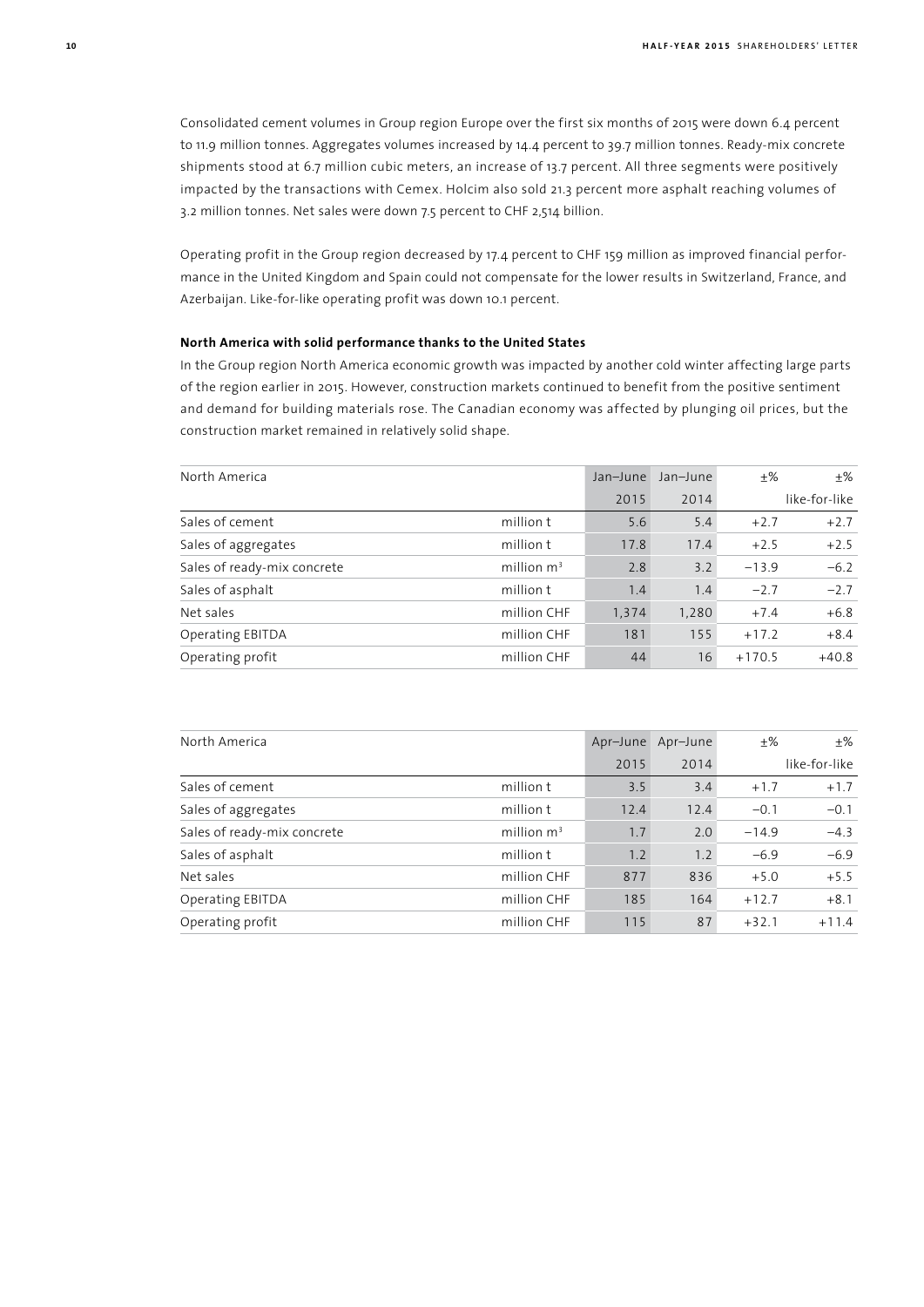For Holcim US, performance in the north of the country was strong. The execution of backlogged projects positively impacted cement volumes in North Central and Northeast. However, severe flooding in Texas as well as unfavorable timing of projects between April and May negatively impacted cement sales. Overall, cement volumes increased thanks to the still lively demand for building materials.

Aggregate Industries US benefited from dynamic activity in the construction sector during the first six months of the year. Aggregate volumes were up as a result of higher demand in many regions despite some adverse weather impacts in Texas and Colorado. Ready-mix concrete shipments declined, mainly due to the divestments in 2014. Asphalt volumes also declined.

Holcim Canada was impacted by bad weather conditions, bringing construction projects to a halt in some of its regions at the start of the first half 2015. Cement volumes however increased as demand for building materials was higher in the course of the reporting period. Aggregates and asphalt volumes were also up.

Consolidated cement volumes in North America for the first half of 2015 increased 2.7 percent to 5.6 million tonnes. Higher aggregates volumes in both countries of the Group region led to an increase of 2.5 percent to 17.8 million tonnes. In ready-mix concrete, volumes decreased by 13.9 percent to 2.8 million cubic meters. Asphalt volumes stood at 1.4 million tonnes, a decrease of 2.7 percent. Net sales in North America were 7.4 percent higher and reached CHF 1,374 million.

Over the first six months of 2015, consolidated operating profit more than doubled and reached CHF 44 million. Like-for-like operating profit growth reached 40.8 percent.

#### **Africa Middle East impacted by challenging markets in Morocco and Lebanon**

Economic development in the Group region Africa Middle East continued to be impacted by the plunge in oil prices and severe securities challenges. Growth slowed in Morocco, despite the government's focus on infrastructure and residential construction. Lebanon's economy and construction sector continued to feel the region's political tensions.

| Africa Middle East          |               | Jan-June | Jan-June | $+$ %   | +%            |
|-----------------------------|---------------|----------|----------|---------|---------------|
|                             |               | 2015     | 2014     |         | like-for-like |
| Sales of cement             | million t     | 4.0      | 4.3      | $-7.4$  | $-7.4$        |
| Sales of aggregates         | million t     | 0.7      | 1.0      | $-28.0$ | $-28.0$       |
| Sales of ready-mix concrete | million $m^3$ | 0.3      | 0.4      | $-39.2$ | $-39.2$       |
| Net sales                   | million CHF   | 373      | 438      | $-14.8$ | $-8.8$        |
| Operating EBITDA            | million CHF   | 109      | 136      | $-20.2$ | $-13.4$       |
| Operating profit            | million CHF   | 84       | 110      | $-23.7$ | $-16.4$       |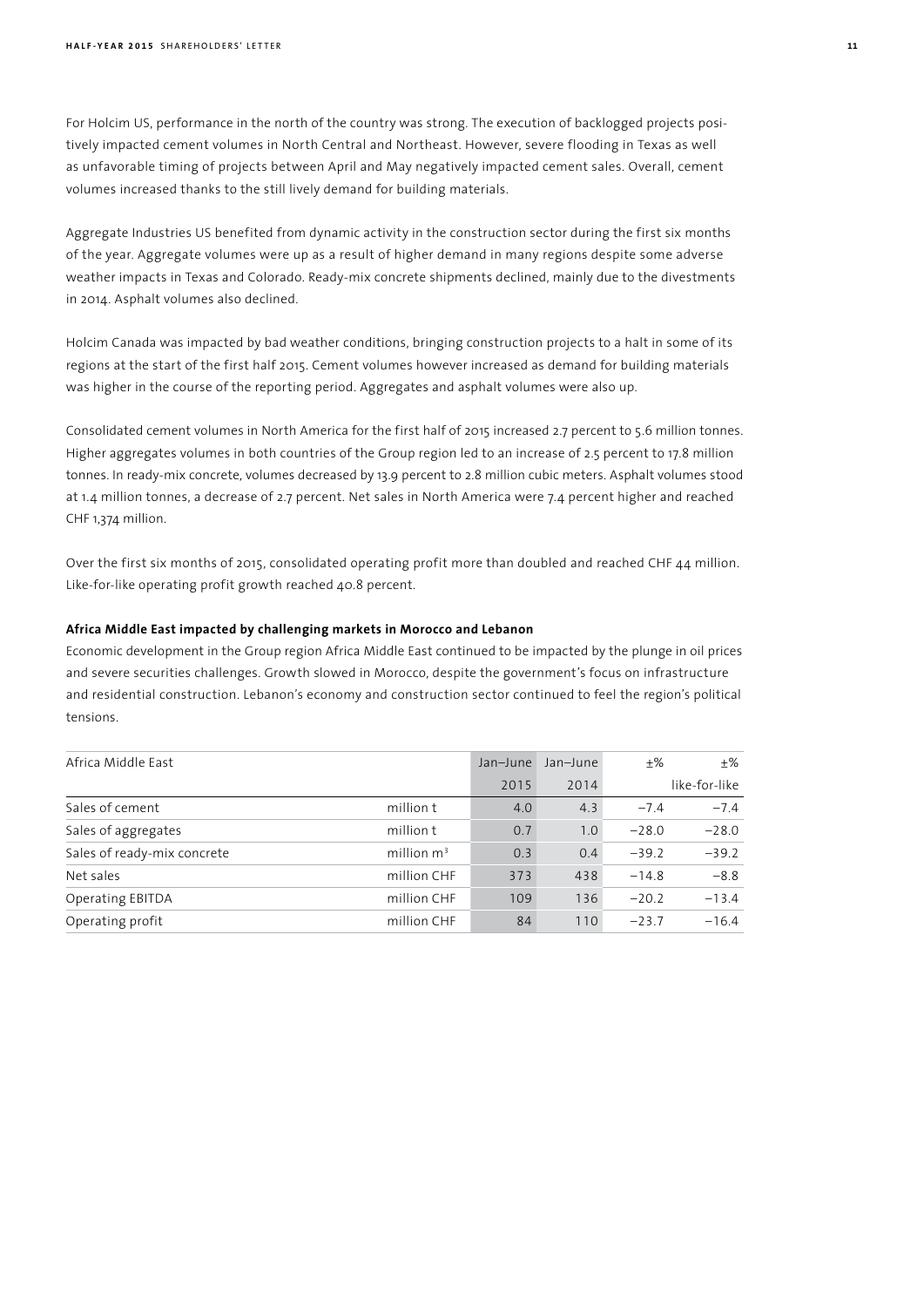| Africa Middle East          |               | Apr-June | Apr-June | $+$ %   | $+$ %         |
|-----------------------------|---------------|----------|----------|---------|---------------|
|                             |               | 2015     | 2014     |         | like-for-like |
| Sales of cement             | million t     | 2.1      | 2.3      | $-6.9$  | $-6.9$        |
| Sales of aggregates         | million t     | 0.4      | 0.5      | $-19.9$ | $-19.9$       |
| Sales of ready-mix concrete | million $m^3$ | 0.2      | 0.3      | $-44.2$ | $-44.2$       |
| Net sales                   | million CHF   | 205      | 231      | $-11.5$ | $-4.7$        |
| Operating EBITDA            | million CHF   | 64       | 69       | $-8.2$  | $-1.0$        |
| Operating profit            | million CHF   | 51       | 56       | $-8.3$  | $-0.9$        |

Cement volumes were down for Holcim Morocco, the Group region's largest company. The sale of clinker, which was mainly exported to the Ivory Coast, however, increased. High levels of competitive pressure in this market also led to declines in aggregates and ready-mix concrete shipments.

The decline in cement and ready-mix concrete sales volumes in Lebanon was caused by political uncertainty in the region coupled with exceptionally bad weather at the beginning of the year, which impacted the construction industry. The demand for building materials was therefore markedly lower than in the previous year's period.

In the Indian Ocean region, Holcim Madagascar could increase cement volumes significantly, while volumes in La Réunion were down both in cement and the other two segments. Holcim's grinding operations in West Africa and the Middle East also reported slightly lower cement volumes.

Consolidated cement volumes in the Group region Africa Middle East declined by 7.4 percent to 4.0 million tonnes over the first six months of 2015, mainly on account of the declines in Lebanon. Volumes in the aggregates segment were down 28.0 percent to 0.7 million tonnes in Africa Middle East. Ready-mix concrete deliveries also declined by 39.2 percent to 0.3 million cubic meters. Net sales in Africa Middle East reached CHF 373 million, a decrease of 14.8 percent.

Operating profit for the first six months of 2015 stood at CHF 84 million, a decline of 23.7 percent as large Group companies posted lower financial performance. Like-for-like operating profit was down 16.4 percent.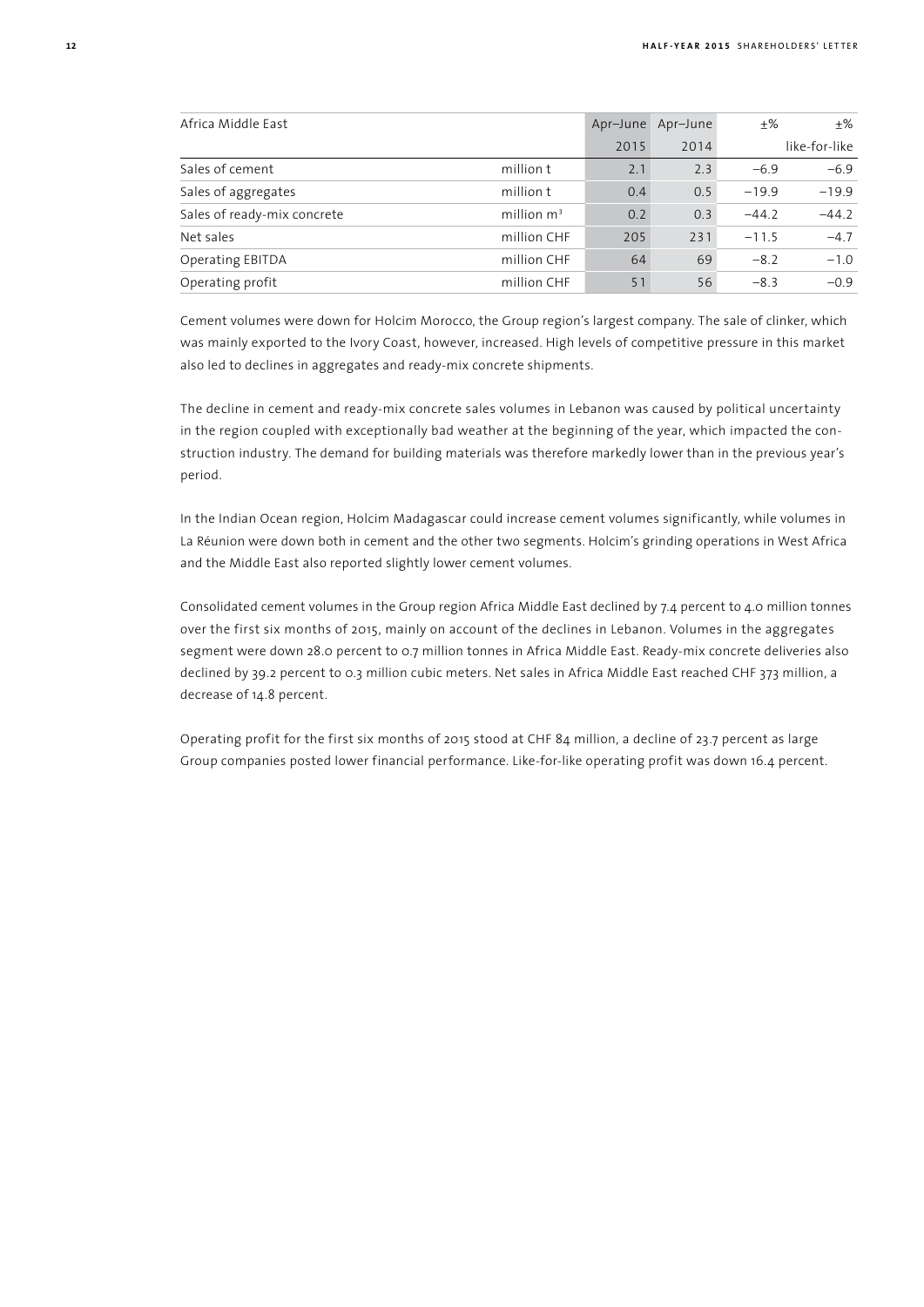#### **Outlook for 2015**

Holcim expects for 2015 that the global economy continues its gradual recovery. Key construction markets of Holcim in countries like the USA, India, Mexico, Colombia, the UK and the Philippines are expected to be the main growth drivers. Europe overall should have a flat development. Latin America will continue to face uncertainties in Brazil but should overall show slight growth in 2015. The Asia Pacific region is expected to grow although at a still modest pace. A flat development is expected in Africa Middle East.

In this environment cement volumes should increase in all Group regions in 2015 with the exception of Europe and Africa Middle East. Aggregate and ready-mix concrete volumes are expected to increase. On a stand-alone basis and unconnected to the merger with Lafarge, it would have expected like-for-like operating profit adjusted for merger-related cost to be approximately 10 percent below the low end of the initial guidance of CHF 2.7 billion to CHF 2.9 billion in 2015. Following the successful completion of the merger the stand-alone guidance is not relevant anymore as LafargeHolcim results will be impacted by several items including required divestments and ramp-up of the synergies.

Wolfgang Reitzle Thomas Aebischer Chairman of the Board of Directors Chief Financial Officer

July 29, 2015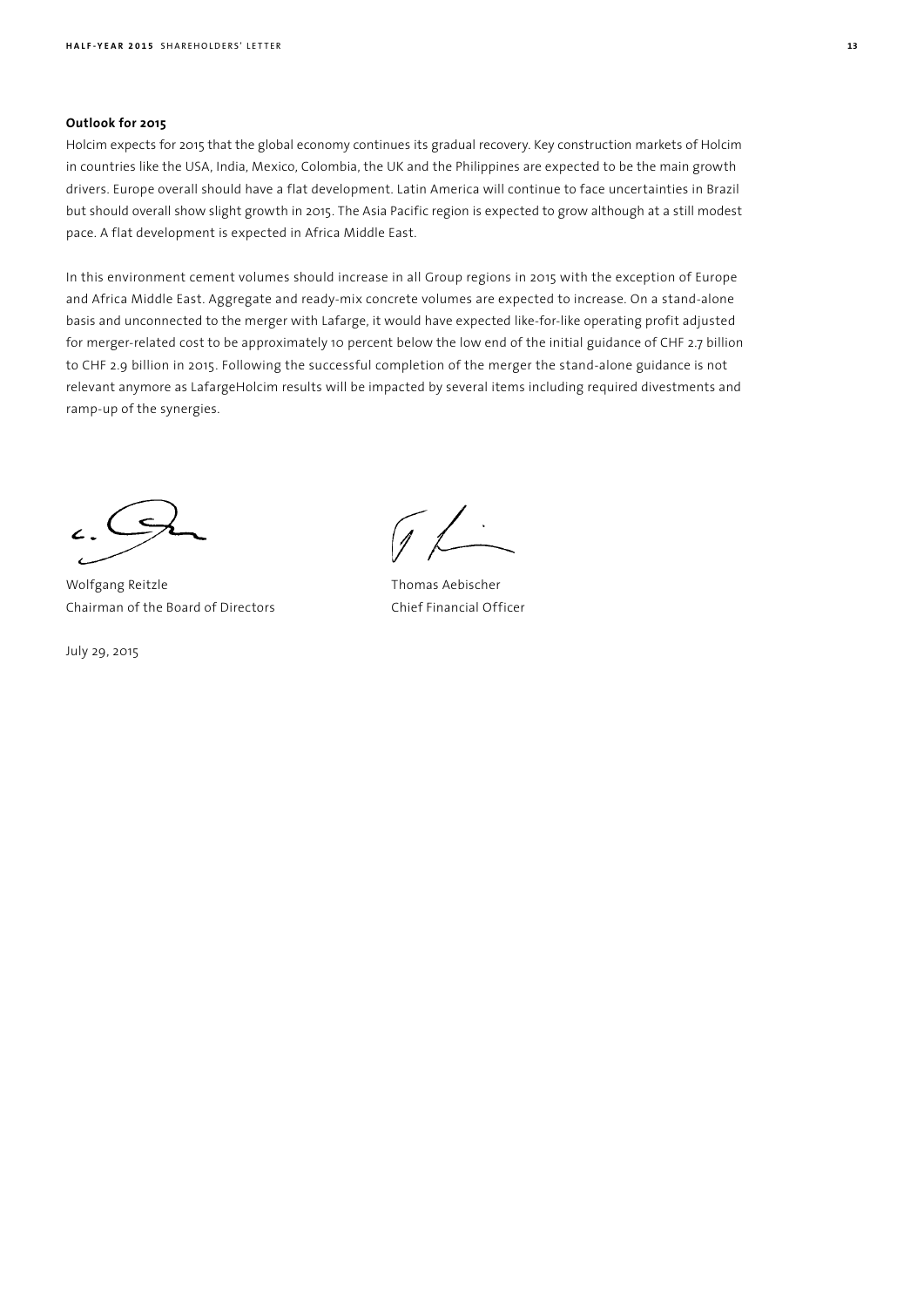# **CONSOLIDATED FINANCIAL STATEMENTS**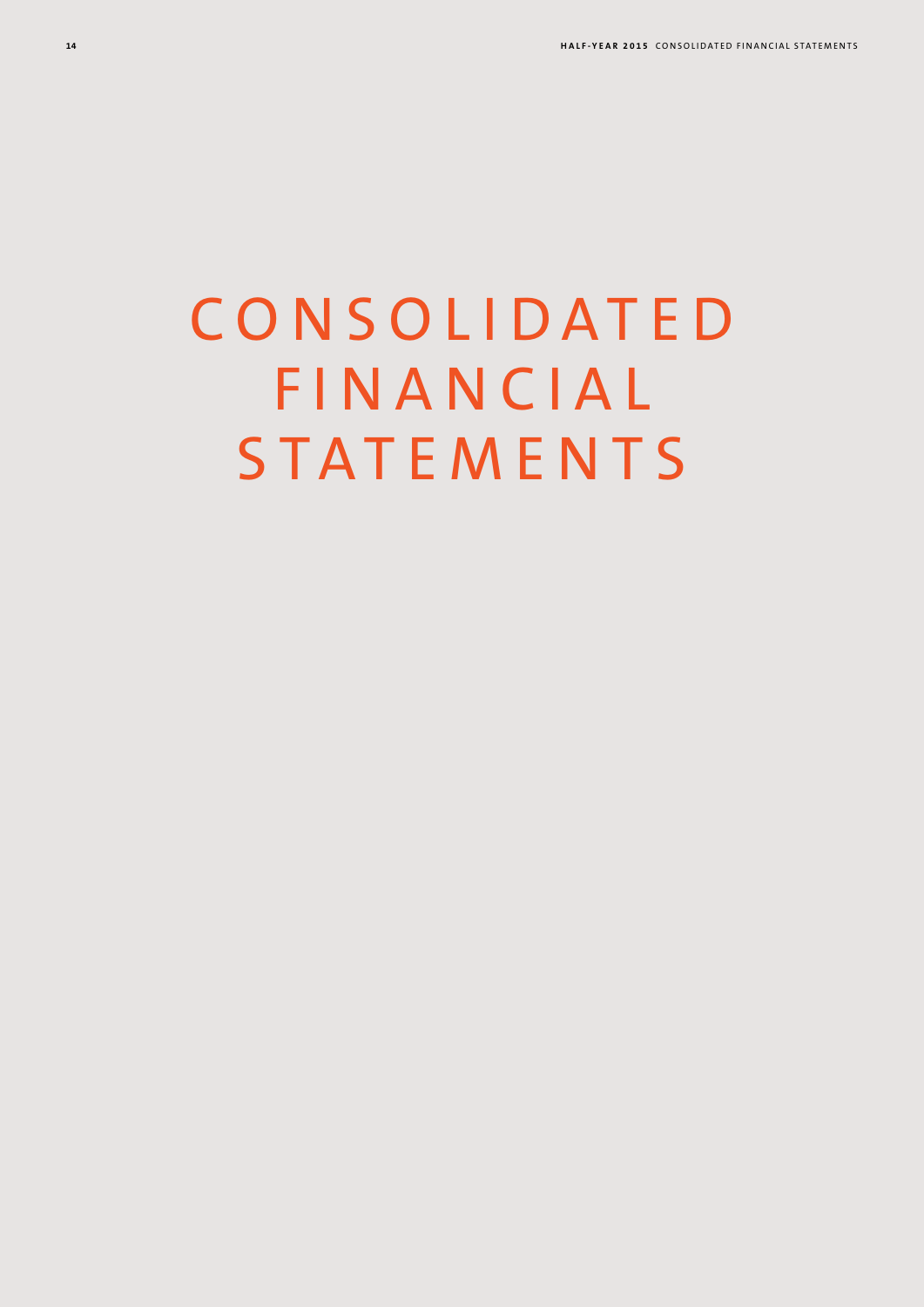#### **Consolidated statement of income of Group Holcim**

| <b>Million CHF</b>                               | Notes          | January-June | January-June          | April-June | April-June            |
|--------------------------------------------------|----------------|--------------|-----------------------|------------|-----------------------|
|                                                  |                | 2015         | 2014                  | 2015       | 2014                  |
|                                                  |                |              | Restated <sup>1</sup> |            | Restated <sup>1</sup> |
| Net sales                                        | $\overline{7}$ | 8,646        | 8,926                 | 4,731      | 4,900                 |
| Production cost of goods sold                    |                | (4, 899)     | (4,992)               | (2, 597)   | (2,629)               |
| <b>Gross profit</b>                              |                | 3,747        | 3,934                 | 2,134      | 2,270                 |
| Distribution and selling expenses                |                | (2, 259)     | (2, 375)              | (1, 219)   | (1, 298)              |
| Administration expenses                          |                | (661)        | (616)                 | (335)      | (315)                 |
| Operating profit                                 | 8              | 827          | 943                   | 580        | 657                   |
| Other income                                     | 9              | 421          | 91                    | (13)       | 72                    |
| Share of profit of associates and joint ventures |                | 64           | 92                    | 45         | 59                    |
| Financial income                                 | 10             | 60           | 70                    | 36         | 32                    |
| <b>Financial expenses</b>                        | 11             | (331)        | (280)                 | (160)      | (144)                 |
| Net income before taxes                          |                | 1,041        | 916                   | 487        | 675                   |
| Income taxes                                     |                | (351)        | (259)                 | (176)      | (197)                 |
| <b>Net income</b>                                |                | 690          | 657                   | 311        | 479                   |
|                                                  |                |              |                       |            |                       |
| Attributable to:                                 |                |              |                       |            |                       |
| Shareholders of Holcim Ltd                       |                | 573          | 485                   | 263        | 406                   |
| Non-controlling interest                         |                | 117          | 172                   | 49         | 73                    |
|                                                  |                |              |                       |            |                       |
| Earnings per share in CHF                        |                |              |                       |            |                       |
| Earnings per share <sup>2</sup>                  | 12             | 1.62         | 1.37                  | 0.74       | 1.15                  |
| Fully diluted earnings per share <sup>2</sup>    | 12             | 1.62         | 1.37                  | 0.74       | 1.15                  |

<sup>1</sup> Restated due to changes in accounting policies, see note 2.

<sup>2</sup> Due to the commitment to distribute a scrip dividend, as explained in note 12, the earnings per share and the fully diluted earnings per share decreased by

CHF 0.07 for the period January to March 2015, by CHF 0.10 for the period April to June 2014 and by CHF 0.12 for the period January to June 2014.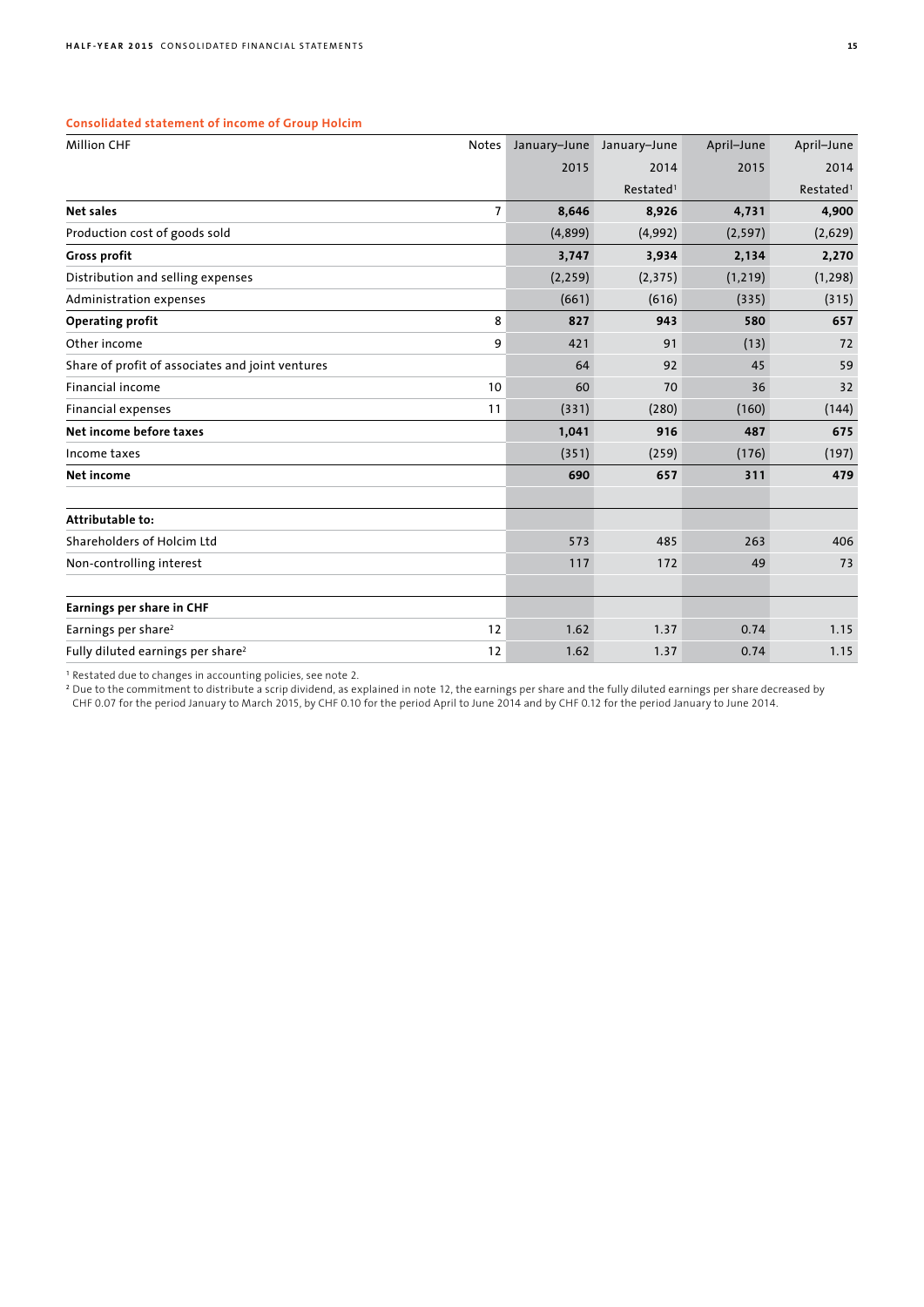| consonuateu statement or comprenensive earnings or Group Holchin                 |              |              |              |              |
|----------------------------------------------------------------------------------|--------------|--------------|--------------|--------------|
| <b>Million CHF</b><br>Notes                                                      | January-June | January-June | April-June   | April-June   |
|                                                                                  | 2015         | 2014         | 2015         | 2014         |
| Net income                                                                       | 690          | 657          | 311          | 479          |
| Other comprehensive earnings                                                     |              |              |              |              |
|                                                                                  |              |              |              |              |
| Items that will be reclassified to the statement of income in future periods     |              |              |              |              |
| Currency translation effects                                                     |              |              |              |              |
| - Exchange differences on translation<br>20                                      | (2,039)      | 184          | (727)        | 160          |
| - Realized through statement of income                                           | (45)         | $\Omega$     | $\mathbf{1}$ | $\mathbf 0$  |
| - Tax effect                                                                     | 3            | (2)          | (4)          | (5)          |
| Available-for-sale financial assets                                              |              |              |              |              |
| - Change in fair value                                                           | $\mathbf 0$  | $\mathbf{1}$ | $\mathbf 0$  | $\mathbf{1}$ |
| - Realized through statement of income                                           | 0            | $\mathbf 0$  | $\mathbf 0$  | $\mathbf 0$  |
| - Tax effect                                                                     | 0            | $\mathbf 0$  | 0            | $\mathbf 0$  |
| Cash flow hedges                                                                 |              |              |              |              |
| - Change in fair value                                                           | 3            | (1)          | (1)          | (3)          |
| - Realized through statement of income                                           | 0            | $\mathbf 0$  | $\Omega$     | $\mathbf 0$  |
| - Tax effect                                                                     | $\mathbf 0$  | $\mathbf 0$  | (1)          | $\mathbf 0$  |
| Net investment hedges in subsidiaries                                            |              |              |              |              |
| - Change in fair value                                                           | 12           | $\mathbf 0$  | 10           | $\mathbf 0$  |
| - Realized through statement of income                                           | $\mathbf 0$  | $\mathbf 0$  | $\mathbf 0$  | $\mathbf 0$  |
| - Tax effect                                                                     | $\mathbf 0$  | 0            | 0            | $\mathbf 0$  |
| Subtotal                                                                         | (2,067)      | 182          | (722)        | 153          |
| Items that will not be reclassified to the statement of income in future periods |              |              |              |              |
| Defined benefit plans                                                            |              |              |              |              |
| – Remeasurements                                                                 | 5            | (60)         | 85           | (24)         |
| - Tax effect                                                                     | (7)          | 9            | (14)         | $\mathbf{1}$ |
| Subtotal                                                                         | (3)          | (52)         | 70           | (24)         |
|                                                                                  |              |              |              |              |
| Total other comprehensive earnings                                               | (2,069)      | 131          | (651)        | 130          |
| <b>Total comprehensive earnings</b>                                              | (1, 379)     | 788          | (339)        | 608          |
|                                                                                  |              |              |              |              |
| Attributable to:                                                                 |              |              |              |              |
| Shareholders of Holcim Ltd                                                       | (1, 278)     | 580          | (250)        | 536          |
| Non-controlling interest                                                         | (101)        | 208          | (89)         | 73           |

#### **Consolidated statement of comprehensive earnings of Group Holcim**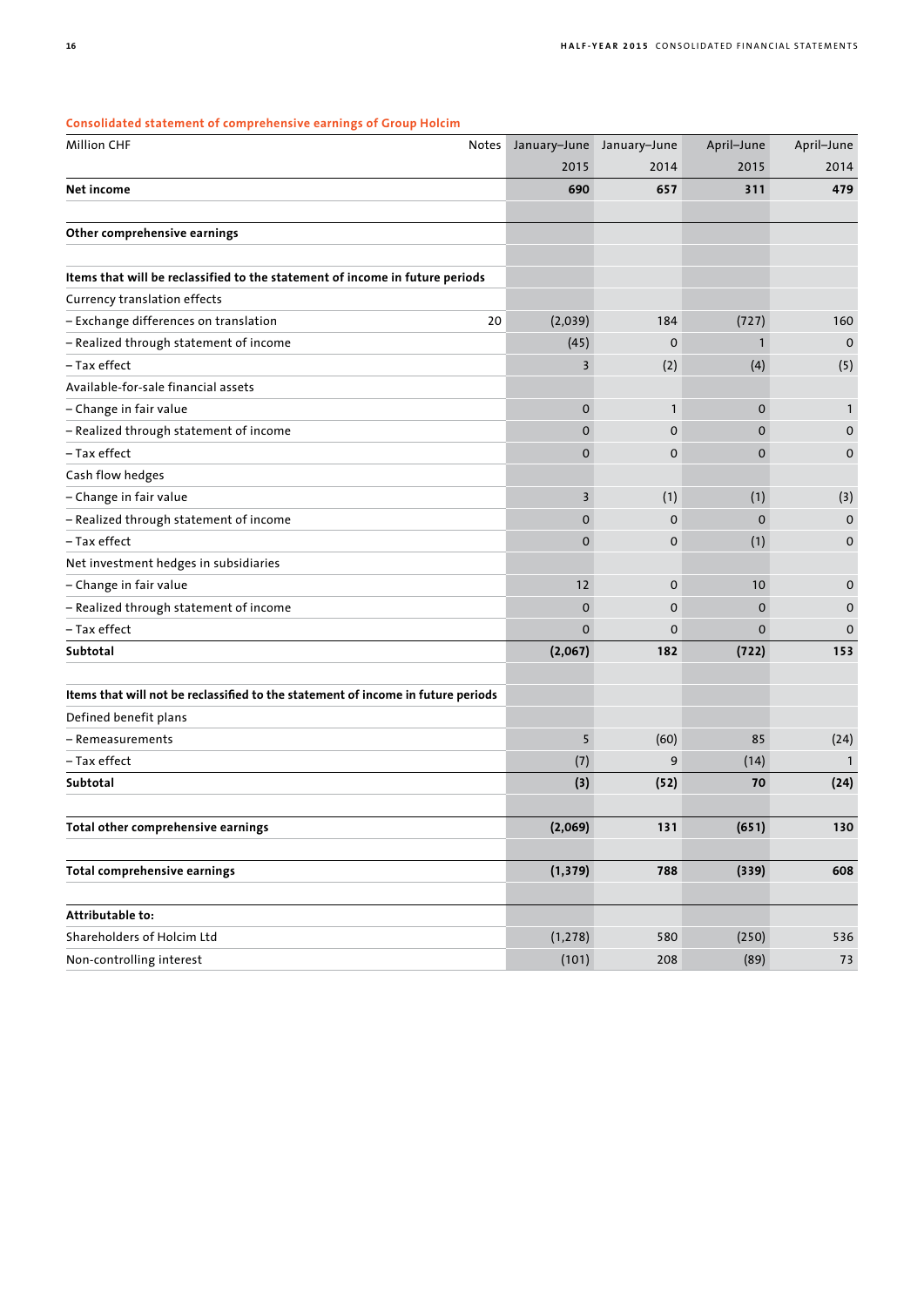## **Consolidated statement of financial position of Group Holcim**

| <b>Million CHF</b>                                                      | Notes | 30.6.2015 | 31.12.2014            | 30.6.2014             |
|-------------------------------------------------------------------------|-------|-----------|-----------------------|-----------------------|
|                                                                         |       |           | Restated <sup>1</sup> | Restated <sup>1</sup> |
| Cash and cash equivalents                                               |       | 2,253     | 2,148                 | 1,944                 |
| Accounts receivable                                                     |       | 2,559     | 2,648                 | 3,028                 |
| Inventories                                                             |       | 1,658     | 1,828                 | 1,832                 |
| Prepaid expenses and other current assets                               |       | 359       | 323                   | 422                   |
| Assets classified as held for sale                                      | 13    | 3,259     | 283                   | 769                   |
| <b>Total current assets</b>                                             |       | 10,088    | 7,231                 | 7,995                 |
|                                                                         |       |           |                       |                       |
| Long-term financial assets                                              |       | 462       | 528                   | 581                   |
| Investments in associates and joint ventures                            |       | 1,550     | 1,975                 | 1,806                 |
| Property, plant and equipment                                           |       | 17,632    | 21,086                | 20,044                |
| Intangible assets                                                       |       | 6,238     | 7,731                 | 7,492                 |
| Deferred tax assets                                                     |       | 442       | 527                   | 435                   |
| Other long-term assets                                                  |       | 379       | 412                   | 375                   |
| <b>Total long-term assets</b>                                           |       | 26,703    | 32,259                | 30,732                |
| <b>Total assets</b>                                                     |       | 36,792    | 39,490                | 38,727                |
| Trade accounts payable                                                  |       | 1,613     | 2,124                 | 1,951                 |
| <b>Current financial liabilities</b>                                    |       | 3,138     | 2,472                 | 3,485                 |
| Current income tax liabilities                                          |       | 460       | 415                   | 371                   |
| Other current liabilities                                               |       | 1,457     | 1,569                 | 1,538                 |
| Short-term provisions                                                   |       | 192       | 234                   | 199                   |
| Liabilities directly associated with assets classified as held for sale | 13    | 882       | 33                    | 225                   |
| <b>Total current liabilities</b>                                        |       | 7,743     | 6,847                 | 7,768                 |
|                                                                         |       |           |                       |                       |
| Long-term financial liabilities                                         |       | 8,172     | 9,197                 | 8,935                 |
| Defined benefit obligations                                             |       | 774       | 863                   | 705                   |
| Deferred tax liabilities                                                |       | 1,083     | 1,396                 | 1,272                 |
| Long-term provisions                                                    |       | 824       | 1,076                 | 1,115                 |
| <b>Total long-term liabilities</b>                                      |       | 10,853    | 12,531                | 12,027                |
| <b>Total liabilities</b>                                                |       | 18,596    | 19,378                | 19,795                |
| Share capital                                                           |       | 654       | 654                   | 654                   |
| Capital surplus                                                         |       | 7,353     | 7,776                 | 7,773                 |
| Treasury shares                                                         |       | (85)      | (82)                  | (86)                  |
| Reserves                                                                |       | 7,799     | 9,082                 | 8,034                 |
| Total equity attributable to shareholders of Holcim Ltd                 |       | 15,721    | 17,430                | 16,375                |
| Non-controlling interest                                                |       | 2,475     | 2,682                 | 2,557                 |
| Total shareholders' equity                                              |       | 18,196    | 20,112                | 18,933                |
| Total liabilities and shareholders' equity                              |       | 36,792    | 39,490                | 38,727                |

<sup>1</sup> Restated due to changes in accounting policies, see note 2.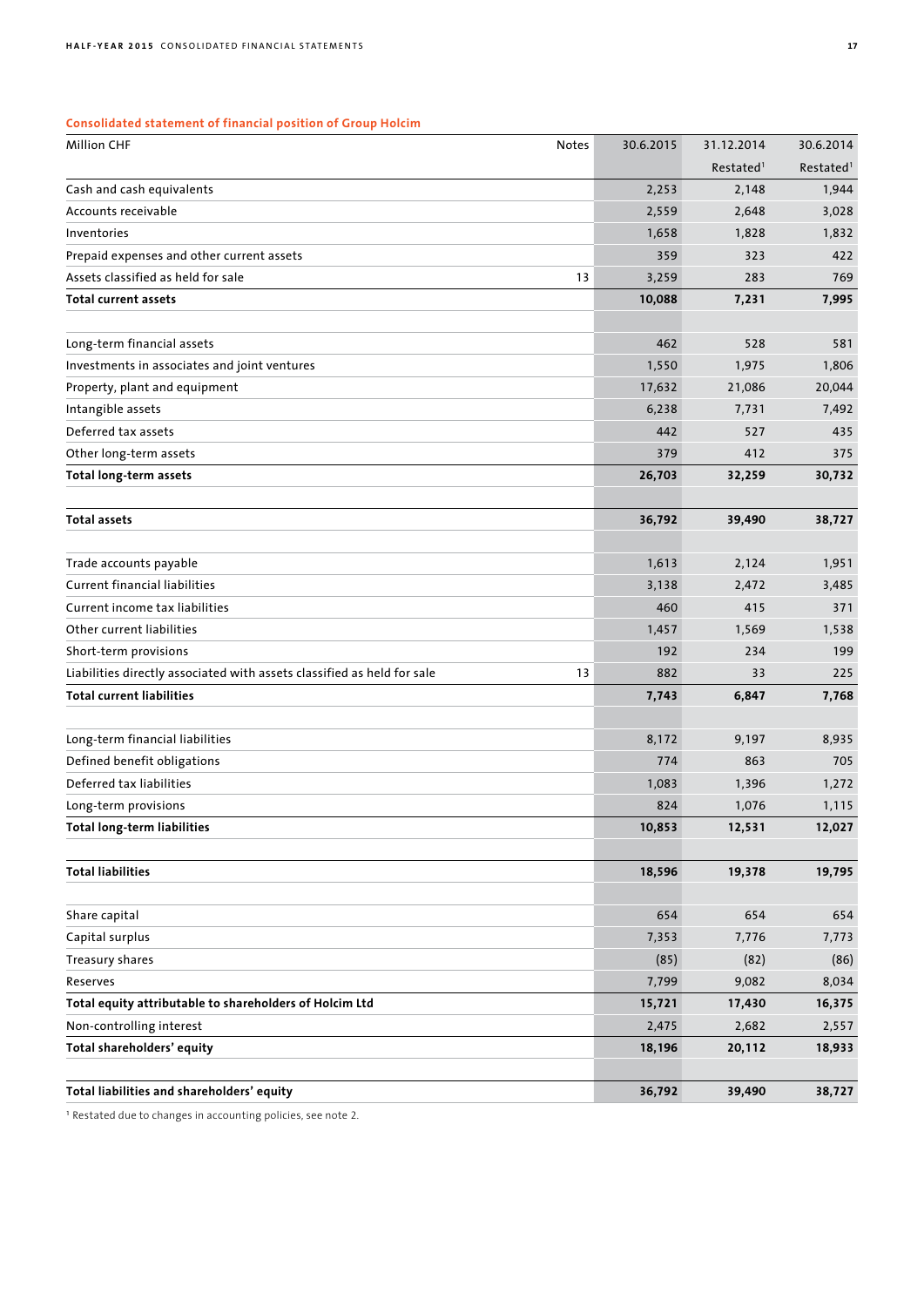### **Consolidated statement of changes in equity of Group Holcim**

| consonaated statement of enanges in equity of croap from |         |         |                |                |
|----------------------------------------------------------|---------|---------|----------------|----------------|
| <b>Million CHF</b>                                       | Share   | Capital | Treasury       | Retained       |
|                                                          | capital | surplus | shares         | earnings       |
|                                                          |         |         |                |                |
|                                                          |         |         |                |                |
| Equity as at January 1, 2015                             | 654     | 7,776   | (82)           | 18,438         |
| Net income                                               |         |         |                | 573            |
| Other comprehensive earnings                             |         |         |                | (3)            |
| Total comprehensive earnings                             |         |         |                | 570            |
| Payout                                                   |         | (424)   |                |                |
| Change in treasury shares                                |         |         | (4)            | $\overline{4}$ |
| Share-based remuneration                                 |         |         |                | $\mathbf{0}$   |
| Capital paid-in by non-controlling interest              |         |         |                |                |
| Change in participation in existing Group companies      |         |         |                | (8)            |
| Equity as at June 30, 2015                               | 654     | 7,353   | (85)           | 19,004         |
|                                                          |         |         |                |                |
| Equity as at January 1, 2014                             | 654     | 8,200   | (102)          | 17,294         |
| Net income                                               |         |         |                | 485            |
| Other comprehensive earnings                             |         |         |                | (52)           |
| Total comprehensive earnings                             |         |         |                | 433            |
| Payout                                                   |         | (423)   |                |                |
| Change in treasury shares                                |         |         | 9              | (2)            |
| Share-based remuneration                                 |         | (4)     | $\overline{ }$ |                |
| Capital paid-in by non-controlling interest              |         |         |                |                |
| Change in participation in existing Group companies      |         |         |                | $\overline{3}$ |
| Equity as at June 30, 2014                               | 654     | 7,773   | (86)           | 17,728         |

<sup>1</sup> Equity as at June 30, 2015 include CHF –23 million of cumulative expenses recognized in other comprehensive earnings relating to assets and directly associated liabilities classified as held for sale, see note 13.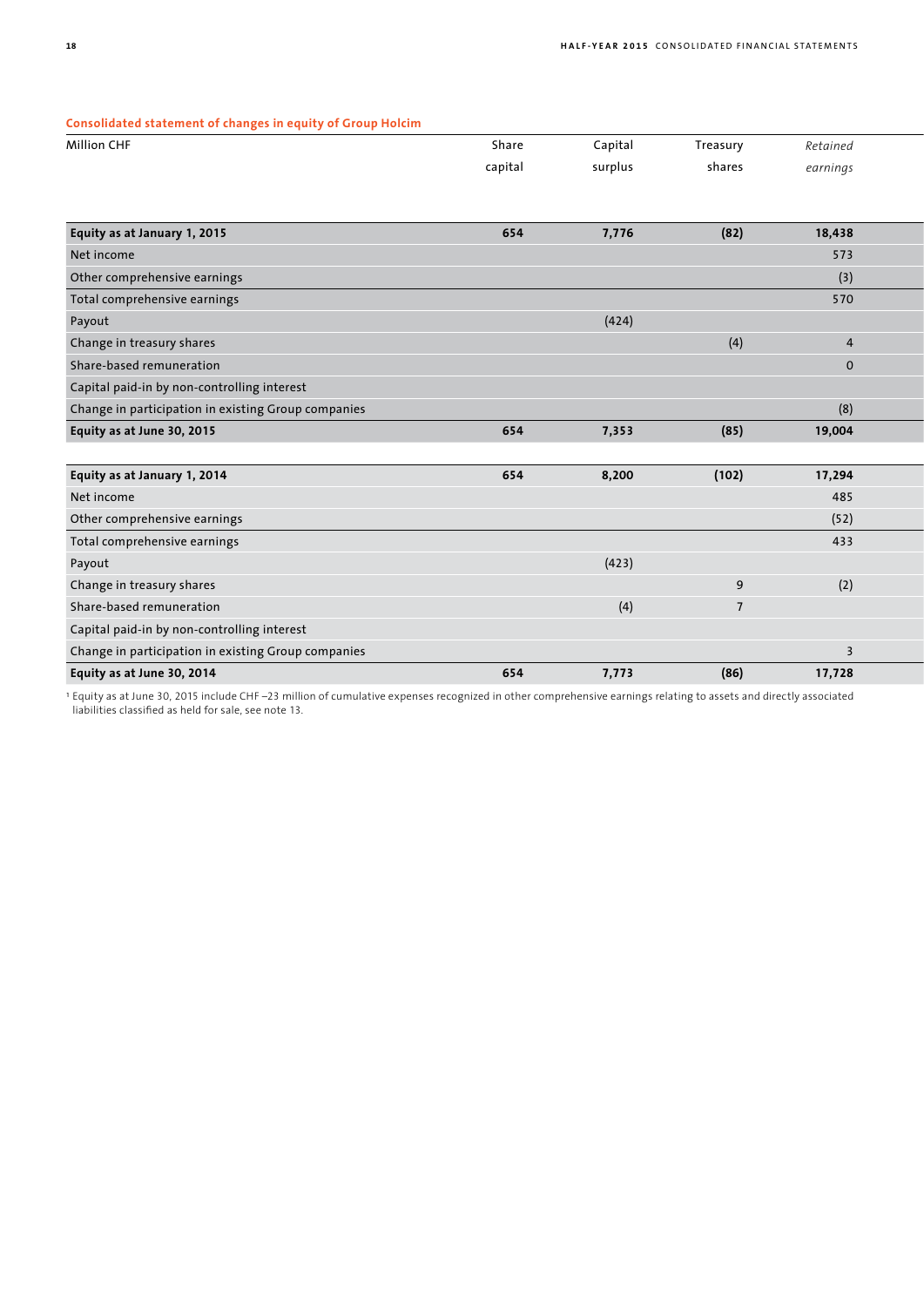| Total            | Non-controlling | Total equity            | Total                   | Currency       | Cash flow               | Available-for-sale |
|------------------|-----------------|-------------------------|-------------------------|----------------|-------------------------|--------------------|
| shareholders'    | interest        | attributable to         | reserves                | translation    | hedging                 | reserve            |
| equity           |                 | shareholders            |                         | adjustments    | reserve                 |                    |
|                  |                 | of Holcim Ltd           |                         |                |                         |                    |
| 20,112           | 2,682           | 17,430                  | 9,082                   | (9,338)        | (5)                     | (13)               |
| 690              | 117             | 573                     | 573                     |                |                         |                    |
| (2,069)          | (218)           | (1, 851)                | (1,851)                 | (1, 851)       | $\overline{\mathbf{3}}$ | $\overline{0}$     |
| (1, 379)         | (101)           | (1, 278)                | (1, 278)                | (1, 851)       | $\overline{\mathbf{3}}$ | $\overline{0}$     |
| (561)            | (138)           | (424)                   |                         |                |                         |                    |
| $\pmb{0}$        |                 | $\,$ O                  | $\overline{4}$          |                |                         |                    |
|                  | $\mathbf 0$     | $\mathbf 0$             | $\mathbf 0$             |                |                         |                    |
|                  | $\overline{2}$  |                         |                         |                |                         |                    |
| $23$             | 31              | (8)                     | (8)                     |                |                         |                    |
| $18,196^{\circ}$ | 2,475           | 15,721                  | 7,799                   | (11, 189)      | (2)                     | (13)               |
|                  |                 |                         |                         |                |                         |                    |
| 18,677           | 2,471           | 16,205                  | 7,453                   | (9,889)        | (4)                     | 52                 |
| 657              | 172             | 485                     | 485                     |                |                         |                    |
| 131              | 36              | 94                      | 94                      | 147            | (1)                     | $\overline{0}$     |
| 788              | 208             | 580                     | 580                     | 147            | (1)                     | $\overline{0}$     |
| (553)            | (130)           | (423)                   |                         |                |                         |                    |
|                  |                 | $\overline{7}$          | (2)                     | $\mathsf{O}^-$ |                         |                    |
|                  | $\mathsf{O}$    | $\overline{\mathbf{3}}$ | $\overline{0}$          | $\mathbf{0}$   |                         |                    |
|                  | $\overline{1}$  |                         |                         |                |                         |                    |
|                  | $6\overline{6}$ | $\overline{3}$          | $\overline{\mathbf{3}}$ |                |                         |                    |
| 18,933           | 2,557           | 16,375                  | 8,034                   | (9, 742)       | (5)                     | 52                 |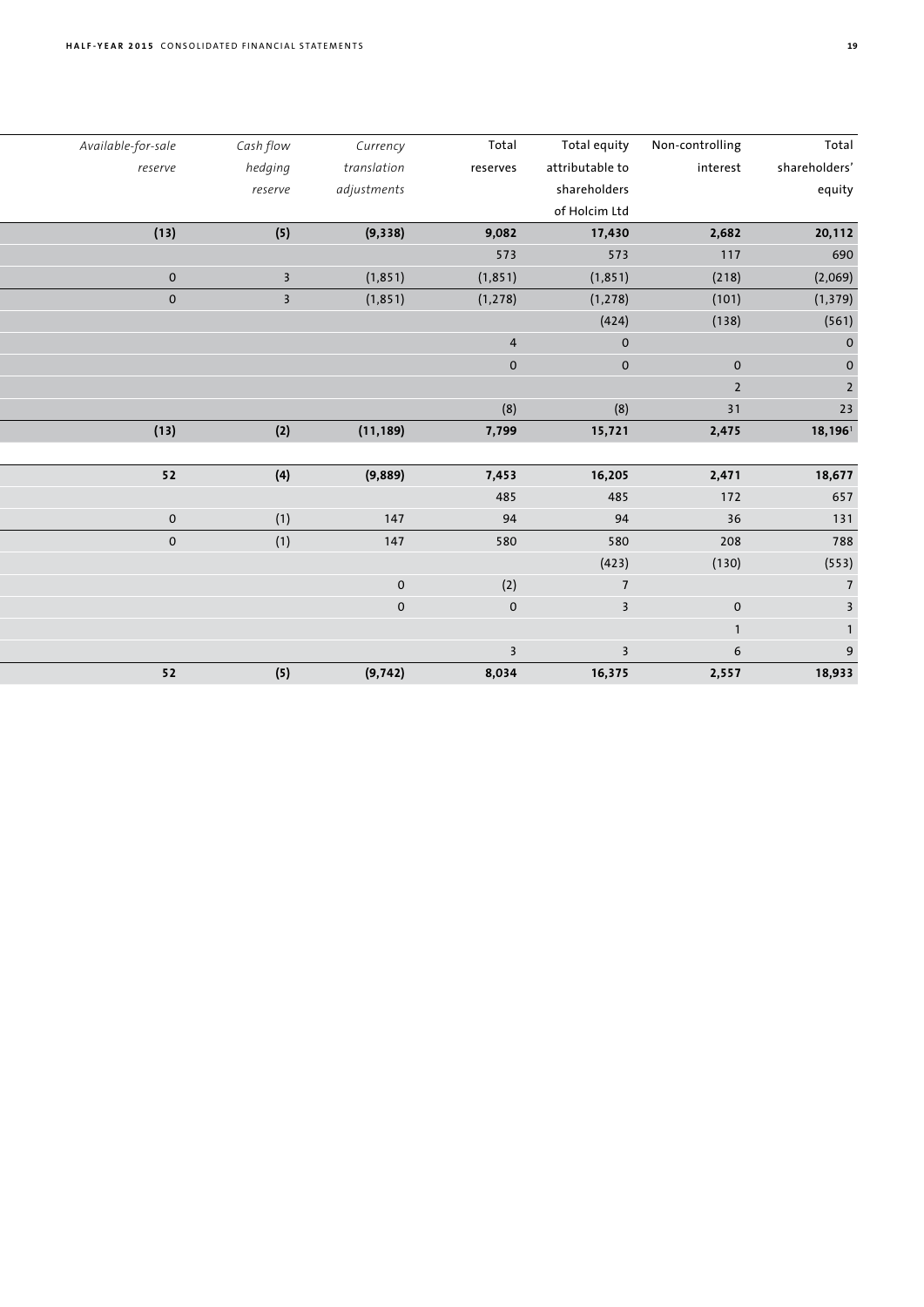| <b>Million CHF</b>                                                | Notes  |          | January-June January-June | April-June  | April-June            |
|-------------------------------------------------------------------|--------|----------|---------------------------|-------------|-----------------------|
|                                                                   |        | 2015     | 2014                      | 2015        | 2014                  |
|                                                                   |        |          | Restated <sup>1</sup>     |             | Restated <sup>1</sup> |
| Net income before taxes                                           |        | 1,041    | 916                       | 487         | 675                   |
| Other income                                                      | 9      | (421)    | (91)                      | 13          | (72)                  |
| Share of profit of associates and joint ventures                  |        | (64)     | (92)                      | (45)        | (59)                  |
| Financial expenses net                                            | 10, 11 | 271      | 210                       | 125         | 113                   |
| <b>Operating profit</b>                                           |        | 827      | 943                       | 580         | 657                   |
| Depreciation, amortization and impairment of operating assets     |        | 644      | 652                       | 319         | 336                   |
| Other non-cash items                                              |        | 120      | 104                       | 89          | 34                    |
| Change in net working capital                                     |        | (855)    | (917)                     | (256)       | (272)                 |
| Cash generated from operations                                    |        | 735      | 782                       | 732         | 756                   |
| Dividends received                                                |        | 87       | 66                        | 63          | 51                    |
| Interest received                                                 |        | 64       | 67                        | 47          | 34                    |
| Interest paid                                                     |        | (256)    | (311)                     | (166)       | (161)                 |
| Income taxes paid                                                 | 5      | (371)    | (403)                     | (217)       | (248)                 |
| Other expense                                                     |        | (40)     | (8)                       | (26)        | (1)                   |
| Cash flow from operating activities (A)                           |        | 220      | 194                       | 434         | 430                   |
|                                                                   |        |          |                           |             |                       |
| Purchase of property, plant and equipment                         |        | (614)    | (823)                     | (328)       | (416)                 |
| Disposal of property, plant and equipment                         |        | 38       | 83                        | 22          | 41                    |
| Acquisition of participation in Group companies                   |        | (188)    | (1)                       | (1)         | (1)                   |
| Disposal of participation in Group companies                      |        | 264      | 9                         | 8           | 9                     |
| Purchase of financial assets, intangible and other assets         |        | (300)    | (191)                     | (117)       | (165)                 |
| Disposal of financial assets, intangible and other assets         |        | 808      | 179                       | 715         | 152                   |
| Cash flow from investing activities (B)                           |        | 8        | (744)                     | 298         | (379)                 |
|                                                                   |        |          |                           |             |                       |
| Payout on ordinary shares                                         | 17     | (424)    | (423)                     | (424)       | (423)                 |
| Dividends paid to non-controlling interest                        |        | (119)    | (110)                     | (88)        | (108)                 |
| Capital paid-in by non-controlling interest                       |        | 4        | $\overline{2}$            | 4           | $\overline{2}$        |
| Movements of treasury shares                                      |        | 0        | 7                         | (6)         | 3                     |
| Proceeds from current financial liabilities                       |        | 2,588    | 1,874                     | 1,119       | 852                   |
| Repayment of current financial liabilities                        |        | (2, 107) | (1, 314)                  | (695)       | (646)                 |
| Proceeds from long-term financial liabilities                     |        | 1,442    | 1,437                     | 653         | 522                   |
| Repayment of long-term financial liabilities                      |        | (1, 328) | (1, 291)                  | (688)       | (332)                 |
| Increase in participation in existing Group companies             |        | (2)      | 0                         | (2)         | 0                     |
| Decrease in participation in existing Group companies             |        | 0        | 3                         | $\mathbf 0$ | 3                     |
| Cash flow from financing activities (C)                           |        | 55       | 186                       | (127)       | (128)                 |
|                                                                   |        |          |                           |             |                       |
| In(De)crease in cash and cash equivalents (A+B+C)                 |        | 283      | (364)                     | 605         | (77)                  |
| Cash and cash equivalents as at the beginning of the period (net) |        | 1,941    | 1,992                     | 1,575       | 1,722                 |
| In(De)crease in cash and cash equivalents                         |        | 283      | (364)                     | 605         | (77)                  |
| Currency translation effects                                      |        | (175)    | 50                        | (131)       | 32                    |
| Cash and cash equivalents as at the end of the period (net) $2$   |        | 2,049    | 1,677                     | 2,049       | 1,677                 |

#### **Consolidated statement of cash flows of Group Holcim**

<sup>1</sup> Restated due to changes in accounting policies, see note 2.

<sup>2</sup> Cash and cash equivalents at the end of the period include bank overdrafts of CHF 234 million (2014: 267) disclosed in current financial liabilities and cash and cash equivalents of CHF 31 million (2014: 1) disclosed in assets classified as held for sale.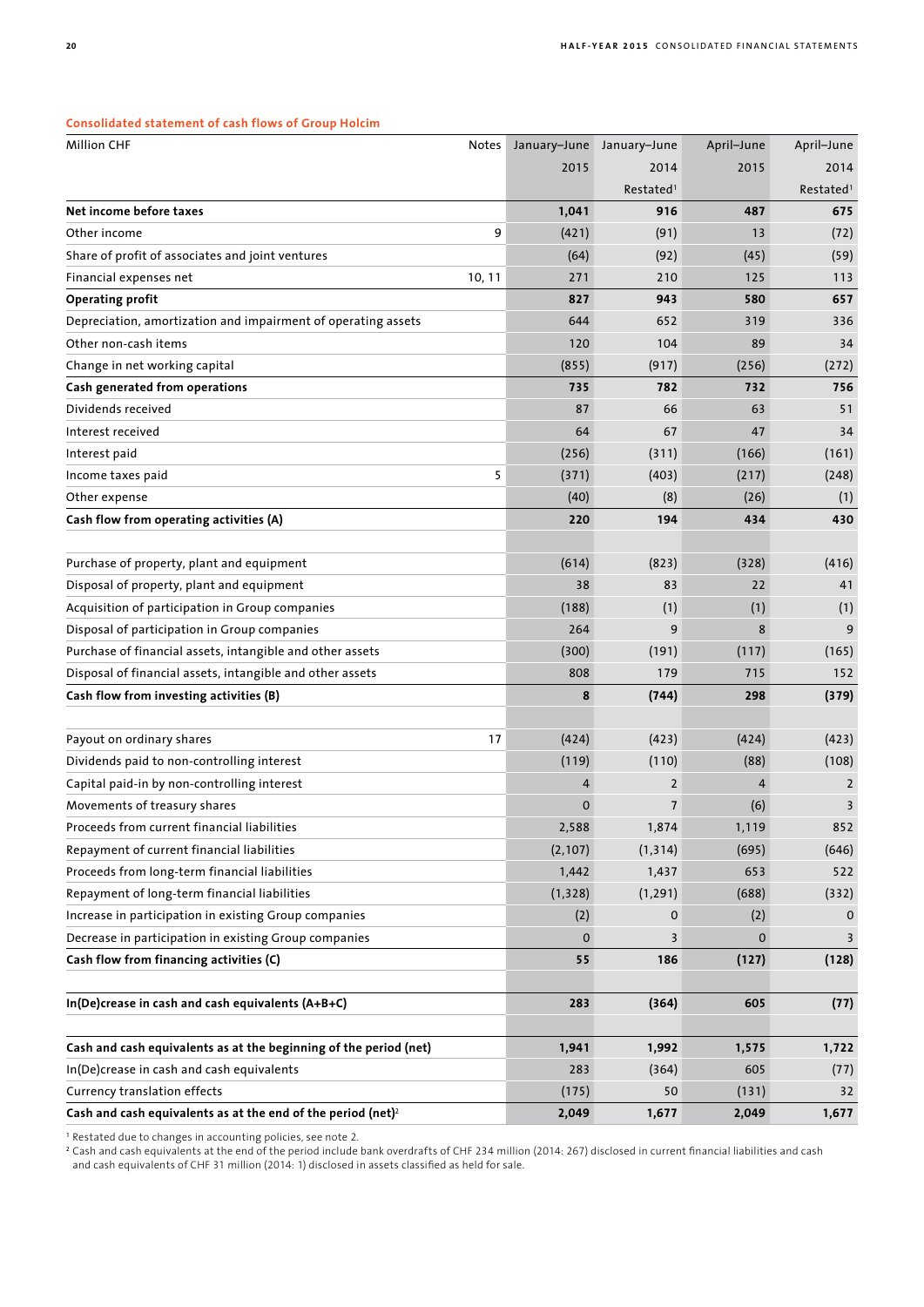#### **1 Basis of preparation**

The unaudited consolidated half-year interim financial statements (hereafter "interim financial statements") are prepared in accordance with IAS 34 *Interim Financial Reporting.* The accounting policies used in the preparation and presentation of the interim financial statements are consistent with those used in the consolidated financial statements for the year ended December 31, 2014 (hereafter "annual financial statements").

The interim financial statements should be read in conjunction with the annual financial statements as they provide an update of previously reported information.

Due to rounding, numbers presented throughout this report may not add up precisely to the totals provided. All ratios and variances are calculated using the underlying amount rather than the presented rounded amount.

The preparation of interim financial statements requires management to make estimates and assumptions that affect the reported amounts of revenues, expenses, assets, liabilities and disclosure of contingent liabilities at the date of the interim financial statements. If in the future such estimates and assumptions, which are based on management's best judgment at the date of the interim financial statements, deviate from the actual circumstances, the original estimates and assumptions will be modified as appropriate during the period in which the circumstances change.

#### **2 Changes in accounting policies**

During the first quarter 2015, Group Holcim decided to change its accounting policy for recognizing net interest expense relating to retirement benefit plans. More relevant information is provided if total net interest costs are presented as part of financial expenses and not in the operating profit. This presentation better reflects the nature of net interest since it corresponds to the unwinding effect of the long-term defined benefit obligation. As the comparative amount for 2014 is immaterial, it has not been restated.

On April 9, 2015, the IFRIC published an agenda decision concerning the classification of joint arrangements under IFRS 11 *Joint Arrangements*. As a result of the clarifications regarding rights to the assets of a joint arrangement through other facts and circumstances, Group Holcim was unable to continue to account for Cement Australia as a joint operation, since Holcim does not have an obligation to acquire substantially all of the economic benefits (i.e. output) from Cement Australia. As a result, Group Holcim changed its accounting policy for Cement Australia in the second quarter 2015 and reclassified its investment in Cement Australia as a joint venture and applied the equity accounting method. This accounting policy change has been applied retrospectively and its effect on the comparative information (restated amounts) presented for each financial statement line item is set out in the tables below.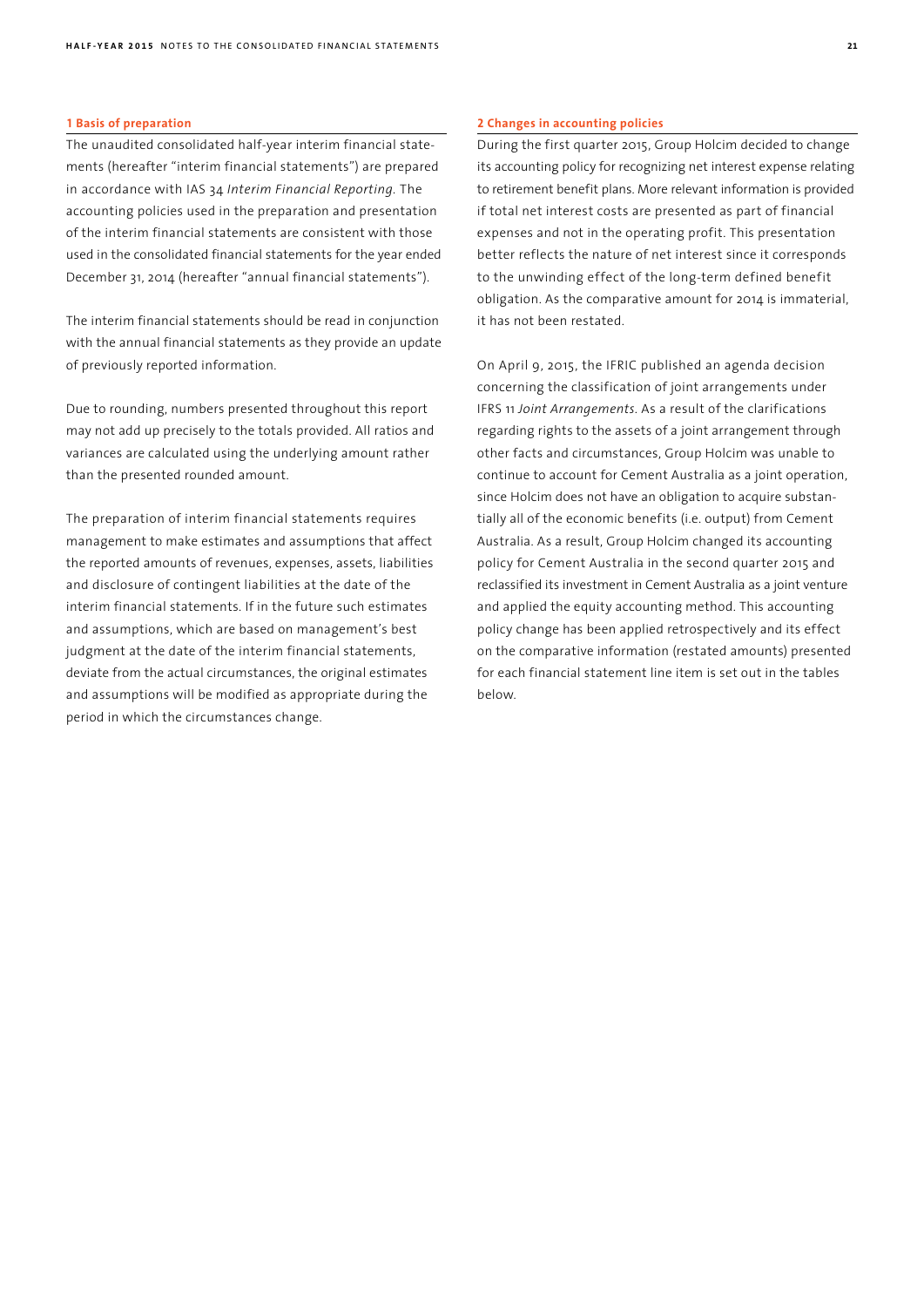| Changes to consolidated statement of income of Group Holcim |  |  |  |
|-------------------------------------------------------------|--|--|--|
|-------------------------------------------------------------|--|--|--|

| <b>Million CHF</b>                               | January-June |                | Impact from January-June | April-June | Impact from    | April-June |
|--------------------------------------------------|--------------|----------------|--------------------------|------------|----------------|------------|
|                                                  | 2014         | changes in     | 2014                     | 2014       | changes in     | 2014       |
|                                                  |              | accounting     |                          |            | accounting     |            |
|                                                  |              | policies       |                          |            | policies       |            |
|                                                  | Reported     | IFRS 11        | Restated                 | Reported   | IFRS 11        | Restated   |
| <b>Net sales</b>                                 | 9,061        | (135)          | 8,926                    | 4,973      | (73)           | 4,900      |
| Production cost of goods sold                    | (5,049)      | 57             | (4,992)                  | (2,662)    | 33             | (2,629)    |
| <b>Gross profit</b>                              | 4,013        | (79)           | 3,934                    | 2,311      | (41)           | 2,270      |
| Distribution and selling expenses                | (2, 427)     | 52             | (2, 375)                 | (1, 326)   | 28             | (1, 298)   |
| Administration expenses                          | (623)        | $\overline{7}$ | (616)                    | (319)      | 4              | (315)      |
| <b>Operating profit</b>                          | 962          | (19)           | 943                      | 667        | (10)           | 657        |
| Other income                                     | 91           | 0              | 91                       | 73         | (1)            | 72         |
| Share of profit of associates and joint ventures | 77           | 15             | 92                       | 51         | 8              | 59         |
| <b>Financial income</b>                          | 69           | $\mathbf{1}$   | 70                       | 31         | $\mathbf{1}$   | 32         |
| <b>Financial expenses</b>                        | (283)        | 3              | (280)                    | (146)      | $\overline{2}$ | (144)      |
| Net income before taxes                          | 916          | $\mathbf 0$    | 916                      | 675        | 0              | 675        |
| Income taxes                                     | (259)        | 0              | (259)                    | (197)      | $\Omega$       | (197)      |
| <b>Net income</b>                                | 657          | $\mathbf 0$    | 657                      | 479        | 0              | 479        |
| Attributable to:                                 |              |                |                          |            |                |            |
| Shareholders of Holcim Ltd                       | 485          | $\mathbf 0$    | 485                      | 406        | $\Omega$       | 406        |
| Non-controlling interest                         | 172          | 0              | 172                      | 73         | 0              | 73         |
| Earnings per share in CHF                        |              |                |                          |            |                |            |
| Earnings per share                               | 1.37         | 0.00           | 1.37                     | 1.15       | 0.00           | 1.15       |
| Fully diluted earnings per share                 | 1.37         | 0.00           | 1.37                     | 1.15       | 0.00           | 1.15       |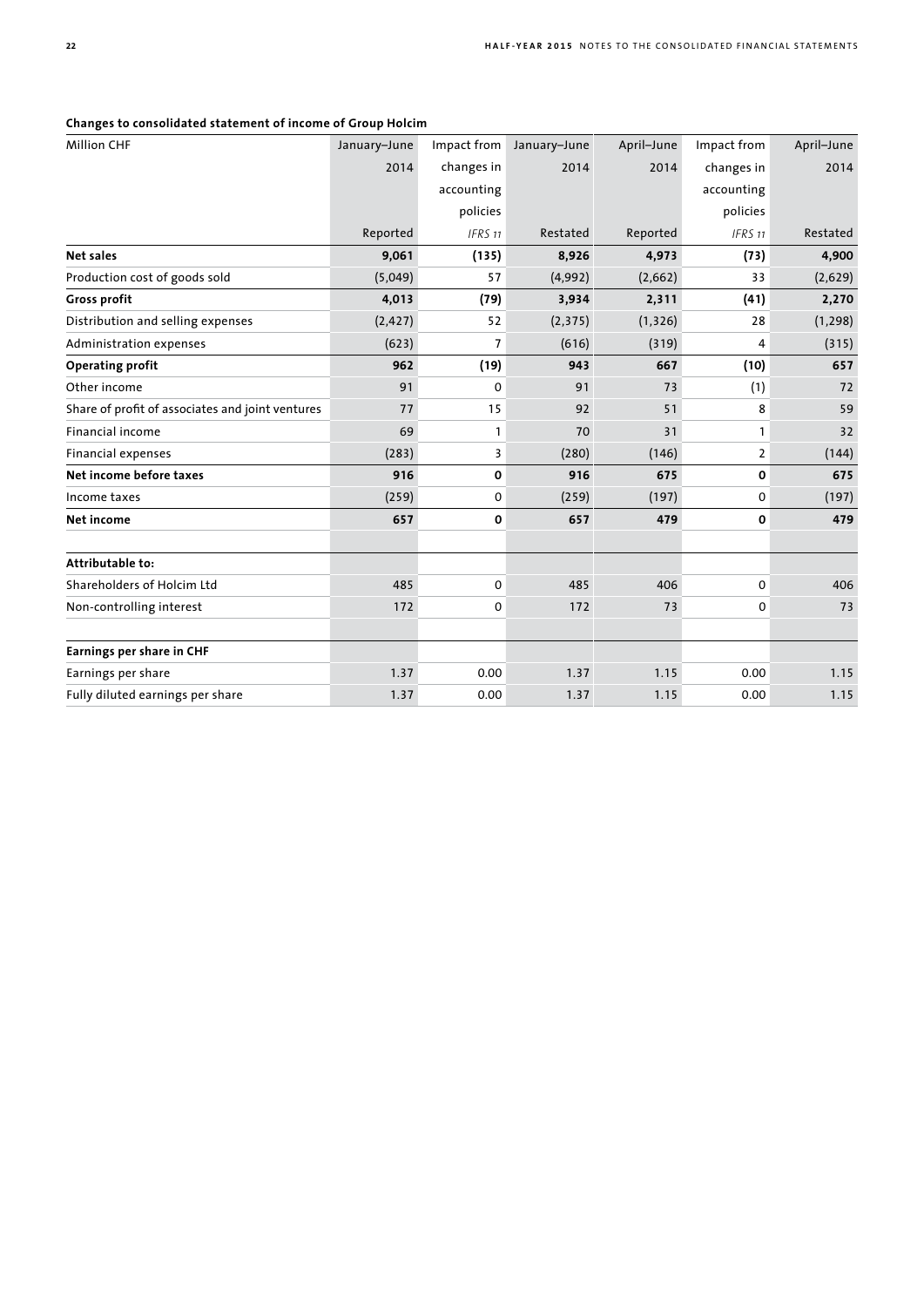## **Changes to consolidated statement of financial position of Group Holcim as of June 30, 2014**

| <b>Million CHF</b>                                                      | 30.6.2014 | Impact from | 30.6.2014 |
|-------------------------------------------------------------------------|-----------|-------------|-----------|
|                                                                         |           | changes in  |           |
|                                                                         |           | accounting  |           |
|                                                                         |           | policies    |           |
|                                                                         | Reported  | IFRS 11     | Restated  |
| Cash and cash equivalents                                               | 1,945     | (1)         | 1,944     |
| Accounts receivable                                                     | 3,083     | (55)        | 3,028     |
| Inventories                                                             | 1,861     | (29)        | 1,832     |
| Prepaid expenses and other current assets                               | 425       | (3)         | 422       |
| Assets classified as held for sale                                      | 769       | $\Omega$    | 769       |
| <b>Total current assets</b>                                             | 8,084     | (89)        | 7,995     |
|                                                                         |           |             |           |
| Long-term financial assets                                              | 544       | 37          | 581       |
| Investments in associates and joint ventures                            | 1,581     | 225         | 1,806     |
| Property, plant and equipment                                           | 20,383    | (339)       | 20,044    |
| Intangible assets                                                       | 7,541     | (49)        | 7,492     |
| Deferred tax assets                                                     | 435       | 0           | 435       |
| Other long-term assets                                                  | 375       | $\Omega$    | 375       |
| <b>Total long-term assets</b>                                           | 30,859    | (127)       | 30,732    |
| <b>Total assets</b>                                                     |           |             |           |
|                                                                         | 38,943    | (216)       | 38,727    |
| Trade accounts payable                                                  | 1,923     | 28          | 1,951     |
| <b>Current financial liabilities</b>                                    | 3,508     | (23)        | 3,485     |
| Current income tax liabilities                                          | 371       | 0           | 371       |
| Other current liabilities                                               | 1,608     | (70)        | 1,538     |
| Short-term provisions                                                   | 199       | 0           | 199       |
| Liabilities directly associated with assets classified as held for sale | 225       | $\Omega$    | 225       |
| <b>Total current liabilities</b>                                        | 7,833     | (65)        | 7,768     |
|                                                                         |           |             |           |
| Long-term financial liabilities                                         | 9,057     | (122)       | 8,935     |
| Defined benefit obligations                                             | 705       | 0           | 705       |
| Deferred tax liabilities                                                | 1,291     | (19)        | 1,272     |
| Long-term provisions                                                    | 1,124     | (9)         | 1,115     |
| <b>Total long-term liabilities</b>                                      | 12,177    | (150)       | 12,027    |
| <b>Total liabilities</b>                                                | 20,011    | (216)       | 19,795    |
| Share capital                                                           | 654       | 0           | 654       |
| Capital surplus                                                         | 7,773     | 0           | 7,773     |
| Treasury shares                                                         | (86)      | 0           | (86)      |
| Reserves                                                                | 8,034     | 0           | 8,034     |
| Total equity attributable to shareholders of Holcim Ltd                 | 16,375    | $\mathbf 0$ | 16,375    |
| Non-controlling interest                                                | 2,557     | 0           | 2,557     |
| Total shareholders' equity                                              | 18,933    | 0           | 18,933    |
|                                                                         |           |             |           |
| Total liabilities and shareholders' equity                              | 38,943    | (216)       | 38,727    |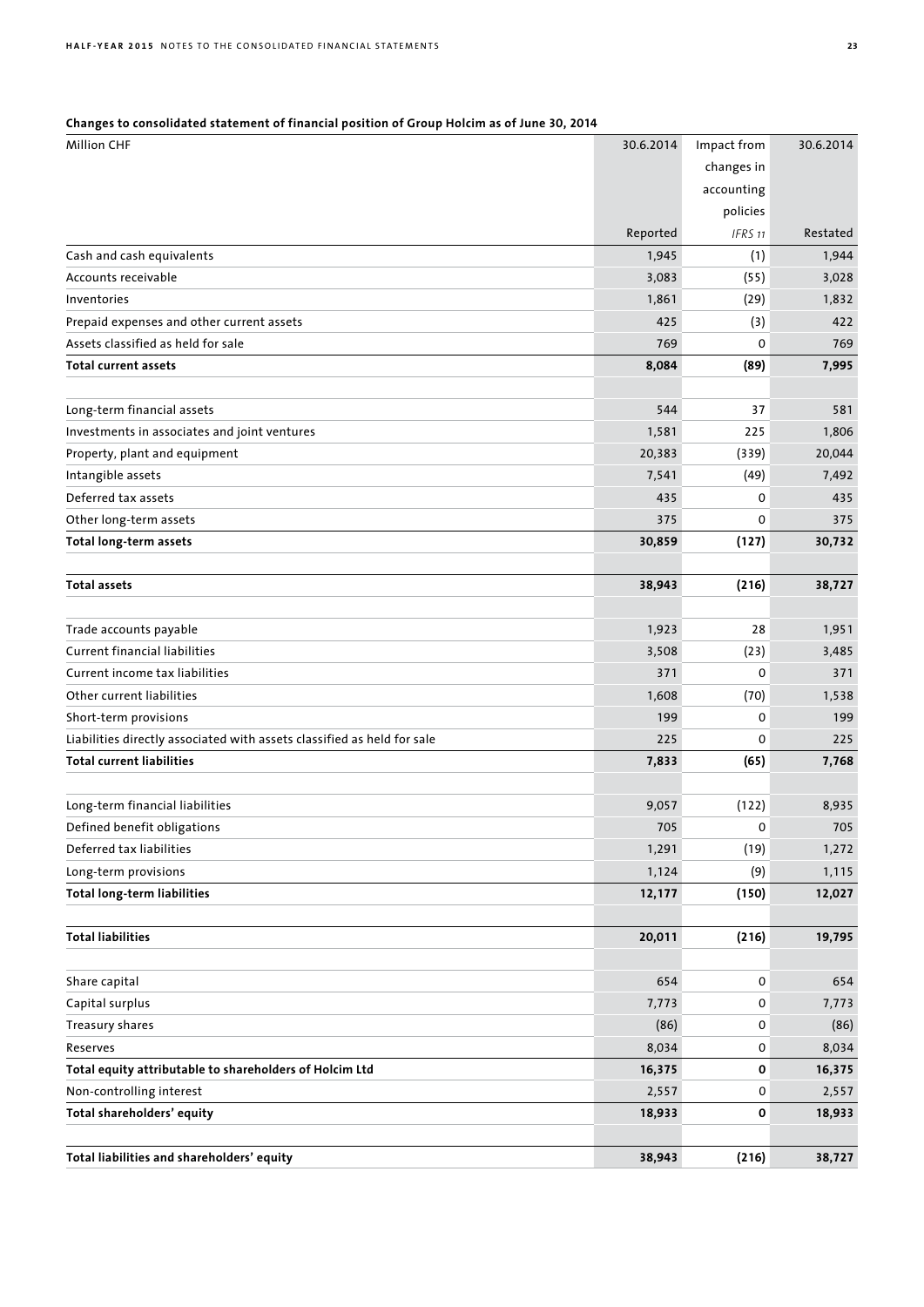| <b>Million CHF</b>                                                      | 31.12.2014 | Impact from | 31.12.2014 |
|-------------------------------------------------------------------------|------------|-------------|------------|
|                                                                         |            | changes in  |            |
|                                                                         |            | accounting  |            |
|                                                                         |            | policies    |            |
|                                                                         | Reported   | IFRS 11     | Restated   |
| Cash and cash equivalents                                               | 2,149      | (1)         | 2,148      |
| Accounts receivable                                                     | 2,695      | (47)        | 2,648      |
| Inventories                                                             | 1,863      | (35)        | 1,828      |
| Prepaid expenses and other current assets                               | 317        | 6           | 323        |
| Assets classified as held for sale                                      | 283        | 0           | 283        |
| Total current assets                                                    | 7,307      | (76)        | 7,231      |
|                                                                         |            |             |            |
| Long-term financial assets                                              | 491        | 37          | 528        |
| Investments in associates and joint ventures                            | 1,758      | 217         | 1,975      |
| Property, plant and equipment                                           | 21,410     | (324)       | 21,086     |
| Intangible assets                                                       | 7,779      | (48)        | 7,731      |
| Deferred tax assets                                                     | 527        | 0           | 527        |
| Other long-term assets                                                  | 412        | $\Omega$    | 412        |
| <b>Total long-term assets</b>                                           | 32,378     | (119)       | 32,259     |
|                                                                         |            |             |            |
| <b>Total assets</b>                                                     | 39,684     | (194)       | 39,490     |
|                                                                         |            |             |            |
| Trade accounts payable                                                  | 2,101      | 23          | 2,124      |
| <b>Current financial liabilities</b>                                    | 2,502      | (30)        | 2,472      |
| Current income tax liabilities                                          | 419        | (4)         | 415        |
| Other current liabilities                                               | 1,634      | (65)        | 1,569      |
| Short-term provisions                                                   | 234        | 0           | 234        |
| Liabilities directly associated with assets classified as held for sale | 33         | 0           | 33         |
| <b>Total current liabilities</b>                                        | 6,923      | (76)        | 6,847      |
|                                                                         |            |             |            |
| Long-term financial liabilities                                         | 9,291      | (94)        | 9,197      |
| Defined benefit obligations                                             | 863        | 0           | 863        |
| Deferred tax liabilities                                                | 1,415      | (19)        | 1,396      |
| Long-term provisions                                                    | 1,080      | (4)         | 1,076      |
| <b>Total long-term liabilities</b>                                      | 12,649     | (118)       | 12,531     |
|                                                                         |            |             |            |
| <b>Total liabilities</b>                                                | 19,572     | (194)       | 19,378     |
| Share capital                                                           | 654        | 0           | 654        |
|                                                                         |            |             |            |
| Capital surplus                                                         | 7,776      | 0           | 7,776      |
| Treasury shares<br>Reserves                                             | (82)       | 0           | (82)       |
|                                                                         | 9,082      | 0           | 9,082      |
| Total equity attributable to shareholders of Holcim Ltd                 | 17,430     | 0           | 17,430     |
| Non-controlling interest                                                | 2,682      | 0           | 2,682      |
| Total shareholders' equity                                              | 20,112     | 0           | 20,112     |
| Total liabilities and shareholders' equity                              | 39,684     | (194)       | 39,490     |
|                                                                         |            |             |            |

## **Changes to consolidated statement of financial position of Group Holcim as of December 31, 2014**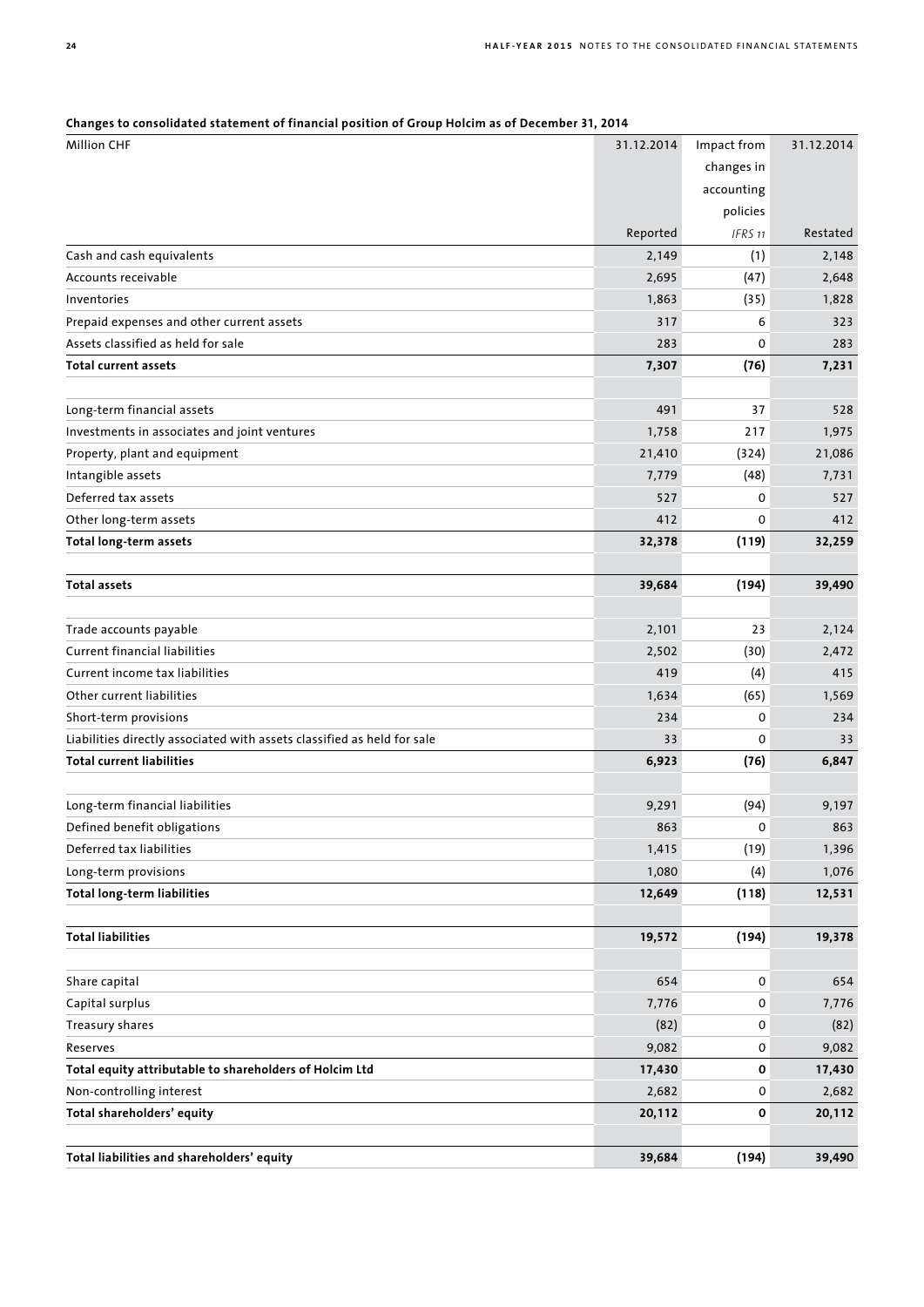## **Changes to consolidated statement of cash flows of Group Holcim**

| <b>Million CHF</b>                               | January-June |              | Impact from January-June | April-June  | Impact from    | April-June |
|--------------------------------------------------|--------------|--------------|--------------------------|-------------|----------------|------------|
|                                                  | 2014         | changes in   | 2014                     | 2014        | changes in     | 2014       |
|                                                  |              | accounting   |                          |             | accounting     |            |
|                                                  |              | policies     |                          |             | policies       |            |
|                                                  | Reported     | IFRS 11      | Restated                 | Reported    | IFRS 11        | Restated   |
| Net income before taxes                          | 916          | 0            | 916                      | 675         | 0              | 675        |
| Other income                                     | (91)         | $\Omega$     | (91)                     | (73)        | $\mathbf{1}$   | (72)       |
| Share of profit of associates and joint ventures | (77)         | (15)         | (92)                     | (51)        | (8)            | (59)       |
| Financial expenses net                           | 214          | (4)          | 210                      | 115         | (2)            | 113        |
| <b>Operating profit</b>                          | 962          | (19)         | 943                      | 667         | (10)           | 657        |
| Depreciation, amortization and impairment        |              |              |                          |             |                |            |
| of operating assets                              | 664          | (12)         | 652                      | 343         | (7)            | 336        |
| Other non-cash items                             | 104          | 0            | 104                      | 34          | $\Omega$       | 34         |
| Change in net working capital                    | (925)        | 8            | (917)                    | (276)       | 4              | (272)      |
| Cash generated from operations                   | 805          | (23)         | 782                      | 768         | (12)           | 756        |
| Dividends received                               | 44           | 22           | 66                       | 44          | $\overline{7}$ | 51         |
| Interest received                                | 66           | $\mathbf{1}$ | 67                       | 34          | 0              | 34         |
| Interest paid                                    | (314)        | 3            | (311)                    | (163)       | $\overline{2}$ | (161)      |
| Income taxes paid                                | (410)        | 7            | (403)                    | (255)       | $\overline{7}$ | (248)      |
| Other expense                                    | (9)          | $\mathbf{1}$ | (8)                      | (2)         | $\mathbf{1}$   | (1)        |
| Cash flow from operating activities (A)          | 183          | 11           | 194                      | 426         | 4              | 430        |
| Purchase of property, plant and equipment        | (836)        | 13           | (823)                    | (422)       | 6              | (416)      |
| Disposal of property, plant and equipment        | 83           | 0            | 83                       | 41          | 0              | 41         |
| Acquisition of participation in                  |              |              |                          |             |                |            |
| Group companies                                  | (1)          | 0            | (1)                      | $\mathbf 0$ | (1)            | (1)        |
| Disposal of participation in Group companies     | 9            | $\mathbf 0$  | 9                        | 9           | $\Omega$       | 9          |
| Purchase of financial assets, intangible         |              |              |                          |             |                |            |
| and other assets                                 | (191)        | 0            | (191)                    | (164)       | (1)            | (165)      |
| Disposal of financial assets, intangible         |              |              |                          |             |                |            |
| and other assets                                 | 179          | $\mathbf 0$  | 179                      | 152         | 0              | 152        |
| Cash flow used in investing activities (B)       | (757)        | 13           | (744)                    | (384)       | 5              | (379)      |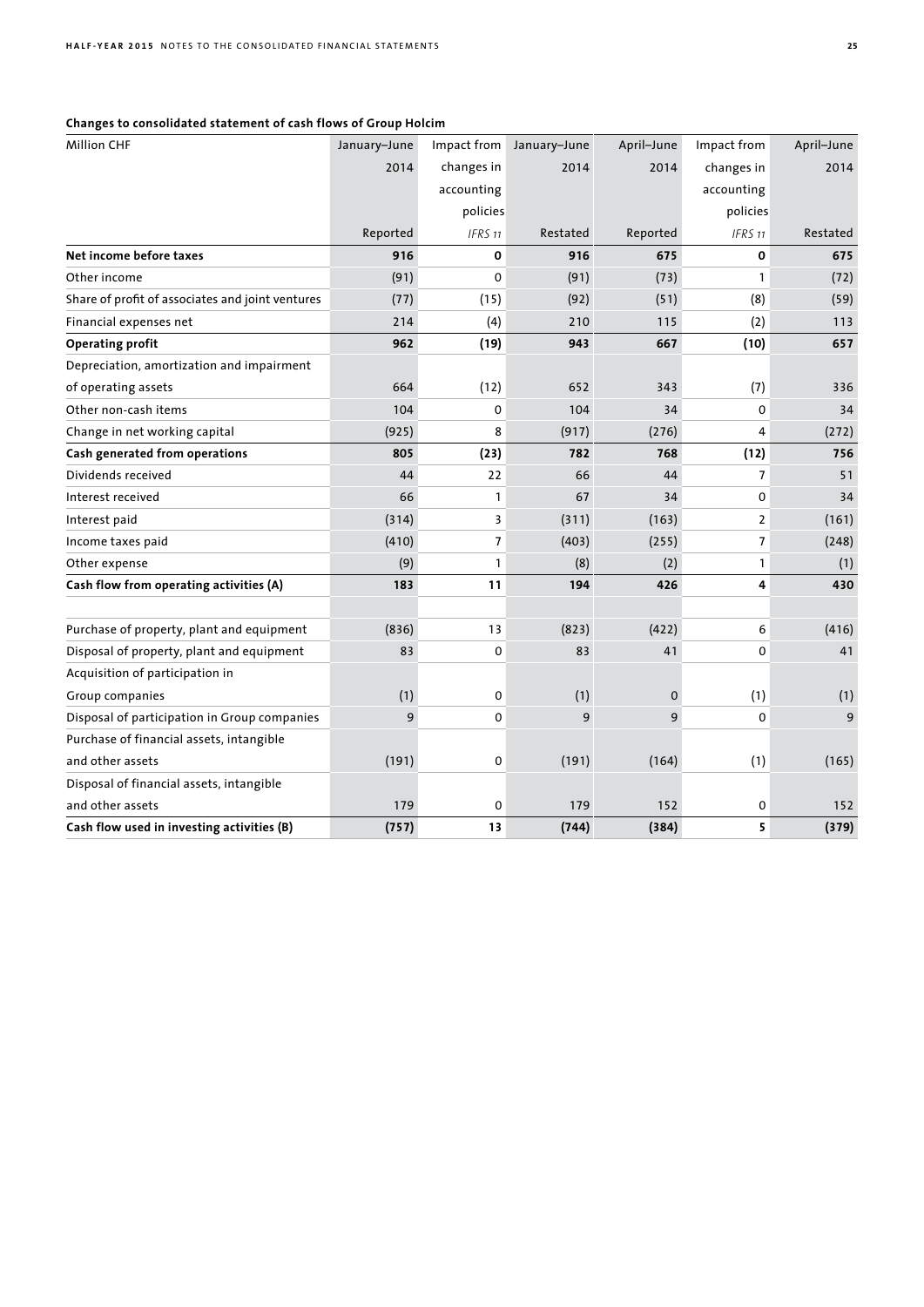| <b>Million CHF</b>                            | January-June   | Impact from | January-June   | April-June              | Impact from | April-June |
|-----------------------------------------------|----------------|-------------|----------------|-------------------------|-------------|------------|
|                                               | 2014           | changes in  | 2014           | 2014                    | changes in  | 2014       |
|                                               |                | accounting  |                |                         | accounting  |            |
|                                               |                | policies    |                |                         | policies    |            |
|                                               | Reported       | IFRS 11     | Restated       | Reported                | IFRS 11     | Restated   |
| Payout on ordinary shares                     | (423)          | 0           | (423)          | (423)                   | $\Omega$    | (423)      |
| Dividends paid to non-controlling interest    | (110)          | 0           | (110)          | (108)                   | 0           | (108)      |
| Capital paid-in by non-controlling interest   | $\overline{2}$ | 0           | $\overline{2}$ | 2                       | $\Omega$    | 2          |
| Movements of treasury shares                  | $\overline{7}$ | 0           | $\overline{7}$ | З                       | 0           | 3          |
| Proceeds from current financial liabilities   | 1,878          | (4)         | 1,874          | 852                     | 0           | 852        |
| Repayment of current financial liabilities    | (1, 314)       | 0           | (1, 314)       | (646)                   | 0           | (646)      |
| Proceeds from long-term financial liabilities | 1,457          | (20)        | 1,437          | 531                     | (9)         | 522        |
| Repayment of long-term financial liabilities  | (1, 291)       | 0           | (1, 291)       | (332)                   | 0           | (332)      |
| Increase in participation in existing         |                |             |                |                         |             |            |
| Group companies                               | $\mathbf 0$    | 0           | 0              | 0                       | 0           | 0          |
| Decrease in participation in existing         |                |             |                |                         |             |            |
| Group companies                               | 3              | 0           | $\overline{3}$ | $\overline{\mathsf{B}}$ | 0           | 3          |
| Cash flow from financing activities (C)       | 210            | (24)        | 186            | (118)                   | (10)        | (128)      |
| Decrease in cash and cash equivalents (A+B+C) | (364)          | 0           | (364)          | (76)                    | (1)         | (77)       |
|                                               |                |             |                |                         |             |            |
| Cash and cash equivalents as at the           |                |             |                |                         |             |            |
| beginning of the period (net)                 | 1,993          | (1)         | 1,992          | 1,723                   | (1)         | 1,722      |
| Decrease in cash and cash equivalents         | (364)          | 0           | (364)          | (76)                    | (1)         | (77)       |
| Currency translation effects                  | 50             | 0           | 50             | 32                      | 0           | 32         |
| Cash and cash equivalents as at the           |                |             |                |                         |             |            |
| end of the period (net) <sup>1</sup>          | 1,678          | (1)         | 1,677          | 1,678                   | (1)         | 1,677      |
|                                               |                |             |                |                         |             |            |

#### **Changes to consolidated statement of cash flows of Group Holcim (continued)**

<sup>1</sup> Cash and cash equivalents at the end of the period, before and after the restatement, include bank overdrafts of CHF 267 million, disclosed in current financial liabilities.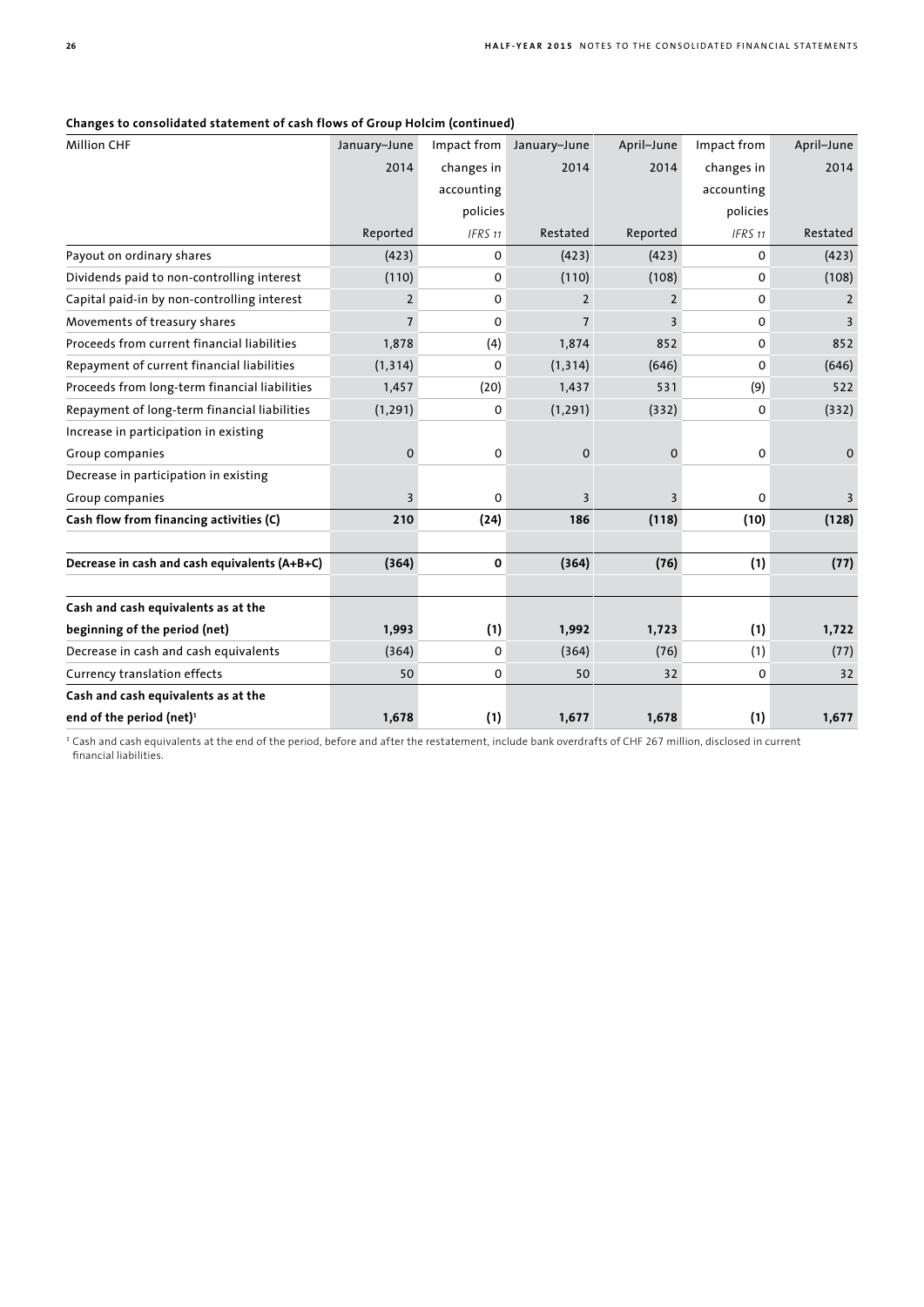## **Changes to consolidated statement of income of Group Holcim**

| <b>Million CHF</b>                               | January- | Impact from    | January- |
|--------------------------------------------------|----------|----------------|----------|
|                                                  | March    | changes in     | March    |
|                                                  | 2015     | accounting     | 2015     |
|                                                  |          | policies       |          |
|                                                  | Reported | IFRS 11        | Restated |
| <b>Net sales</b>                                 | 3,972    | (57)           | 3,915    |
| Production cost of goods sold                    | (2,319)  | 17             | (2,302)  |
| <b>Gross profit</b>                              | 1,653    | (40)           | 1,613    |
| Distribution and selling expenses                | (1,063)  | 23             | (1,040)  |
| Administration expenses                          | (329)    | 3              | (326)    |
| <b>Operating profit</b>                          | 261      | (15)           | 246      |
| Other income                                     | 434      | 0              | 434      |
| Share of profit of associates and joint ventures | 8        | 11             | 19       |
| <b>Financial income</b>                          | 24       | 0              | 24       |
| Financial expenses                               | (172)    | $\overline{2}$ | (170)    |
| Net income before taxes                          | 555      | (1)            | 554      |
| Income taxes                                     | (176)    | $\mathbf{1}$   | (175)    |
| <b>Net income</b>                                | 378      | 0              | 378      |
| Attributable to:                                 |          |                |          |
| Shareholders of Holcim Ltd                       | 310      | 0              | 310      |
| Non-controlling interest                         | 68       | 0              | 68       |
| Earnings per share in CHF                        |          |                |          |
| Earnings per share                               | 0.88     | 0.00           | 0.88     |
| Fully diluted earnings per share                 | 0.88     | 0.00           | 0.88     |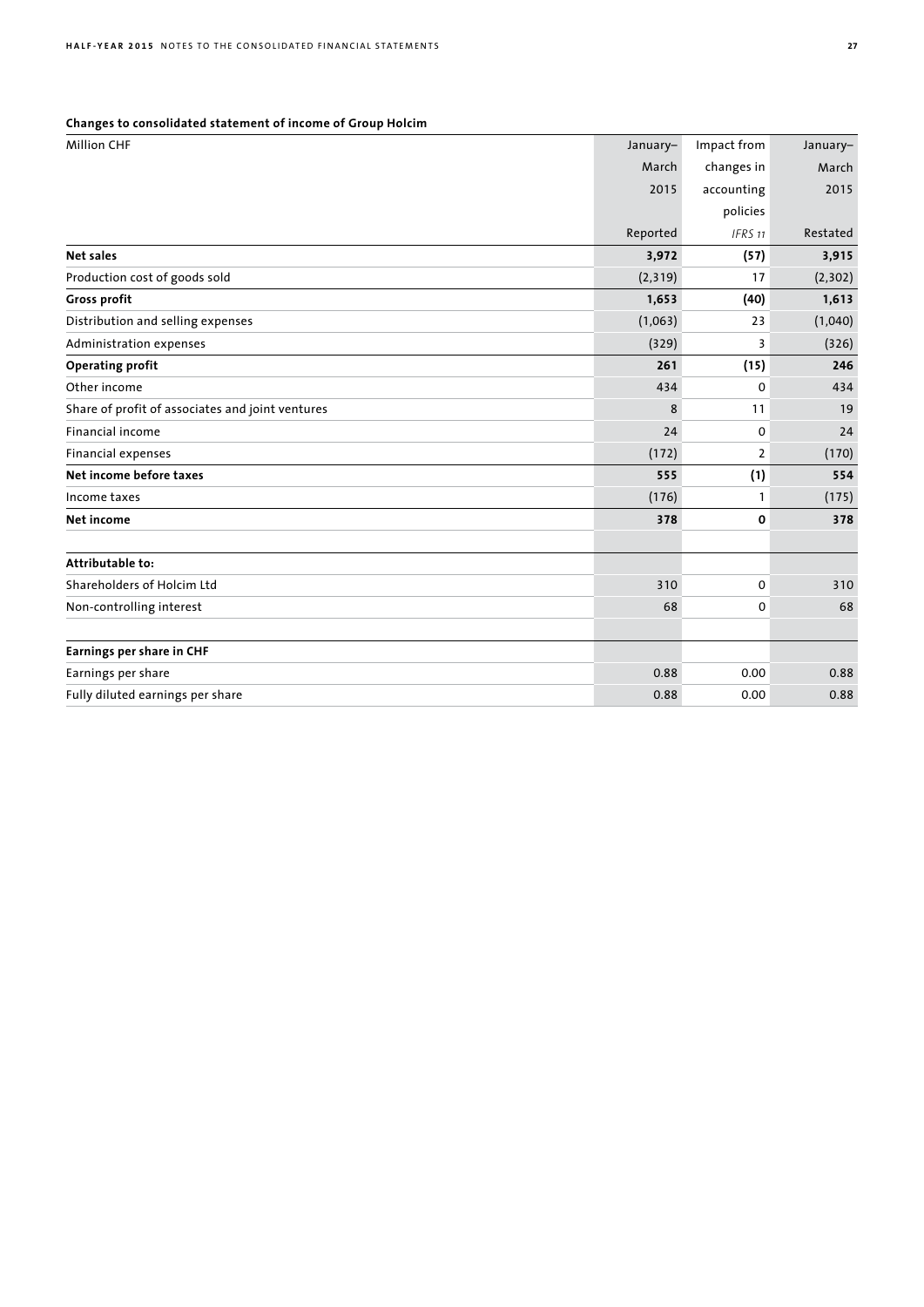| Changes to consolidated statement of financial position of Group Holcim as of March 31, 2015 |  |  |  |
|----------------------------------------------------------------------------------------------|--|--|--|
|----------------------------------------------------------------------------------------------|--|--|--|

| <b>Million CHF</b>                                                      | 31.3.2015 | Impact from | 31.3.2015 |
|-------------------------------------------------------------------------|-----------|-------------|-----------|
|                                                                         |           | changes in  |           |
|                                                                         |           | accounting  |           |
|                                                                         |           | policies    |           |
|                                                                         | Reported  | IFRS 11     | Restated  |
| Cash and cash equivalents                                               | 1,731     | (1)         | 1,730     |
| Accounts receivable                                                     | 3,282     | (45)        | 3,237     |
| Inventories                                                             | 1,944     | (29)        | 1,915     |
| Prepaid expenses and other current assets                               | 411       | (1)         | 410       |
| Assets classified as held for sale                                      | 48        | 0           | 48        |
| <b>Total current assets</b>                                             | 7,416     | (76)        | 7,340     |
|                                                                         |           |             |           |
| Long-term financial assets                                              | 516       | 33          | 549       |
| Investments in associates and joint ventures                            | 1,417     | 210         | 1,627     |
| Property, plant and equipment                                           | 20,212    | (291)       | 19,921    |
| Intangible assets                                                       | 7,324     | (43)        | 7,281     |
| Deferred tax assets                                                     | 504       | $\Omega$    | 504       |
| Other long-term assets                                                  | 396       | 0           | 396       |
| Total long-term assets                                                  | 30,369    | (91)        | 30,278    |
|                                                                         |           |             |           |
| <b>Total assets</b>                                                     | 37,785    | (167)       | 37,618    |
|                                                                         |           |             |           |
| Trade accounts payable                                                  | 1,822     | 23          | 1,845     |
| <b>Current financial liabilities</b>                                    | 2,143     | (30)        | 2,113     |
| Current income tax liabilities                                          | 533       | (3)         | 530       |
| Other current liabilities                                               | 1,599     | (51)        | 1,548     |
| Short-term provisions                                                   | 170       | 0           | 170       |
| Liabilities directly associated with assets classified as held for sale | 5         | $\Omega$    | 5         |
| <b>Total current liabilities</b>                                        | 6,272     | (61)        | 6,211     |
|                                                                         |           |             |           |
| Long-term financial liabilities                                         | 9,258     | (84)        | 9,174     |
| Defined benefit obligations                                             | 920       | 0           | 920       |
| Deferred tax liabilities                                                | 1,282     | (19)        | 1,263     |
| Long-term provisions                                                    | 995       | (4)         | 991       |
| <b>Total long-term liabilities</b>                                      | 12,455    | (106)       | 12,349    |
| <b>Total liabilities</b>                                                | 18,727    | (167)       | 18,560    |
| Share capital                                                           | 654       | 0           | 654       |
| Capital surplus                                                         | 7,778     | 0           | 7,778     |
| Treasury shares                                                         | (76)      | 0           | (76)      |
| Reserves                                                                | 8,047     | 0           | 8,047     |
| Total equity attributable to shareholders of Holcim Ltd                 | 16,403    | 0           | 16,403    |
| Non-controlling interest                                                | 2,655     | 0           | 2,655     |
| Total shareholders' equity                                              | 19,058    | 0           | 19,058    |
|                                                                         |           |             |           |
| Total liabilities and shareholders' equity                              | 37,785    | (167)       | 37,618    |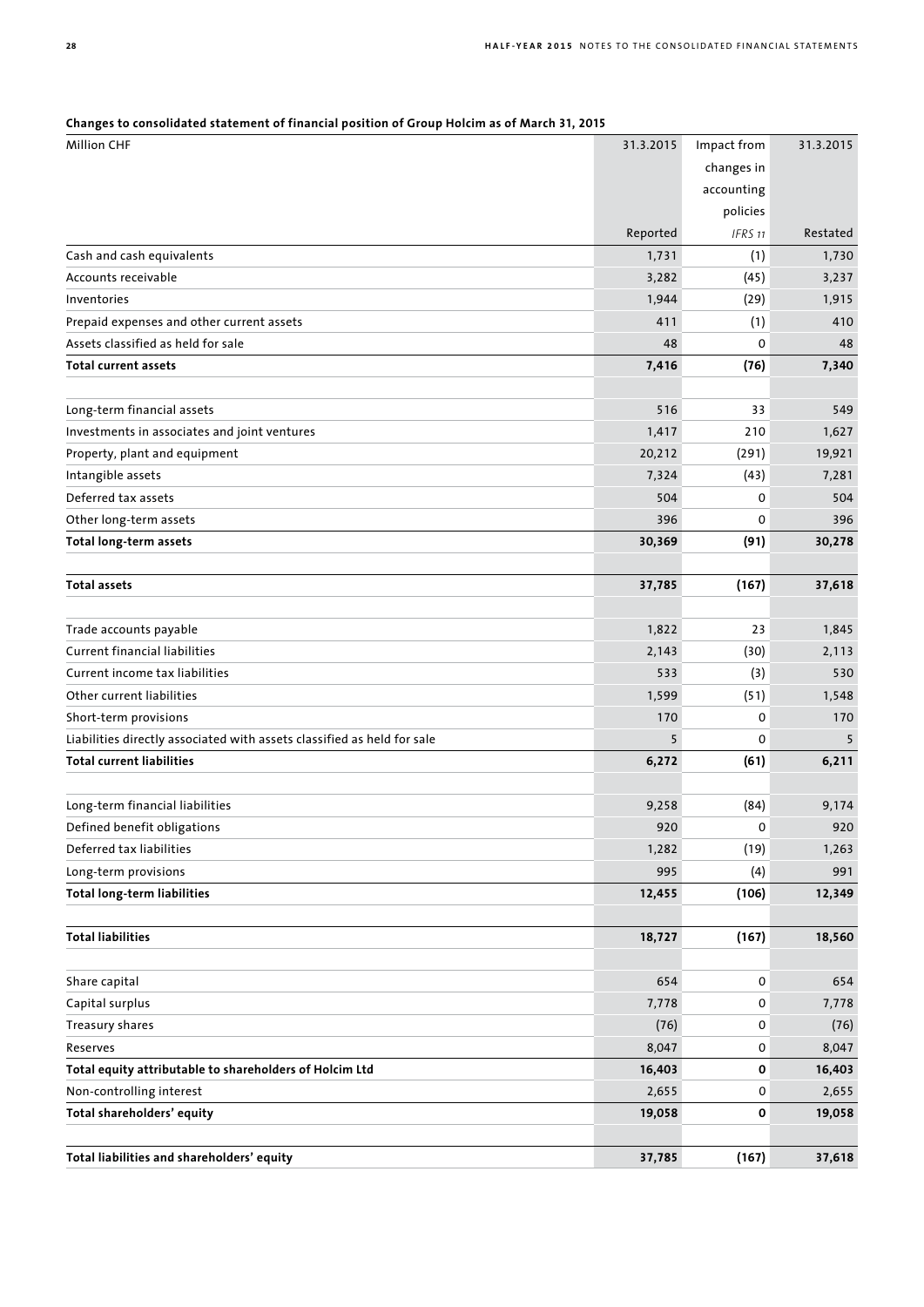## **Changes to consolidated statement of cash flows of Group Holcim**

| <b>Million CHF</b>                                                       | January- | Impact from    | January- |
|--------------------------------------------------------------------------|----------|----------------|----------|
|                                                                          | March    | changes in     | March    |
|                                                                          | 2015     | accounting     | 2015     |
|                                                                          |          | policies       |          |
|                                                                          | Reported | IFRS 11        | Restated |
| Net income before taxes                                                  | 555      | (1)            | 554      |
| Other income                                                             | (434)    | 0              | (434)    |
| Share of profit of associates and joint ventures                         | (8)      | (11)           | (19)     |
| Financial expenses net                                                   | 149      | (2)            | 146      |
| <b>Operating profit</b>                                                  | 261      | (15)           | 246      |
| Depreciation, amortization and impairment of operating assets            | 331      | (6)            | 325      |
| Other non-cash items                                                     | 31       | 0              | 31       |
| Change in net working capital                                            | (601)    | $\mathbf{1}$   | (600)    |
| Cash generated from operations                                           | 23       | (20)           | 3        |
| Dividends received                                                       | 9        | 15             | 24       |
| Interest received                                                        | 16       | $\mathbf{1}$   | 17       |
| Interest paid                                                            | (92)     | 2              | (90)     |
| Income taxes paid                                                        | (156)    | $\overline{2}$ | (154)    |
| Other expense                                                            | (14)     | 0              | (14)     |
| Cash flow from operating activities (A)                                  | (214)    | 0              | (214)    |
|                                                                          |          |                |          |
| Purchase of property, plant and equipment                                | (287)    | $\mathbf{1}$   | (286)    |
| Disposal of property, plant and equipment                                | 16       | 0              | 16       |
| Acquisition of participation in Group companies                          | (187)    | 0              | (187)    |
| Disposal of participation in Group companies                             | 256      | 0              | 256      |
| Purchase of financial assets, intangible and other assets                | (183)    | 0              | (183)    |
| Disposal of financial assets, intangible and other assets                | 93       | 0              | 93       |
| Cash flow used in investing activities (B)                               | (291)    | 1              | (290)    |
|                                                                          |          |                |          |
| Dividends paid to non-controlling interest                               | (31)     | 0              | (31)     |
| Movements of treasury shares                                             | 6        | 0              | 6        |
| Proceeds from current financial liabilities                              | 1,473    | (4)            | 1,469    |
| Repayment of current financial liabilities                               | (1, 413) | 1              | (1, 412) |
| Proceeds from long-term financial liabilities                            | 797      | (8)            | 789      |
| Repayment of long-term financial liabilities                             | (650)    | 10             | (640)    |
| Cash flow from financing activities (C)                                  | 183      | (1)            | 182      |
| Decrease in cash and cash equivalents (A+B+C)                            | (322)    | 0              | (322)    |
| Cash and cash equivalents as at the beginning of the period (net)        | 1,942    | (1)            | 1,941    |
| Decrease in cash and cash equivalents                                    | (322)    | 0              | (322)    |
| Currency translation effects                                             | (44)     | 0              | (44)     |
| Cash and cash equivalents as at the end of the period (net) <sup>1</sup> | 1,576    | (1)            | 1,575    |

<sup>1</sup> Cash and cash equivalents at the end of the period, before and after the restatement, include bank overdrafts of CHF 155 million, disclosed in current financial liabilities.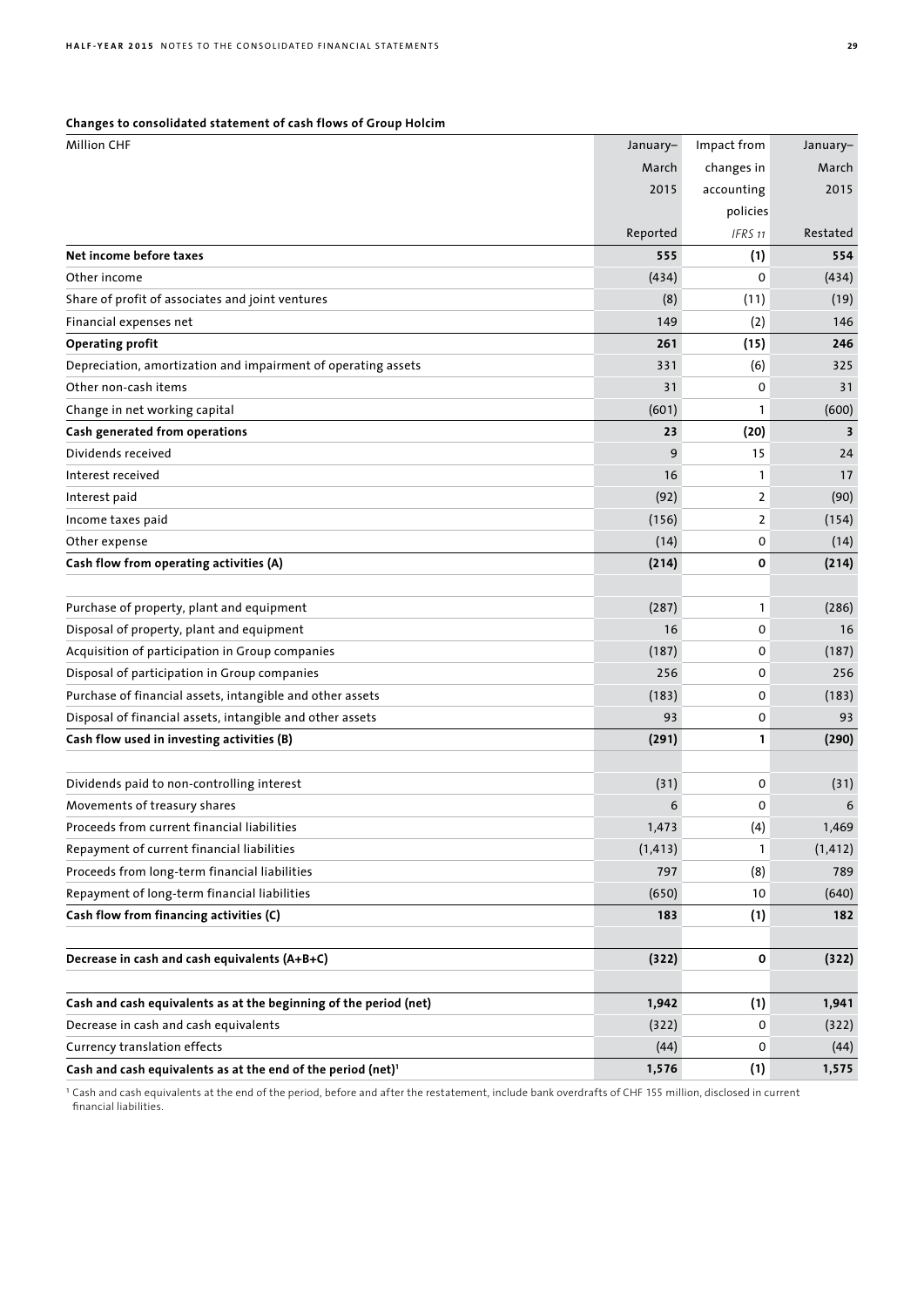#### **3 Changes in the scope of consolidation**

On January 5, 2015, Group Holcim acquired control of a group of companies from Cemex which operate in Western Germany and the Netherlands. This transaction includes one cement plant, two grinding stations, 22 aggregates locations and 79 ready-mix plants.

The identifiable assets and liabilities arising from the acquisition are as follows:

| <b>Million CHF</b>                  | Fair value |
|-------------------------------------|------------|
| Cash and cash equivalents           | 23         |
| Other current assets                | 46         |
| Property, plant and equipment       | 264        |
| Other long-term assets              | 1          |
| <b>Current liabilities</b>          | 52         |
| Long-term liabilities               | 49         |
| Net assets                          | 233        |
| Non-controlling interest            | 23         |
| Net assets acquired                 | 210        |
| Total purchase consideration (cash) | 210        |
| Fair value of net assets acquired   | 210        |
| Goodwill                            | 0          |
|                                     |            |

The amounts disclosed above were determined provisionally. Further adjustments may be made to the fair values assigned to the identifiable assets acquired and liabilities assumed up to twelve months from the date of acquisition.

The amount of non-controlling interest recognized amounted to CHF 23 million and was measured at the proportionate share of the acquiree's identifiable net assets at the date of acquisition. The acquired companies contributed net sales and net loss of CHF 160 million and CHF 2 million respectively to the Group for the period from January 5, 2015 to June 30, 2015. If the acquisition had occurred on January 1, 2015, Group net sales and net income to June 30 would not have been materially different. Holcim recognized acquisition-related costs of CHF 6 million which has been reflected as administration expenses in the consolidated statement of income.

On January 5, 2015, Holcim disposed of Holcim (Česko) a.s. in Czech Republic, Gador cement plant and Yeles grinding station in Spain for CHF 243 million. This resulted in a gain on disposal before taxes of CHF 61 million which is included in "Other income" (note 9).

On March 30, 2015, Holcim sold its entire remaining shareholding of 27.5 percent in Siam City Cement Public Company Limited in Thailand via a private placement in capital markets. For the sale of its entire remaining stake, Holcim recorded in the first quarter 2015 a gain before taxes of CHF 371 million, which is included in "Other income" (note 9), and a receivable of CHF 661 million, which was settled on April 2, 2015.

During the first half year of 2014, there were no business combinations that were either individually material or that were considered material on an aggregated basis.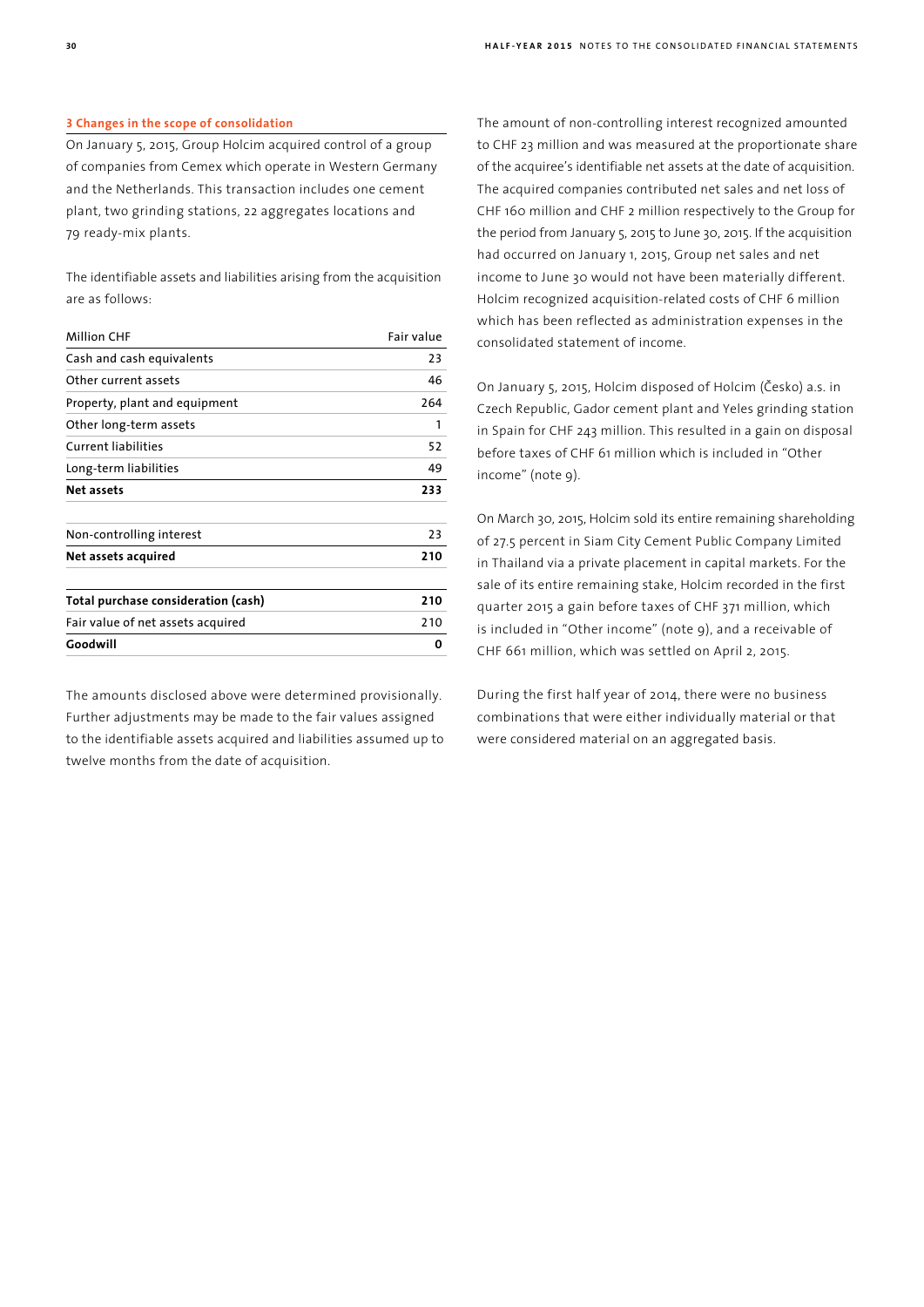#### **4 Seasonality**

Demand for cement, aggregates and other construction materials and services is seasonal because climatic conditions affect the level of activity in the construction sector.

Holcim usually experiences a reduction in sales during the first and fourth quarters reflecting the effect of the winter season in its principal markets in Europe and North America and tends to see an increase in sales in the second and third quarters reflecting the effect of the summer season. This effect can be particularly pronounced in harsh winters.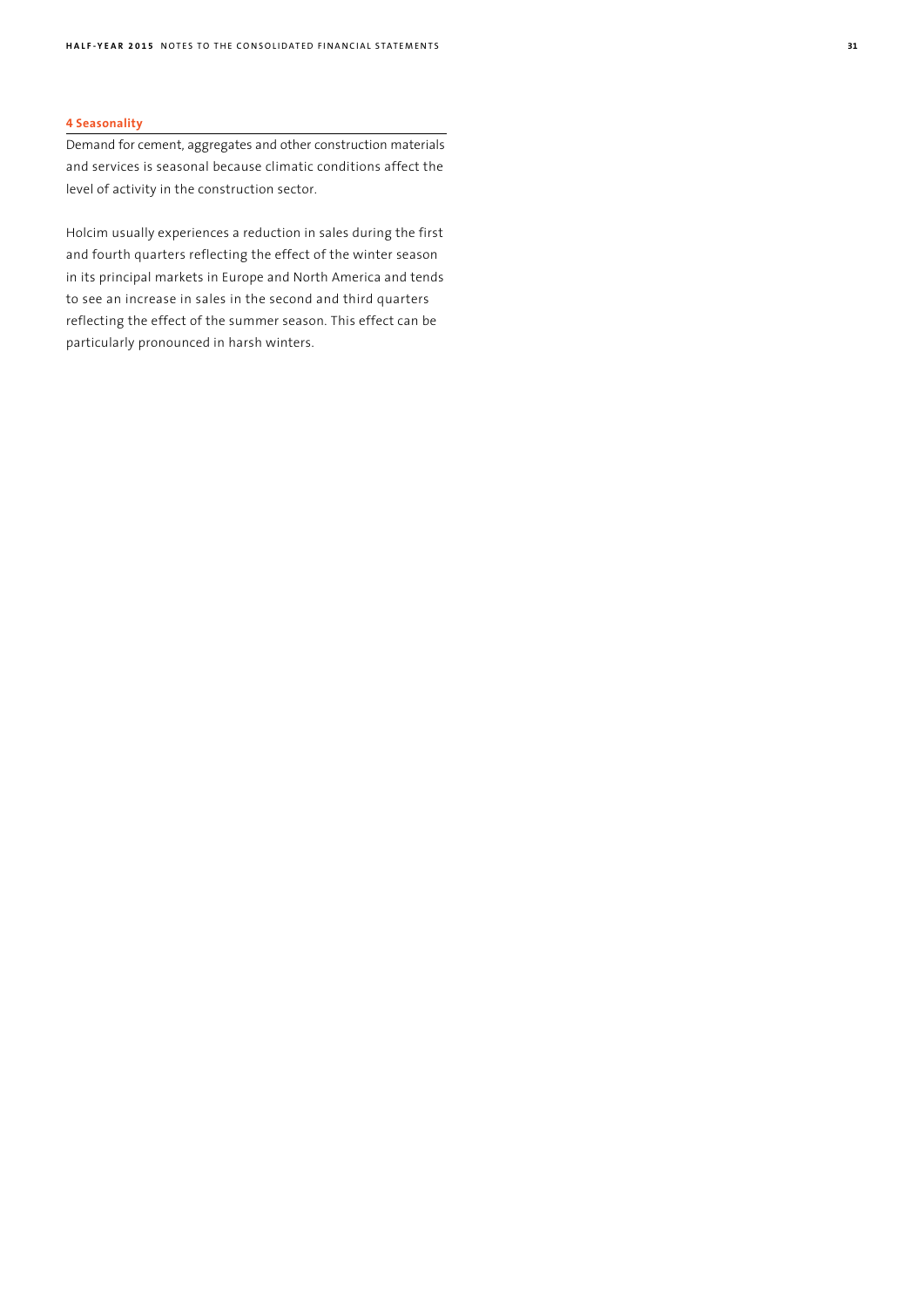|                                   | Asia    |                   | Latin   |       | Europe              |             | North   |       | Africa      |       | Corporate/   |           | Total                |                   |
|-----------------------------------|---------|-------------------|---------|-------|---------------------|-------------|---------|-------|-------------|-------|--------------|-----------|----------------------|-------------------|
|                                   | Pacific |                   | America |       |                     |             | America |       | Middle East |       | Eliminations |           | Group                |                   |
| January–June                      | 2015    | 2014 <sup>1</sup> | 2015    | 2014  | 2015                | 2014        | 2015    | 2014  | 2015        | 2014  |              | 2015 2014 | 2015                 | 2014 <sup>1</sup> |
| <b>Capacity and sales</b>         |         |                   |         |       |                     |             |         |       |             |       |              |           |                      |                   |
| (unaudited)                       |         |                   |         |       |                     |             |         |       |             |       |              |           |                      |                   |
| Million t                         |         |                   |         |       |                     |             |         |       |             |       |              |           |                      |                   |
| Annual cement production          |         |                   |         |       |                     |             |         |       |             |       |              |           |                      |                   |
| capacity <sup>2</sup>             | 96.4    | 93.8              | 35.3    | 35.3  | 46.8                | 46.8        | 21.9    | 21.9  | 11.0        | 11.0  |              |           | 211.3                | 208.8             |
| Sales of cement                   | 35.2    | 36.0              | 12.1    | 12.1  | 11.9                | 12.7        | 5.6     | 5.4   | 4.0         | 4.3   | (1.2)        | (1.6)     | 67.6                 | 68.9              |
| – of which mature markets         | 0.2     | 0.2               |         |       | 7.0                 | 7.4         | 5.6     | 5.4   |             |       |              |           |                      |                   |
| – of which emerging markets       | 35.0    | 35.8              | 12.1    | 12.1  | 4.9                 | 5.3         |         |       | 4.0         | 4.3   |              |           |                      |                   |
| Sales of mineral components       |         |                   |         |       | 1.3                 | 1.0         | 0.5     | 0.5   |             |       |              |           | 1.8                  | 1.6               |
| Sales of aggregates               | 11.3    | 12.5              | 2.4     | 4.0   | 39.7                | 34.7        | 17.8    | 17.4  | 0.7         | 1.0   |              |           | 72.0                 | 69.6              |
| – of which mature markets         | 10.0    | 11.4              |         |       | 35.8                | 31.0        | 17.8    | 17.4  |             |       |              |           |                      |                   |
| - of which emerging markets       | 1.3     | 1.1               | 2.4     | 4.0   | 3.9                 | 3.7         |         |       | 0.7         | 1.0   |              |           |                      |                   |
| Sales of asphalt                  |         |                   |         |       | 3.2                 | 2.7         | 1.4     | 1.4   |             |       |              |           | 4.6                  | 4.1               |
| Million m <sup>3</sup>            |         |                   |         |       |                     |             |         |       |             |       |              |           |                      |                   |
| Sales of ready-mix concrete       | 5.2     | 5.2               | 3.2     | 3.3   | 6.7                 | 5.9         | 2.8     | 3.2   | 0.3         | 0.4   |              |           | 18.2                 | 18.1              |
| – of which mature markets         | 2.3     | 2.4               |         |       | 5.8                 | 5.1         | 2.8     | 3.2   |             |       |              |           |                      |                   |
| – of which emerging markets       | 3.0     | 2.8               | 3.2     | 3.3   | 0.9                 | 0.8         |         |       | 0.3         | 0.4   |              |           |                      |                   |
| <b>Statement of income and</b>    |         |                   |         |       |                     |             |         |       |             |       |              |           |                      |                   |
| statement of financial position   |         |                   |         |       |                     |             |         |       |             |       |              |           |                      |                   |
| <b>Million CHF</b>                |         |                   |         |       |                     |             |         |       |             |       |              |           |                      |                   |
| Net sales to external customers   | 3,204   | 3,331             | 1,438   | 1,399 | 2,342               | 2,540       | 1,374   | 1,280 | 288         | 377   |              |           | 8,646                | 8,926             |
| Net sales to other segments       | 31      | 19                |         | 66    | 172                 | 177         |         |       | 85          | 61    | (287)        | (322)     |                      |                   |
| Total net sales                   | 3,234   | 3,349             | 1,438   | 1,465 | 2,514               | 2,717       | 1,374   | 1,280 | 373         | 438   | (287)        | (322)     | 8,646                | 8,926             |
| – of which mature markets         | 595     | 726               |         |       | 2,135               | 2,217       | 1,374   | 1,280 |             |       |              |           |                      |                   |
| - of which emerging markets       | 2,639   | 2,623             | 1,438   | 1,465 | 379                 | 500         |         |       | 373         | 438   |              |           |                      |                   |
| <b>Operating EBITDA</b>           | 600     | 645               | 434     | 410   | 355                 | 408         | 181     | 155   | 109         | 136   | (209)        | (160)     | 1,471                | 1,595             |
| Operating EBITDA margin in %      | 18.5    | 19.3              | 30.2    | 28.0  | 14.1                | 15.0        | 13.2    | 12.1  | 29.2        | 31.2  |              |           | 17.0                 | 17.9              |
| Operating profit (loss)           | 408     | 469               | 345     | 321   | 159                 | 192         | 44      | 16    | 84          | 110   | (213)        | (166)     | 827                  | 943               |
| – of which mature markets         | $35\,$  | 21                |         |       | 109                 | 131         | 44      | 16    |             |       |              |           |                      |                   |
| - of which emerging markets       | 374     | 448               | 345     | 321   | 50                  | 61          |         |       | 84          | 110   |              |           |                      |                   |
| Operating profit margin in %      | 12.6    | 14.0              | 24.0    | 21.9  | 6.3                 | 7.1         | 3.2     | 1.3   | 22.4        | 25.0  |              |           | 9.6                  | 10.6              |
| EBITDA                            | 533     | 599               | 371     | 340   | 337                 | 346         | 151     | 169   | 98          | 125   | 481          | 219       |                      | 1,972 1,798       |
| Net operating assets <sup>2</sup> | 6,734   | 7,019             | 3,183   | 3,456 |                     | 6,112 7,964 | 4,969   | 6,282 | 753         | 852   | (185)        |           | $(16)$ 21,565 25,557 |                   |
| Total assets <sup>2</sup>         |         | 10,593 11,453     | 4,801   |       | 5,436 11,907 12,713 |             | 7,193   | 7,568 | 1,092       | 1,240 | 1,205        |           | 1,081 36,792 39,490  |                   |
| Total liabilities <sup>2</sup>    | 4,497   | 4,756             | 3,243   | 3,597 | 5,936               | 6,283       | 4,030   | 4,109 | 555         | 634   | $334^{3}$    |           | $(1)3$ 18,596 19,378 |                   |
| Income taxes paid                 | 57      | 92                | 161     | 200   | 95                  | 72          | 26      | 13    | 32          | 26    |              |           | 371                  | 403               |

#### **5 Information by reportable segment**

<sup>1</sup> Restated due to changes in accounting policies, see note 2.

<sup>2</sup> Prior-year figures as of December 31, 2014.

<sup>3</sup> The amount of CHF 334 million (2014: –1) consists of borrowings by Corporate from third parties amounting to CHF 9,609 million (2014: 9,997)

and eliminations for cash transferred to regions of CHF 9,275 million (2014: 9,998).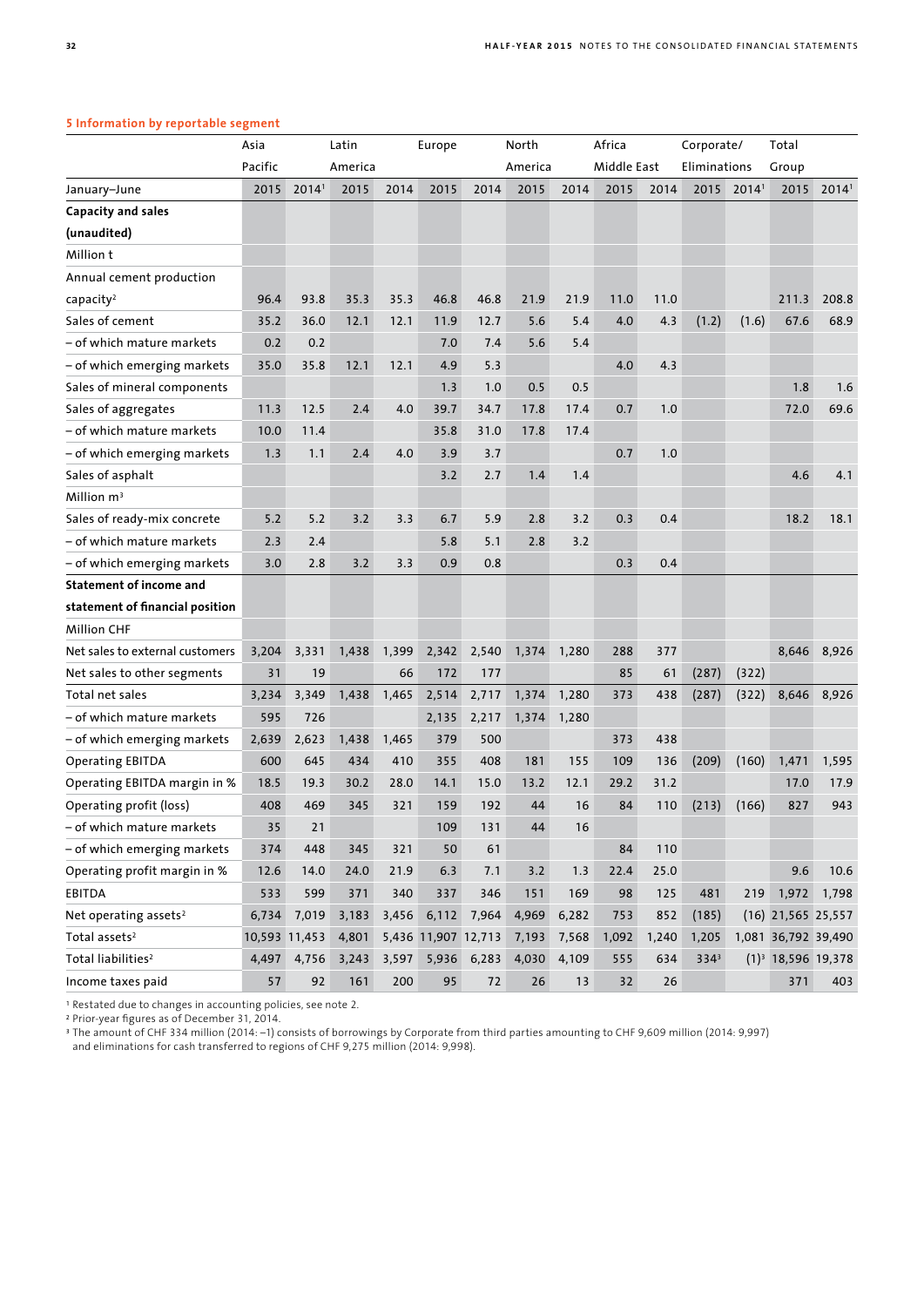|                                 | Asia    |                | Latin   |      | Europe |       | North   |      | Africa      |      | Corporate/   |                        | Total |                   |
|---------------------------------|---------|----------------|---------|------|--------|-------|---------|------|-------------|------|--------------|------------------------|-------|-------------------|
|                                 | Pacific |                | America |      |        |       | America |      | Middle East |      | Eliminations |                        | Group |                   |
| April-June                      | 2015    | 20141          | 2015    | 2014 | 2015   | 2014  | 2015    | 2014 | 2015        | 2014 |              | 2015 2014 <sup>1</sup> | 2015  | 2014 <sup>1</sup> |
| <b>Sales</b>                    |         |                |         |      |        |       |         |      |             |      |              |                        |       |                   |
| (unaudited)                     |         |                |         |      |        |       |         |      |             |      |              |                        |       |                   |
| Million t                       |         |                |         |      |        |       |         |      |             |      |              |                        |       |                   |
|                                 |         |                |         |      |        |       |         |      |             |      |              |                        |       |                   |
|                                 |         |                |         |      |        |       |         |      |             |      |              |                        |       |                   |
| Sales of cement                 | 18.6    | 18.0           | 6.2     | 6.1  | 7.1    | 7.5   | 3.5     | 3.4  | 2.1         | 2.3  | (0.6)        | (0.9)                  | 36.9  | 36.4              |
| – of which mature markets       | 0.1     | 0.1            |         |      | 4.0    | 4.0   | 3.5     | 3.4  |             |      |              |                        |       |                   |
| – of which emerging markets     | 18.4    | 17.9           | 6.2     | 6.1  | 3.1    | 3.4   |         |      | 2.1         | 2.3  |              |                        |       |                   |
| Sales of mineral components     |         |                |         |      | 0.8    | 0.6   | 0.3     | 0.4  |             |      |              |                        | 1.2   | 1.0               |
| Sales of aggregates             | 6.1     | 6.5            | 1.3     | 2.0  | 22.3   | 19.0  | 12.4    | 12.4 | 0.4         | 0.5  |              |                        | 42.4  | 40.4              |
| – of which mature markets       | 5.4     | 6.0            |         |      | 19.9   | 16.6  | 12.4    | 12.4 |             |      |              |                        |       |                   |
| – of which emerging markets     | 0.7     | 0.5            | 1.3     | 2.0  | 2.4    | 2.3   |         |      | 0.4         | 0.5  |              |                        |       |                   |
| Sales of asphalt                |         |                |         |      | 1.8    | 1.4   | 1.2     | 1.2  |             |      |              |                        | 3.0   | 2.7               |
| Million $m3$                    |         |                |         |      |        |       |         |      |             |      |              |                        |       |                   |
| Sales of ready-mix concrete     | 2.7     | 2.7            | 1.6     | 1.6  | 3.9    | 3.2   | 1.7     | 2.0  | 0.2         | 0.3  |              |                        | 10.2  | 9.9               |
| – of which mature markets       | 1.2     | 1.3            |         |      | 3.3    | 2.7   | 1.7     | 2.0  |             |      |              |                        |       |                   |
| – of which emerging markets     | 1.6     | 1.4            | 1.6     | 1.6  | 0.6    | 0.5   |         |      | 0.2         | 0.3  |              |                        |       |                   |
| <b>Statement of income</b>      |         |                |         |      |        |       |         |      |             |      |              |                        |       |                   |
|                                 |         |                |         |      |        |       |         |      |             |      |              |                        |       |                   |
| <b>Million CHF</b>              |         |                |         |      |        |       |         |      |             |      |              |                        |       |                   |
| Net sales to external customers | 1,605   | 1,723          | 732     | 698  | 1,351  | 1,455 | 877     | 836  | 167         | 189  |              |                        | 4,731 | 4,900             |
| Net sales to other segments     | 33      | $\overline{7}$ |         | 44   | 66     | 78    |         |      | 38          | 43   | (137)        | (172)                  |       |                   |
| Total net sales                 | 1,638   | 1,731          | 732     | 742  | 1,417  | 1,533 | 877     | 836  | 205         | 231  | (137)        | (172)                  | 4,731 | 4,900             |
| – of which mature markets       | 305     | 384            |         |      | 1,177  | 1,218 | 877     | 836  |             |      |              |                        |       |                   |
| – of which emerging markets     | 1,333   | 1,347          | 732     | 742  | 240    | 315   |         |      | 205         | 231  |              |                        |       |                   |
| <b>Operating EBITDA</b>         | 265     | 334            | 203     | 200  | 276    | 309   | 185     | 164  | 64          | 69   | (93)         | (83)                   | 899   | 994               |
| Operating EBITDA margin in %    | 16.2    | 19.3           | 27.7    | 26.9 | 19.5   | 20.2  | 21.1    | 19.7 | 31.1        | 30.0 |              |                        | 19.0  | 20.3              |
| Operating profit (loss)         | 166     | 245            | 158     | 154  | 185    | 201   | 115     | 87   | 51          | 56   | (95)         | (86)                   | 580   | 657               |
| – of which mature markets       | 15      | 16             |         |      | 127    | 137   | 115     | 87   |             |      |              |                        |       |                   |
| – of which emerging markets     | 151     | 228            | 158     | 154  | 58     | 64    |         |      | 51          | 56   |              |                        |       |                   |
| Operating profit margin in %    | 10.1    | 14.1           | 21.6    | 20.8 | 13.1   | 13.1  | 13.1    | 10.4 | 25.0        | 24.1 |              |                        | 12.3  | 13.4              |
| <b>EBITDA</b>                   | 233     | 315            | 172     | 161  | 266    | 269   | 163     | 176  | 58          | 63   | 53           | 149                    | 944   | 1,133             |

<sup>1</sup> Restated due to changes in accounting policies, see note 2.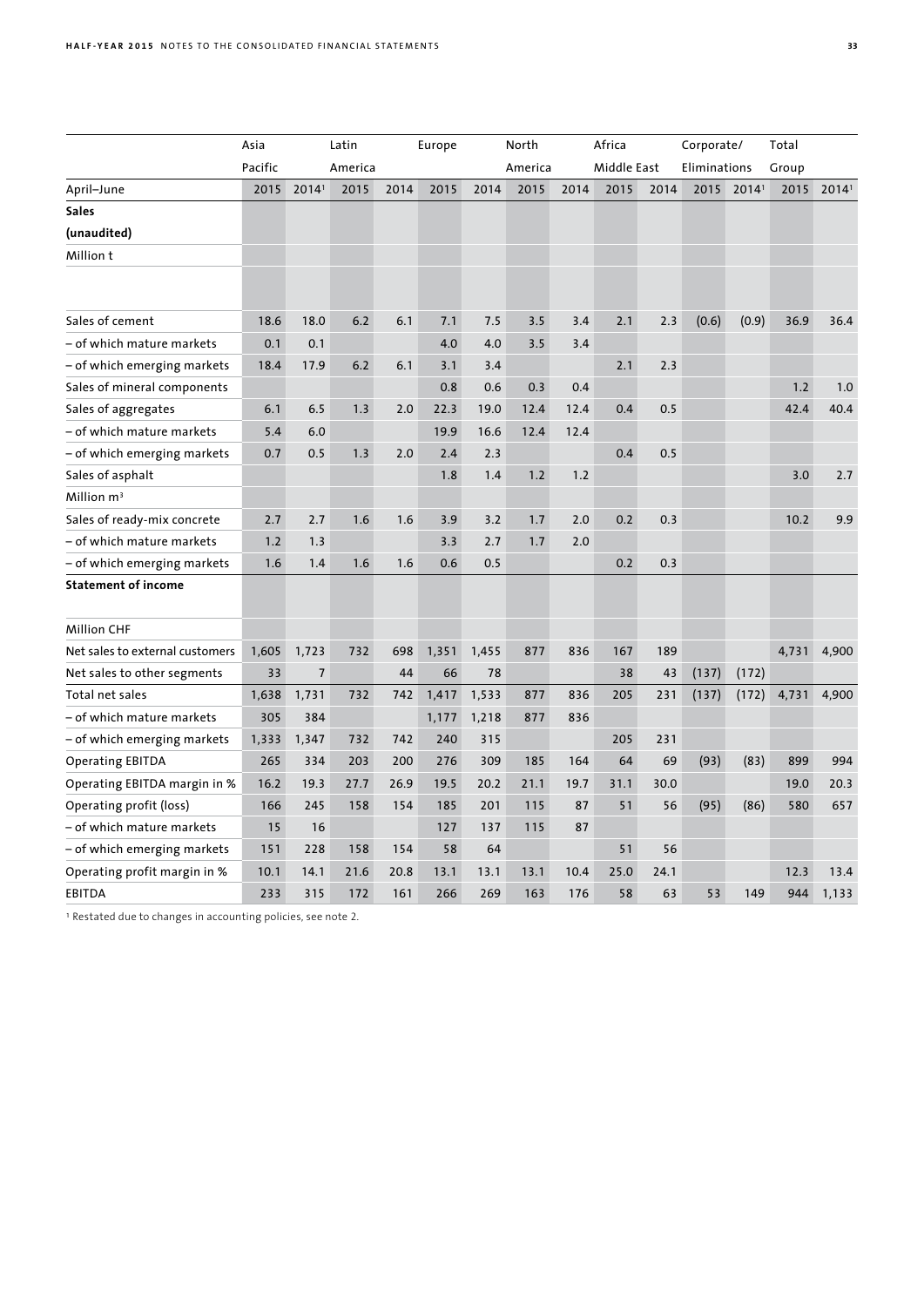| <b>Million CHF</b>                                            | Notes | January-June | January-June | April-June | April-June |
|---------------------------------------------------------------|-------|--------------|--------------|------------|------------|
|                                                               |       | 2015         | 20141        | 2015       | 20141      |
| Operating profit                                              |       | 827          | 943          | 580        | 657        |
| Depreciation, amortization and impairment of operating assets |       | 644          | 652          | 319        | 336        |
| <b>Operating EBITDA</b>                                       |       | 1,471        | 1,595        | 899        | 994        |
| Dividends earned                                              | 9     |              |              |            |            |
| Other ordinary income                                         | 9     | 422          | 92           | (13)       | 72         |
| Share of profit of associates and joint ventures              |       | 64           | 92           | 45         | 59         |
| Other financial income                                        | 10    | 14           | 19           | 12         | 8          |
| <b>EBITDA</b>                                                 |       | 1,972        | 1,798        | 944        | 1,133      |
| Depreciation, amortization and impairment of operating assets |       | (644)        | (652)        | (319)      | (336)      |
| Depreciation, amortization and impairment                     |       |              |              |            |            |
| of non-operating assets                                       | 9     | (2)          | (2)          | (1)        | (1)        |
| Interest earned on cash and marketable securities             | 10    | 46           | 51           | 24         | 24         |
| Financial expenses                                            | 11    | (331)        | (280)        | (160)      | (144)      |
| Net income before taxes                                       |       | 1,041        | 916          | 487        | 675        |

## **Reconciling measures of profit and loss to the consolidated statement of income of Group Holcim**

<sup>1</sup> Restated due to changes in accounting policies, see note 2.

## **6 Information by product line**

| <b>Million CHF</b>                                      | Cement <sup>1</sup> |                   | Aggregates  |                   | Other        |                        | Corporate/            |                   | Total         |                        |
|---------------------------------------------------------|---------------------|-------------------|-------------|-------------------|--------------|------------------------|-----------------------|-------------------|---------------|------------------------|
|                                                         |                     |                   |             |                   | construction |                        | Eliminations          |                   | Group         |                        |
|                                                         |                     |                   |             |                   | materials    |                        |                       |                   |               |                        |
|                                                         |                     |                   |             |                   | and services |                        |                       |                   |               |                        |
| January-June                                            | 2015                | 2014 <sup>2</sup> | 2015        | 2014 <sup>2</sup> |              | 2015 2014 <sup>2</sup> | 2015                  | 2014 <sup>2</sup> |               | 2015 2014 <sup>2</sup> |
| Statement of income and statement of financial position |                     |                   |             |                   |              |                        |                       |                   |               |                        |
| Net sales to external customers                         | 5,315               | 5,484             | 699         | 716               | 2,632        | 2,727                  |                       |                   | 8,646         | 8,926                  |
| Net sales to other segments                             | 373                 | 431               | 405         | 405               | 268          |                        | 267 (1,045) (1,103)   |                   |               |                        |
| Total net sales                                         | 5,688               | 5,914             | 1,103       | 1,121             | 2,900        |                        | 2,994 (1,045) (1,103) |                   | 8,646         | 8,926                  |
| – of which Asia Pacific                                 | 2,520               | 2,513             | 218         | 280               | 643          | 715                    | (147)                 | (159)             | 3,234         | 3,349                  |
| - of which Latin America                                | 1,240               | 1,241             | 20          | 33                | 284          | 321                    | (107)                 | (129)             | 1,438         | 1,465                  |
| – of which Europe                                       | 947                 | 1,201             | 639         | 599               | 1,301        | 1,286                  | (372)                 | (369)             | 2,514         | 2,717                  |
| – of which North America                                | 685                 | 610               | 216         | 194               | 618          | 629                    | (146)                 | (154)             | 1,374         | 1,280                  |
| - of which Africa Middle East                           | 349                 | 404               | 9           | 13                | 28           | 38                     | (14)                  | (17)              | 373           | 438                    |
| - of which Corporate/Eliminations                       | (53)                | (55)              | $\mathbf 0$ | $\mathbf{1}$      | 26           | 6                      | (260)                 | (275)             | (287)         | (322)                  |
| Operating profit (loss)                                 | 808                 | 946               | 40          | 61                | (21)         | (64)                   |                       |                   | 827           | 943                    |
| – of which Asia Pacific                                 | 373                 | 446               | 30          | 30                | 5            | (6)                    |                       |                   | 408           | 469                    |
| – of which Latin America                                | 342                 | 311               | (1)         | $\overline{2}$    | 5            | 9                      |                       |                   | 345           | 321                    |
| - of which Europe                                       | 84                  | 152               | 47          | 49                | 28           | (9)                    |                       |                   | 159           | 192                    |
| – of which North America                                | 75                  | 65                | (5)         | (6)               | (26)         | (42)                   |                       |                   | 44            | 16                     |
| – of which Africa Middle East                           | 88                  | 111               | (1)         | $\mathbf{1}$      | (4)          | (3)                    |                       |                   | 84            | 110                    |
| - of which Corporate/Eliminations                       | (155)               | (139)             | (30)        | (15)              | (29)         | (13)                   |                       |                   | (213)         | (166)                  |
| Operating profit (loss) margin in %                     | 14.2                | 16.0              | 3.6         | 5.5               | (0.7)        | (2.1)                  |                       |                   | 9.6           | 10.6                   |
| Net operating assets <sup>3</sup>                       |                     | 14,571 17,259     | 4,167       | 4,951             | 2,827        | 3,346                  |                       |                   | 21,565 25,557 |                        |

<sup>1</sup> Cement, clinker and other cementitious materials.

<sup>2</sup> Restated due to changes in accounting policies, see note 2.

<sup>3</sup> Prior-year figures as of December 31, 2014.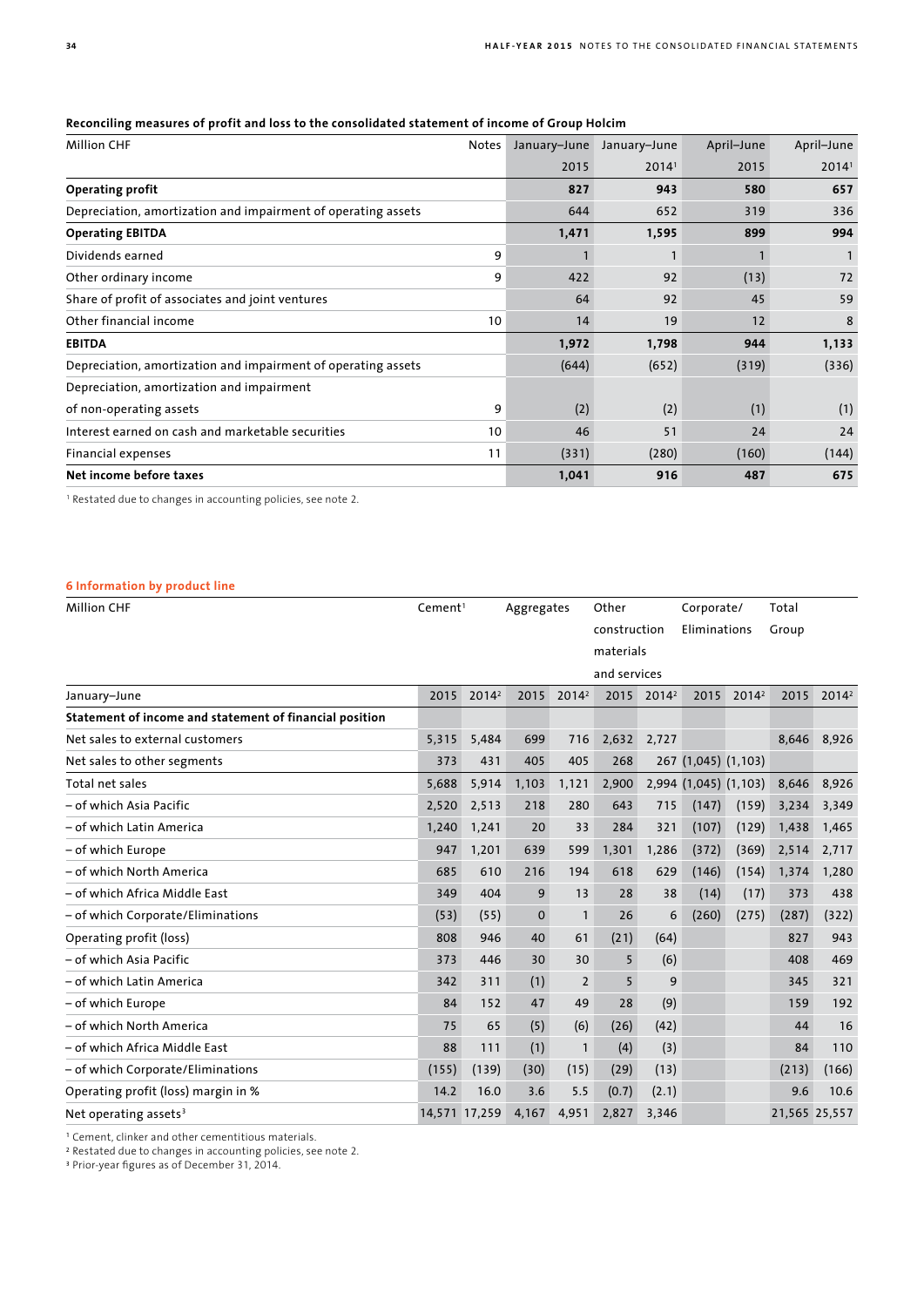| <b>Million CHF</b>                |       | Cement <sup>1</sup><br>Aggregates |                | Other             |              | Corporate/             |              | Total             |       |                   |
|-----------------------------------|-------|-----------------------------------|----------------|-------------------|--------------|------------------------|--------------|-------------------|-------|-------------------|
|                                   |       |                                   |                |                   | construction |                        | Eliminations |                   | Group |                   |
|                                   |       |                                   |                |                   | materials    |                        |              |                   |       |                   |
|                                   |       |                                   |                |                   | and services |                        |              |                   |       |                   |
| April-June                        | 2015  | 2014 <sup>2</sup>                 | 2015           | 2014 <sup>2</sup> |              | 2015 2014 <sup>2</sup> | 2015         | 2014 <sup>2</sup> | 2015  | 2014 <sup>2</sup> |
| <b>Statement of income</b>        |       |                                   |                |                   |              |                        |              |                   |       |                   |
| Net sales to external customers   | 2.844 | 2,954                             | 403            | 414               | 1,484        | 1,531                  |              |                   | 4,731 | 4,900             |
| Net sales to other segments       | 206   | 256                               | 224            | 224               | 124          | 134                    | (554)        | (613)             |       |                   |
| Total net sales                   | 3,051 | 3,210                             | 627            | 638               | 1,608        | 1,665                  | (554)        | (613)             | 4,731 | 4,900             |
| - of which Asia Pacific           | 1,271 | 1,289                             | 113            | 145               | 332          | 380                    | (78)         | (83)              | 1,638 | 1,731             |
| - of which Latin America          | 630   | 633                               | 11             | 16                | 145          | 160                    | (54)         | (67)              | 732   | 742               |
| - of which Europe                 | 559   | 704                               | 351            | 330               | 709          | 698                    | (201)        | (200)             | 1,417 | 1,533             |
| - of which North America          | 432   | 391                               | 147            | 138               | 393          | 409                    | (94)         | (102)             | 877   | 836               |
| - of which Africa Middle East     | 190   | 212                               | 6              | 8                 | 16           | 21                     | (7)          | (9)               | 205   | 231               |
| - of which Corporate/Eliminations | (31)  | (19)                              | $\mathbf 0$    | $\mathbf{1}$      | 13           | (3)                    | (120)        | (151)             | (137) | (172)             |
| Operating profit (loss)           | 491   | 572                               | 67             | 76                | 22           | 9                      |              |                   | 580   | 657               |
| - of which Asia Pacific           | 151   | 227                               | 15             | 17                | (1)          | $\mathbf{1}$           |              |                   | 166   | 245               |
| - of which Latin America          | 158   | 151                               | (1)            | $\mathbf 0$       | $\mathbf{1}$ | 3                      |              |                   | 158   | 154               |
| - of which Europe                 | 107   | 143                               | 46             | 45                | 32           | 13                     |              |                   | 185   | 201               |
| - of which North America          | 89    | 69                                | 21             | 21                | 5            | (2)                    |              |                   | 115   | 87                |
| – of which Africa Middle East     | 52    | 56                                | $\overline{0}$ | $\mathbf{1}$      | (1)          | (2)                    |              |                   | 51    | 56                |
| - of which Corporate/Eliminations | (66)  | (74)                              | (14)           | (8)               | (14)         | (4)                    |              |                   | (95)  | (86)              |
| Operating profit margin in %      | 16.1  | 17.8                              | 10.8           | 11.9              | 1.4          | 0.5                    |              |                   | 12.3  | 13.4              |

<sup>1</sup> Cement, clinker and other cementitious materials.

<sup>2</sup> Restated due to changes in accounting policies, see note 2.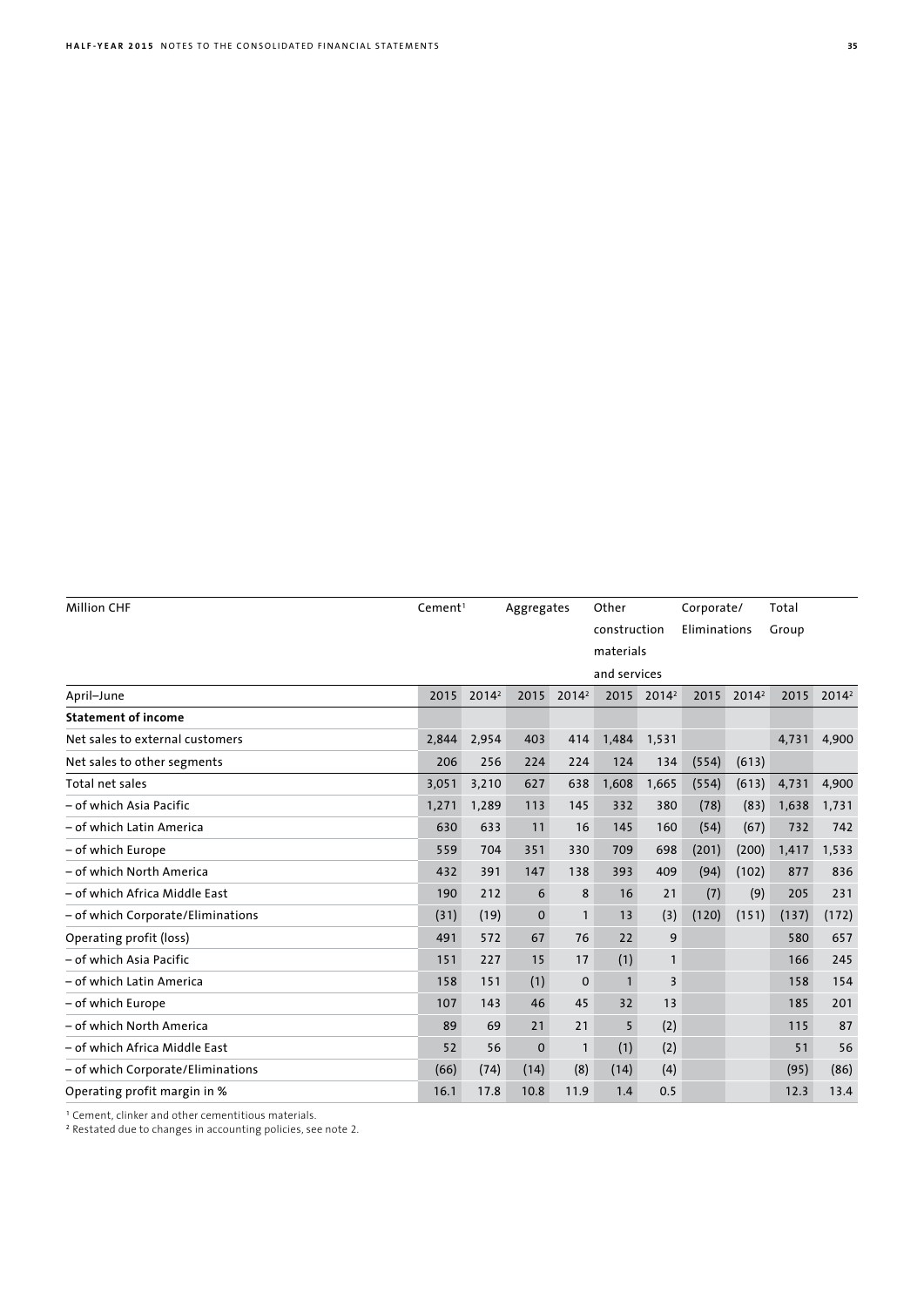#### **7 Change in net sales**

| <b>Million CHF</b>           | January-June | January-June | April-June | April-June |
|------------------------------|--------------|--------------|------------|------------|
|                              | 2015         | 20141        | 2015       | 20141      |
| Volume and price             | (14)         | 461          | 52         | 128        |
| Change in structure          | 88           | (58)         | 47         | (23)       |
| Currency translation effects | (354)        | (894)        | (268)      | (443)      |
| Total                        | (280)        | (492)        | (169)      | (338)      |

<sup>1</sup> Restated due to changes in accounting policies, see note 2.

#### **8 Change in operating profit**

| <b>Million CHF</b>           | January-June | January-June | April-June | April-June |
|------------------------------|--------------|--------------|------------|------------|
|                              | 2015         | 20141        | 2015       | 20141      |
| Volume, price and cost       | (117)        | 35           | (73)       | (36)       |
| Change in structure          | 12           | 19           | 26         | 8          |
| Currency translation effects | (12)         | (122)        | (31)       | (67)       |
| <b>Total</b>                 | (116)        | (67)         | (77)       | (95)       |

<sup>1</sup> Restated due to changes in accounting policies, see note 2.

#### **9 Other income**

| <b>Million CHF</b>                                                | January-June | January-June | April-June | April-June        |
|-------------------------------------------------------------------|--------------|--------------|------------|-------------------|
|                                                                   | 2015         | 20141        | 2015       | 2014 <sup>1</sup> |
| Dividends earned                                                  |              |              |            |                   |
| Other ordinary income                                             | 422          | 92           | (13)       | 72                |
| Depreciation, amortization and impairment of non-operating assets | (2)          | (2)          | (1)        | (1)               |
| Total                                                             | 421          | 91           | (13)       | 72                |

<sup>1</sup> Restated due to changes in accounting policies, see note 2.

The position "Other ordinary income" includes a gain before taxes on the disposal of Holcim's entire remaining stake in Siam City Cement Public Company Limited of CHF 371 million. Additional information is disclosed in note 3.

The position "Other ordinary income" also includes a gain before taxes on the disposal of Holcim (Česko) a.s. and Holcim's Gador cement plant and Yeles grinding station in Spain to Cemex of CHF 61 million.

In 2014, the position "Other ordinary income" related primarily to gains on disposal of property, plant and equipment.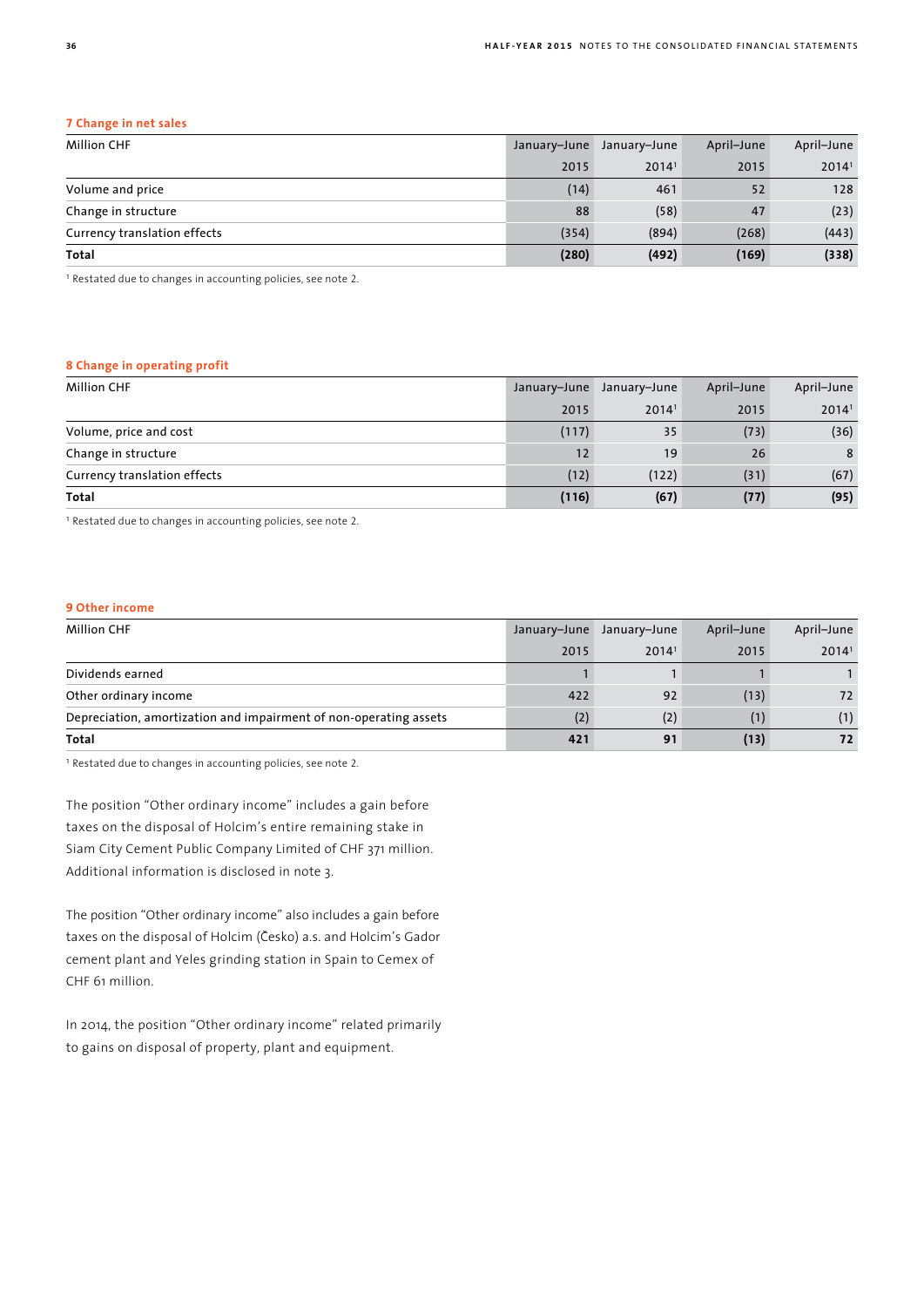#### **10 Financial income**

| <b>Million CHF</b>                                | January-June | January-June      | April-June | April-June        |
|---------------------------------------------------|--------------|-------------------|------------|-------------------|
|                                                   | 2015         | 2014 <sup>1</sup> | 2015       | 2014 <sup>1</sup> |
| Interest earned on cash and marketable securities | 46           |                   | 24         | 24                |
| Other financial income                            | 14           | 19                | 12         | 8                 |
| Total                                             | 60           | 70                | 36         | 32 <sub>2</sub>   |

<sup>1</sup> Restated due to changes in accounting policies, see note 2.

The position "Other financial income" relates primarily to interest income from loans and receivables.

#### **11 Financial expenses**

| <b>Million CHF</b>                           | January-June | January-June      | April-June | April-June        |
|----------------------------------------------|--------------|-------------------|------------|-------------------|
|                                              | 2015         | 2014 <sup>1</sup> | 2015       | 2014 <sup>1</sup> |
| Interest expenses                            | (256)        | (271)             | (131)      | (129)             |
| Fair value changes on financial instruments  | (1)          |                   | (1)        |                   |
| Amortization on bonds and private placements | (4)          | (7)               | (3)        | (5)               |
| Unwinding of discount on provisions          | (9)          | (10)              | (5)        | (4)               |
| Other financial expenses                     | (39)         | (23)              | (22)       | (16)              |
| Foreign exchange loss net                    | (59)         | (1)               | (16)       | (7)               |
| Financial expenses capitalized               | 37           | 30                | 18         | 16                |
| Total                                        | (331)        | (280)             | (160)      | (144)             |

<sup>1</sup> Restated due to changes in accounting policies, see note 2.

The positions "Interest expenses" and "Other financial expenses" relate primarily to financial liabilities measured at amortized cost.

The position "Other financial expenses" includes net interest costs relating to retirement benefit plans (note 2).

The position "Financial expenses capitalized" comprises interest expenditures on large-scale projects during the reporting period.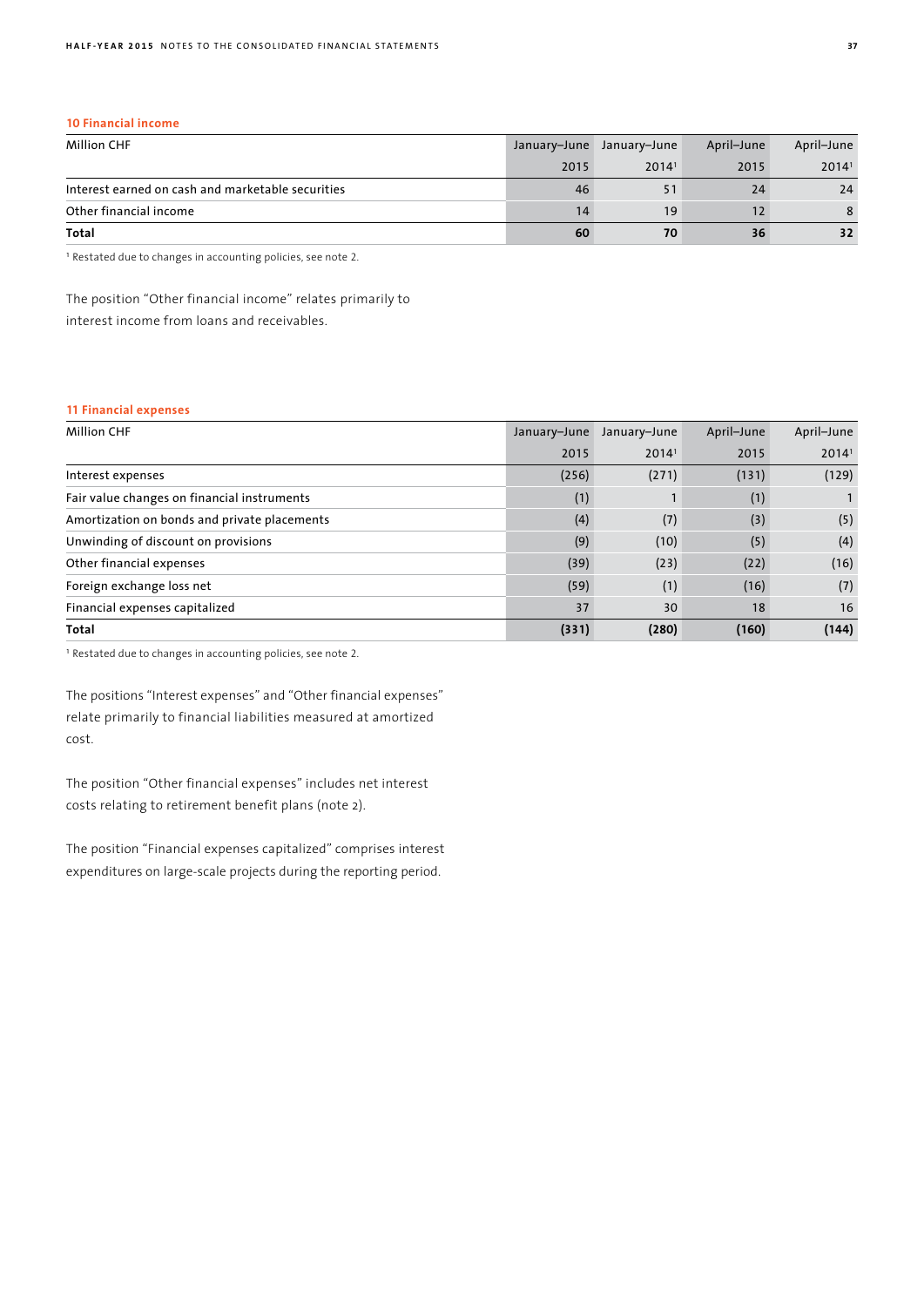#### **12 Earnings per share**

As indicated in note 18 "Events after the reporting period", the merger between Holcim and Lafarge became effective on July 10, 2015. As a result, an exceptional scrip dividend will be distributed to all LafargeHolcim shareholders after the closing of the re-opened exchange offer.

Based on the decision taken at the Extraordinary General meeting, Holcim is committed to issue up to 29,566,188 new shares arising from the scrip dividend. The final number of new shares issued due to the scrip dividend depends on the outcome of the re-opened exchange offer and will impact the earnings per share.

In accordance with IAS 33 *Earnings per Share*, the weighted average number of shares outstanding and per share amounts for the prior periods presented have been retrospectively restated to reflect the new shares that will arise from the scrip dividend issue after the closing of the re-opened exchange offer, as if those shares had been issued on January 1, 2014. The number of new shares arising from the scrip dividend was determined as of July 10, 2015, after the completion of the public exchange offer. The EPS calculation for 2014 and 2015 therefore includes 27,704,699 shares to account for the stock dividend.

#### **13 Assets and related liabilities classified as held for sale**

On January 5, 2015, Holcim and Cemex announced the successful closure of their series of transactions in Europe. Additional information is disclosed in note 3.

Holcim and Lafarge reached a binding agreement with CRH on May 26, 2015 relating to the sale of assets that include operations mainly in Europe, Canada, Brazil and the Philippines with an enterprise value of CHF 6.8 billion (EUR 6.5 billion). The assets and liabilities of these operations were classified as held for sale in the second quarter 2015.

Holcim will be divesting assets in Europe comprising operations in France, Hungary, Serbia and Slovakia and operations in the United States, Canada and Brazil consisting largely of cement plants, grinding stations, ready-mix plants and aggregates sites which are further disclosed by major classes of assets and liabilities in the table below.

Holcim expects to divest these assets and operations in the third quarter 2015. The reporting segments of Holcim that will be impacted by the divestments are Europe, North America and Latin America.

| <b>Million CHF</b>                                                      | 30.6.2015 | 31.12.2014   | 30.6.2014 |
|-------------------------------------------------------------------------|-----------|--------------|-----------|
| Cash and cash equivalents                                               | 31        | $\mathbf{1}$ |           |
| Other current assets                                                    | 732       | 29           | 111       |
| Property, plant and equipment                                           | 1,630     | 194          | 461       |
| Intangible assets                                                       | 821       | 19           | 60        |
| Other long-term assets                                                  | 45        | 40           | 136       |
| Assets classified as held for sale                                      | 3,259     | 283          | 769       |
|                                                                         |           |              |           |
| Short-term liabilities                                                  | 554       | 25           | 122       |
| Long-term provisions                                                    | 156       | 8            | 97        |
| Other long-term liabilities                                             | 171       | $\mathbf 0$  | 6         |
| Liabilities directly associated with assets classified as held for sale | 882       | 33           | 225       |
|                                                                         |           |              |           |
| Net assets classified as held for sale                                  | 2,377     | 249          | 544       |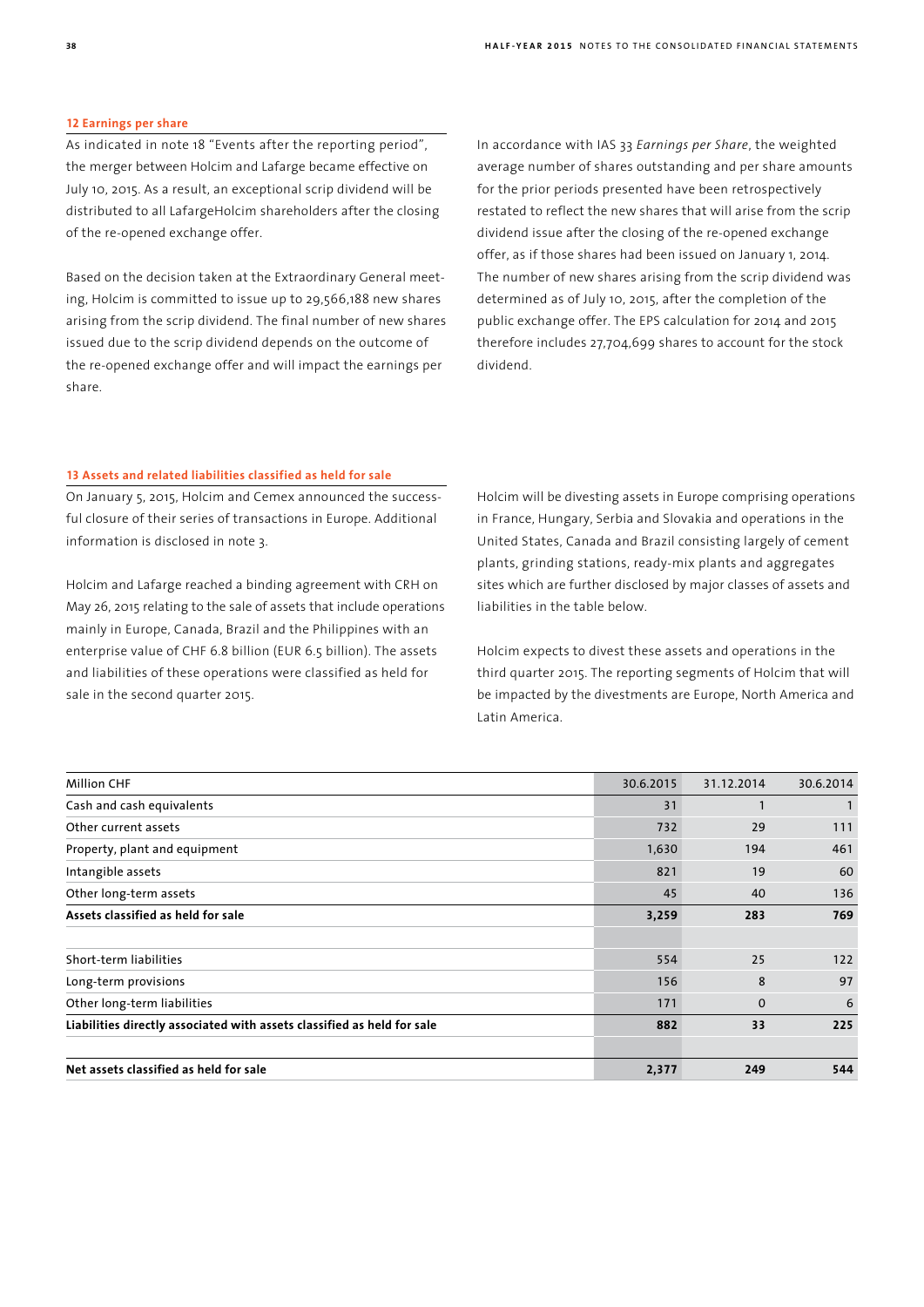## **14 Financial assets and liabilities recognized and measured at fair value**

The following tables present the Group's financial instruments that are recognized and measured at fair value as of June 30, 2015 and as of December 31, 2014.

No changes in the valuation techniques of the below items have occurred since the last annual financial statements.

| Fair value | Fair value | Total |
|------------|------------|-------|
| level 1    | level 2    |       |
|            |            |       |
|            |            |       |
|            |            |       |
|            |            |       |
|            | 74         | 75    |
|            | 50         | 50    |
|            |            |       |
|            |            |       |
|            | 42         | 42    |
|            |            |       |

| <b>Million CHF</b>                    | Fair value     | Fair value     | Total |
|---------------------------------------|----------------|----------------|-------|
|                                       | level 1        | level 2        |       |
| 31.12.2014                            |                |                |       |
| <b>Financial assets</b>               |                |                |       |
| Available-for-sale financial assets   |                |                |       |
| - Marketable securities               |                |                |       |
| - Financial investments third parties | $\overline{2}$ | 85             | 87    |
| Derivatives held for hedging          |                | 50             | 50    |
|                                       |                |                |       |
| <b>Financial liabilities</b>          |                |                |       |
| Derivatives held for hedging          |                | $\overline{3}$ | 3     |
|                                       |                |                |       |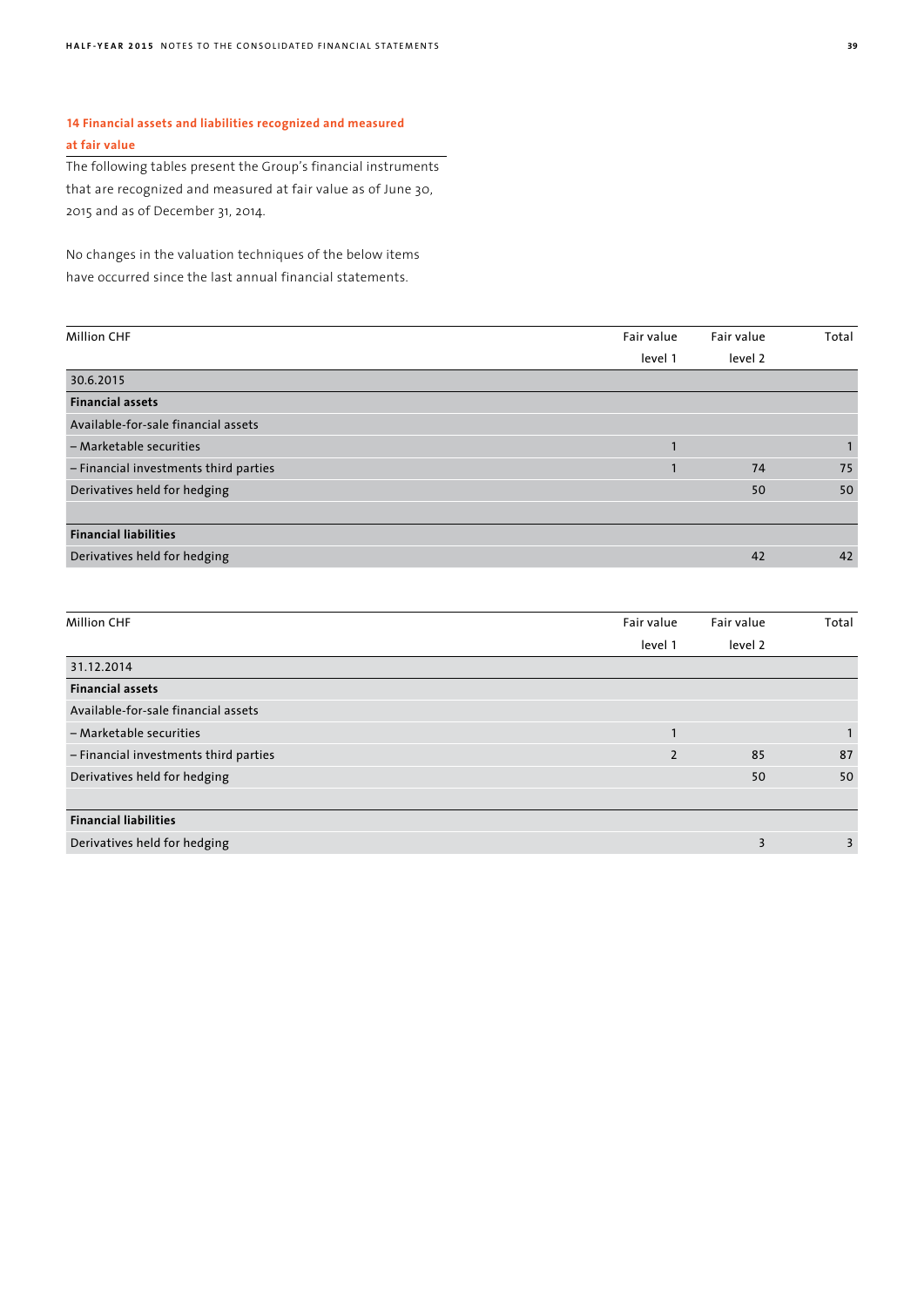#### **15 Bonds**

On March 19, 2015, Holcim Finance (Australia) Pty Ltd issued an AUD 250 million (CHF 179 million) bond with a coupon of 3.75 percent and a tenor of 5 years, guaranteed by LafargeHolcim Ltd. The proceeds were used to refinance existing debt and for general corporate purposes.

On March 20, 2015, Holcim Capital México, S.A. de C.V. issued a MXN 1.7 billion (CHF 101 million) bond with a floating interest rate and a tenor of 5 years, guaranteed by LafargeHolcim Ltd. The proceeds were used to refinance existing debt and for general corporate purposes.

On April 20, 2015, Holcim Ltd redeemed a CHF 250 million bond with a coupon of 3.00 percent which was issued 9 years ago.

#### **16 Contingencies and commitments**

The Group's commitments amounted to CHF 951 million (December 31, 2014: 1,350). The decrease is mainly related to the classification of assets and liabilities as held for sale, to various purchase commitments for capital expenditures which were realized during the current six month period and to the reduction of the financial commitment relating to United Cement Company of Nigeria Ltd ("Unicem"). The Group's contingencies amounted to CHF 907 million (December 31, 2014: 1,037). The decrease is mainly related to currency translation effects.

The Competition Commission of India issued an order dated June 20, 2012, imposing a penalty of CHF 337 million (INR 23,119 million) on ACC Limited and Ambuja Cements Ltd. concerning an alleged breach of competition law by certain cement manufacturers in India. The two Indian Holcim Group companies contest the allegation and have filed an appeal against the order before the appropriate authority, which is pending a decision. As per the order, a total deposit of 10 percent of the penalty amount has been placed with a financial institution by both Holcim Group companies with a lien in favor of the Competition Appellate Tribunal. Based on the advice of external legal counsel, Holcim believes that it has good grounds for appeal. Accordingly no provision has been recognized in the statement of financial position.

On May 28, 2014, the Administrative Council for Economic Defense (CADE) has ruled an order including fines against several Brazilian cement companies. This also applies to Holcim Brazil, which has been fined CHF 151 million (BRL 508 million). The order relates to the competition law proceedings started in 2006 which aimed at investigating the conduct of several of the leading cement producers in Brazil. In the context of the proceeding, Holcim Brazil has always supplied all information requested. The company reinforces that it acts lawfully and in accordance with fair competition rules and practices. Holcim Brazil will pursue all available legal steps to defend its position. Accordingly, no provision has been recognized in the statement of financial position.

There are no further single matters pending that the Group expects to be material in relation to the Group's business, financial position or results of operations.

#### **17 Payout**

In conformity with the decision taken at the annual general meeting on April 13, 2015, a payout related to 2014 of CHF 1.30 per registered share has been paid out of capital contribution reserves. This resulted in a total payment of CHF 424 million.

#### **18 Events after the reporting period**

#### **Disposal of lime business in New Zealand**

On July 1, 2015, Holcim disposed of its entire lime business in New Zealand. The estimated gain on disposal before taxes amounts to CHF 68 million and will be recorded in the third quarter 2015.

#### **Merger between Holcim and Lafarge**

The merger between Holcim and Lafarge S.A. ('Lafarge') announced publicly on April 7, 2014, and structured as a public exchange offer filed by Holcim for all the outstanding shares of Lafarge, became effective on July 10, 2015.

The merger was structured as a public exchange offer filed by Holcim for all outstanding shares of Lafarge with an exchange ratio of nine shares of Holcim for every ten shares of Lafarge. Holcim is deemed to be the accounting acquirer of Lafarge.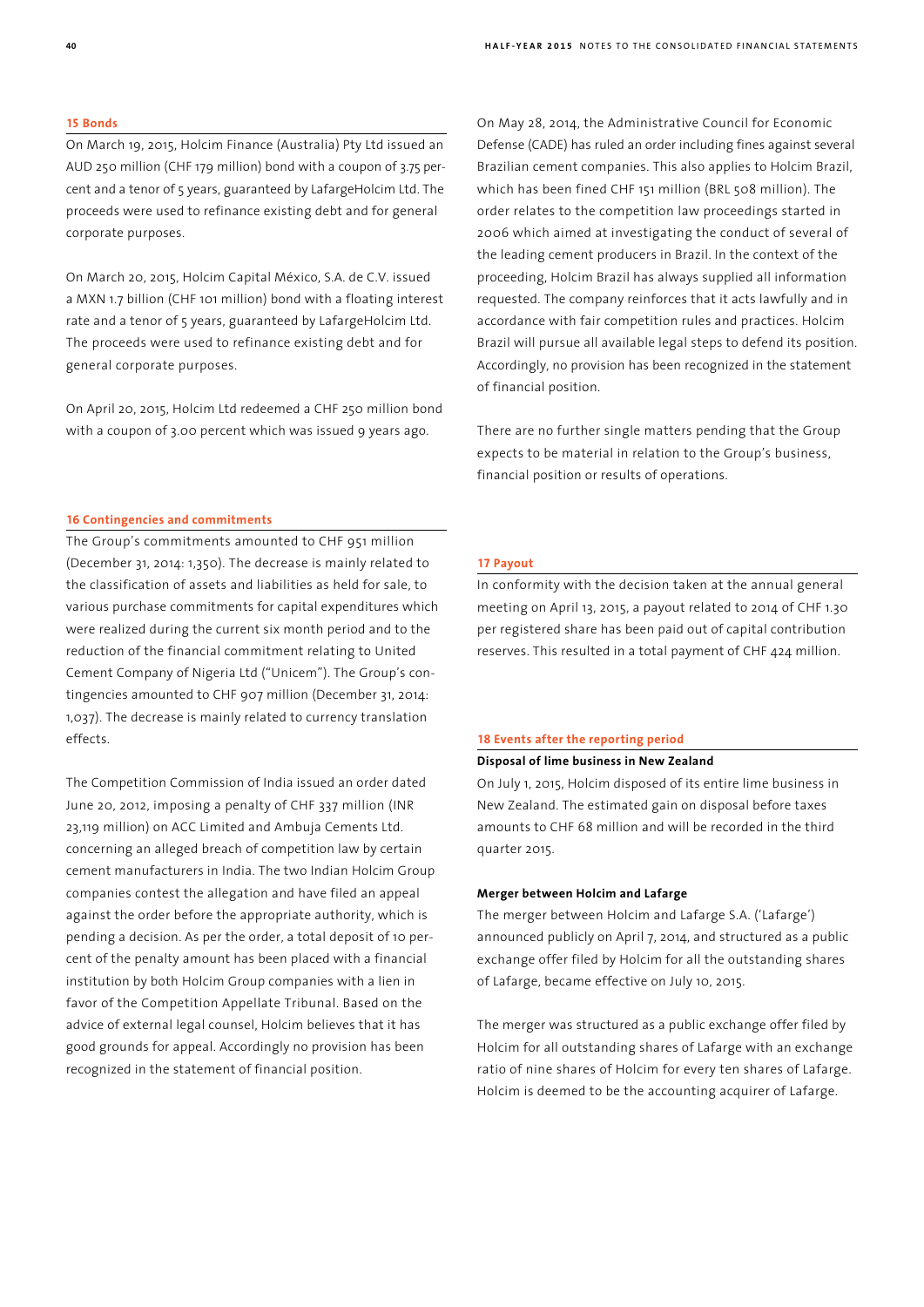The business combination will be accounted for as of July 10, 2015, being the effective date of the merger since Holcim, which was renamed to LafargeHolcim Ltd ('LafargeHolcim'), controlled Lafarge from that date by owning 87.45 percent of the share capital and at least 84.59 percent of the voting rights of Lafarge. The number of Holcim Ltd shares issued amounts to 227,007,605 shares and the closing share price on July 9, 2015, for the first offering period was CHF 71.55.

Due to the proximity of the acquisition date to the date of the authorization of the interim financial statements for issue and as a result of the related restrictions when it comes to the sharing of financial information between Holcim and Lafarge because of the competition laws applicable up to the date of acquisition (although all relevant competition authority approvals have been obtained by then), the disclosure requirements of IFRS 3 *Business Combinations* can only be partially met.

LafargeHolcim has not yet completed a preliminary purchase accounting of the identifiable assets acquired and liabilities assumed from the merger with Lafarge. However, LafargeHolcim expects that significant assets acquired will primarily consist of property, plant and equipment, but will also include intangible assets, and that significant liabilities assumed will include the existing Lafarge third party financial liabilities and deferred tax liabilities associated with the assets acquired.

The fair value of the consideration transferred is, among others, depending on the outcome of the re-opened public exchange offer. The estimated amount of CHF 17.3 billion for the business combination has mainly been determined on the basis of:

- the number of Lafarge shares acquired in the public exchange offer on July 10, 2015, representing 87.45 percent of the share capital of Lafarge;
- the Holcim closing share price as at July 9, 2015;
- the exchange ratio of nine Holcim shares for every ten Lafarge shares exchanged;
- the fair value of Lafarge outstanding share options and other equity awards; and
- the fair value of the cash consideration expected to be paid in connection with mandatory take-overs, non-compete clauses and merger-related agreements.

Acquisition-related costs are included in administration expenses and amount to approximately CHF 50 million for the current year, of which CHF 21 million relate to the three month period ended June 30, 2015. In addition to this, acquisition costs of CHF 67 million occurred in 2014.

#### **Share capital increase**

The resolutions submitted to the Holcim Ltd shareholders and approved by them at the extraordinary general meeting held on May 8, 2015 all became effective with the successful closing of the public exchange offer, the related registration of the amended Articles of Incorporation of Holcim Ltd and of the relevant share capital increase with the commercial register of St. Gallen, Switzerland, on July 10, 2015. This included the resolutions on the share capital increase required for the public exchange offer, the change of the corporate name of Holcim Ltd to LafargeHolcim Ltd, the creation of authorized capital for the post-closing exceptional scrip dividend, and the appointment of new members of the Board of Directors. Those events were pre-conditions of the merger which therefore also became effective on July 10, 2015.

Consequently, 227,007,605 new Holcim Ltd shares, as determined by the Board of Directors, were issued with a par value of CHF 2 in exchange for 252,230,673 Lafarge shares tendered to the public exchange offer, which resulted in a share capital increase of CHF 454,015,210.

A further authorized share capital of up to 132,118,700 new LafargeHolcim shares was also approved for the purpose of financing or re-financing any acquisition of shares in Lafarge, including the settlement of the re-opened exchange offer and, as the case may be, to complete a squeeze-out.

#### **Scrip dividend**

An authorized share capital of up to 29,566,188 new LafargeHolcim shares was approved for a scrip dividend (in the ratio of one new LafargeHolcim share for twenty existing LafargeHolcim shares). The post-closing exceptional scrip dividend will be distributed to all LafargeHolcim shareholders after the settlement of the re-opened public exchange offer. The scrip dividend will have no effect on the total amount of the equity attributable to the LafargeHolcim shareholders, but will have an impact on the earnings per share.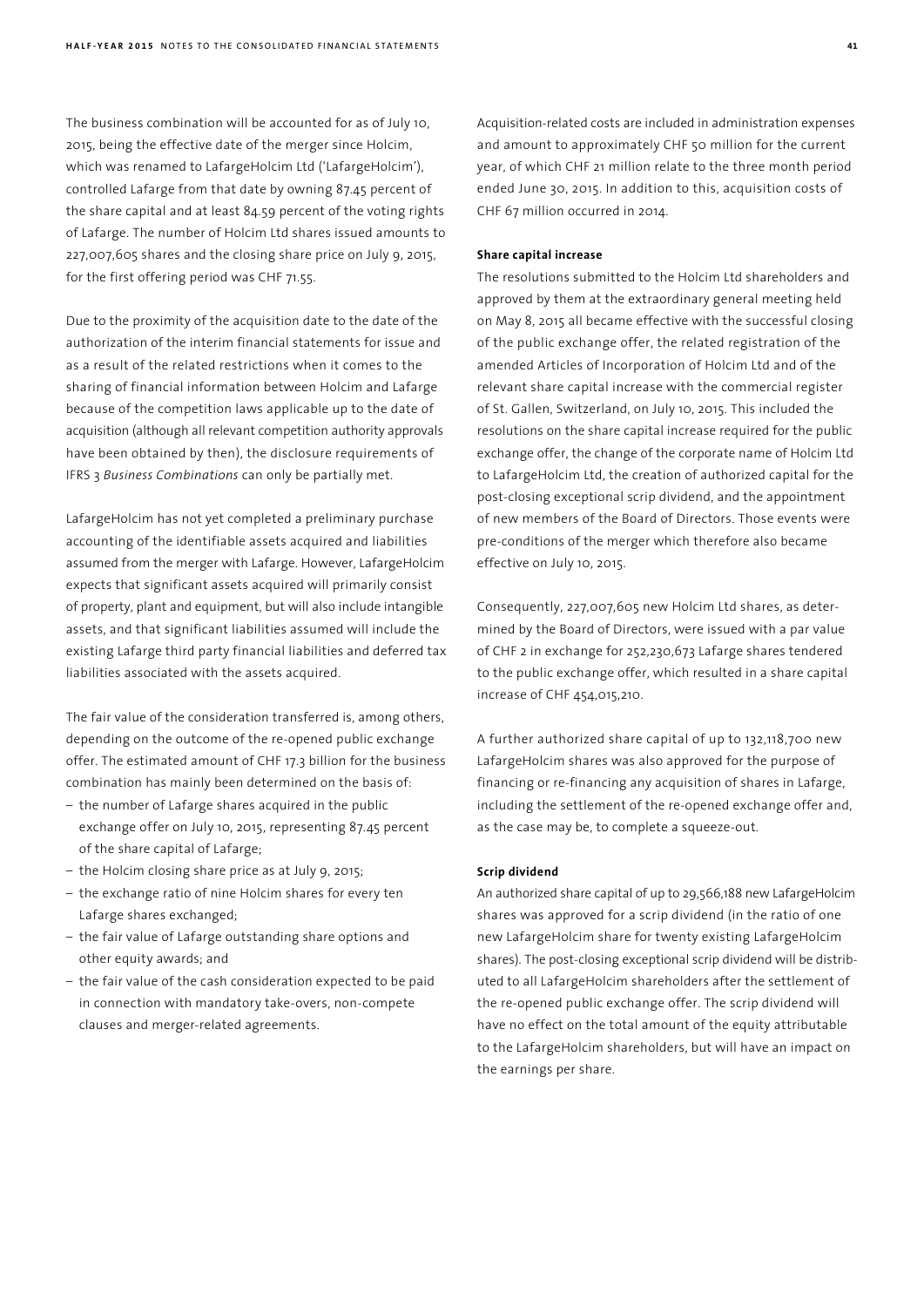The scrip dividend has been reflected in the basic and diluted earnings per share as disclosed in note 12.

#### **Acquisition of interest in Lafarge Tarmac**

As part of the preliminary steps to implement the disposals required by the European Commission for its approval on the merger to create LafargeHolcim, the Group acquired on July 17, 2015, the remaining 50 percent interest in Lafarge Tarmac for CHF 1,479 million (GBP 992 million). This step is required to allow the full divestment of Lafarge Tarmac (with the exception of the Cauldon and Cookstown plants and certain non-operational properties), which is part of the divestments of several assets in Europe, Canada, Brazil and the Philippines to CRH, as disclosed in note 13 "Assets and related liabilities classified as held for sale". The divestment of these assets, which consists largely of cement plants, aggregates sites and ready-mix plants, is expected to be completed in the third quarter 2015.

#### **Reorganization of Group functions**

On May 20, 2015 Lafarge and Holcim announced that they are preparing the reorganization of Group functions in the context of the merger. The proposed new organization will result in a net reduction of approximately 380 positions in Lafarge and 120 positions in Holcim. The social consultation process to reduce the impact on roles that are affected by reductions has been launched with the employee representatives in Switzerland. In parallel, Lafarge put in place the information and consultation procedure with employee representatives. LafargeHolcim's cost for the restructuring are estimated to an amount of CHF 225 million. The implementation of the new organization is expected for early 2016 after completion of all relevant social consultations in Switzerland and France.

## **19 Authorization of the interim financial statements for issue**

The interim financial statements were authorized for issuance by the Board of Directors of LafargeHolcim Ltd on July 28, 2015.

#### **20 Principal exchange rates**

|                         |            | Statement of income<br>Average exchange rates<br>in CHF January-June |       | Statement of financial position |            |           |
|-------------------------|------------|----------------------------------------------------------------------|-------|---------------------------------|------------|-----------|
|                         |            |                                                                      |       | Closing exchange rates          |            |           |
|                         |            |                                                                      |       | in CHF                          |            |           |
|                         |            | 2015                                                                 | 2014  | 30.6.2015                       | 31.12.2014 | 30.6.2014 |
| 1 Euro                  | <b>EUR</b> | 1.06                                                                 | 1.22  | 1.04                            | 1.20       | 1.22      |
| 1 US Dollar             | <b>USD</b> | 0.95                                                                 | 0.89  | 0.93                            | 0.99       | 0.89      |
| 1 British Pound         | GBP        | 1.44                                                                 | 1.49  | 1.47                            | 1.54       | 1.51      |
| 1 Australian Dollar     | <b>AUD</b> | 0.74                                                                 | 0.82  | 0.71                            | 0.81       | 0.84      |
| 1 Canadian Dollar       | CAD        | 0.77                                                                 | 0.81  | 0.75                            | 0.85       | 0.83      |
| 1,000 Indonesian Rupiah | <b>IDR</b> | 0.07                                                                 | 0.08  | 0.07                            | 0.08       | 0.08      |
| 100 Indian Rupee        | <b>INR</b> | 1.51                                                                 | 1.47  | 1.46                            | 1.56       | 1.48      |
| 100 Moroccan Dirham     | MAD        | 9.74                                                                 | 10.88 | 9.58                            | 10.95      | 10.81     |
| 100 Mexican Peso        | <b>MXN</b> | 6.25                                                                 | 6.80  | 5.95                            | 6.72       | 6.85      |
| 100 Philippine Peso     | <b>PHP</b> | 2.13                                                                 | 2.00  | 2.06                            | 2.21       | 2.04      |

On January 15, 2015, the Swiss National Bank announced to abandon its cap on the Swiss franc against the Euro. As of this date, the Euro devalued considerably against the Swiss franc. This led to significant changes in currency translation adjustments which are reflected in the consolidated statement of other comprehensive earnings.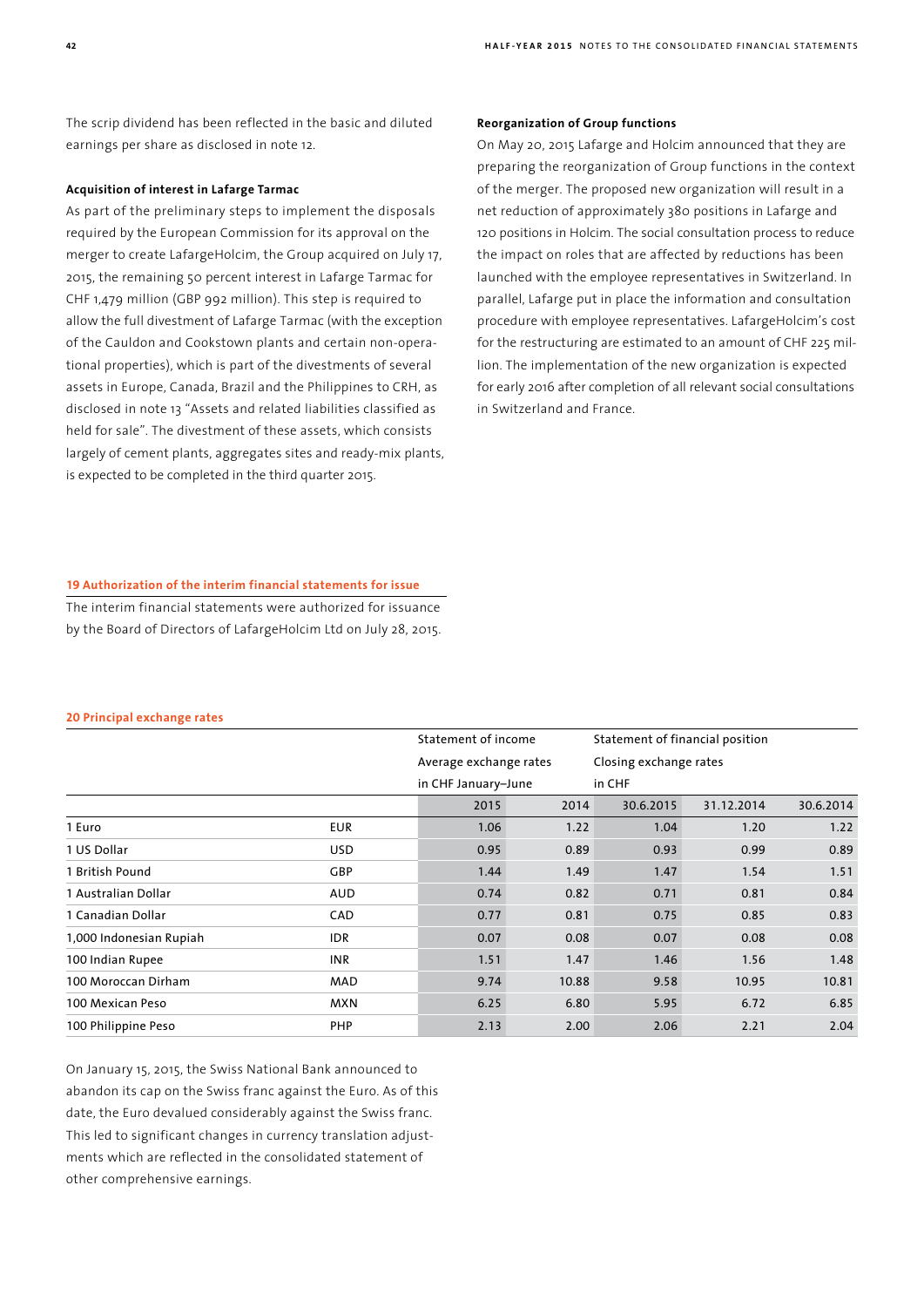#### **To the Board of Directors of LafargeHolcim Ltd (formerly: Holcim Ltd), Rapperswil-Jona**

Zurich, July 28, 2015

#### **Report on the review of interim consolidated financial statements**

#### **Introduction**

We have reviewed the accompanying interim consolidated financial statements (consolidated statement of income, consolidated statement of comprehensive earnings, consolidated statement of financial position, consolidated statement of changes in equity, consolidated statement of cash flows and notes) of LafargeHolcim Ltd on pages 15 to 42 for the period from January 1, 2015 to June 30, 2015. The Board of Directors is responsible for the preparation and presentation of these interim consolidated financial statements in accordance with International Financial Reporting Standard IAS 34 *Interim Financial Reporting*. Our responsibility is to express a conclusion on these interim consolidated financial statements based on our review.

#### **Scope of Review**

We conducted our review in accordance with International Standard on Review Engagements 2410 "Review of Interim Financial Information Performed by the Independent Auditor of the Entity". A review of interim financial information consists of making inquiries, primarily of persons responsible for financial and accounting matters, and applying analytical and other review procedures. A review is substantially less in scope than an audit conducted in accordance with International Standards on Auditing and consequently does not enable us to obtain assurance that we would become aware of all significant matters that might be identified in an audit. Accordingly, we do not express an audit opinion.

#### **Conclusion**

Based on our review, nothing has come to our attention that causes us to believe that the interim consolidated financial statements are not prepared, in all material respects, in accordance with International Financial Reporting Standard IAS 34 *Interim Financial Reporting*.

Ernst & Young Ltd

(Auditor in charge)

 $MML$   $2433$  Alfin

Willy Hofstetter Elisa Alfieri Licensed audit expert Licensed audit expert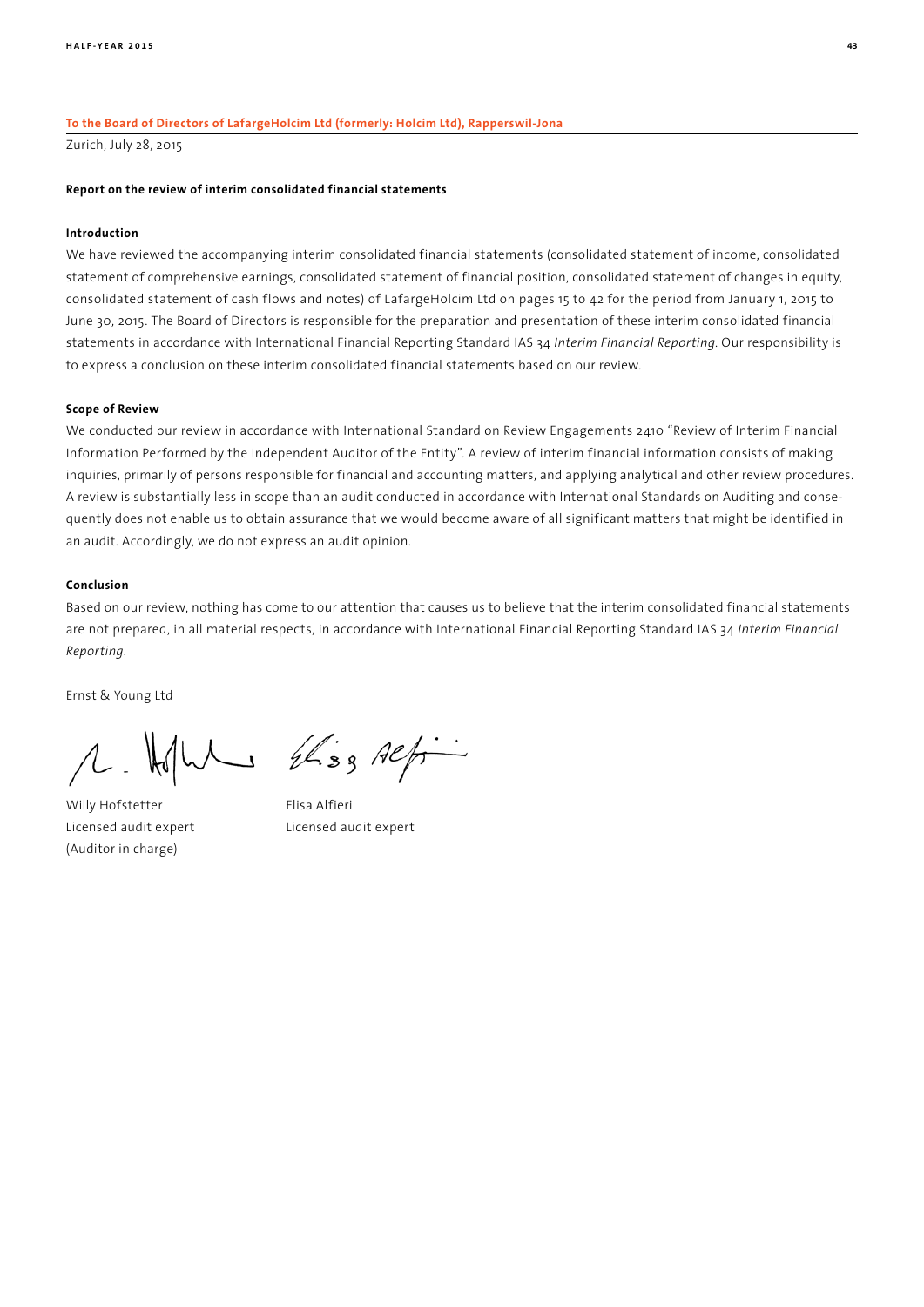#### **LafargeHolcim securities**

Following the completion of the merger between Holcim and Lafarge S.A. on July 10, 2015, LafargeHolcim started trading on July 14, 2015, on the Main Standard of the SIX Swiss Exchange in Zurich and on Euronext in Paris. Telekurs lists the registered share under LHN (security code number 12214059). The corresponding code under Bloomberg is LHN:VX. The market capitalization of LafargeHolcim Ltd amounted to CHF 41.5 billion as per July 14, 2015.

#### **Cautionary statement regarding forward-looking statements**

This document may contain certain forward-looking statements relating to the Group's future business, development and economic performance. Such statements may be subject to a number of risks, uncertainties and other important factors, such as but not limited to (1) competitive pressures; (2) legislative and regulatory developments; (3) global, macroeconomic and political trends; (4) fluctuations in currency exchange rates and general financial market conditions; (5) delay or inability in obtaining approvals from authorities; (6) technical developments; (7) litigation; (8) adverse publicity and news coverage, which could cause actual development and results to differ materially from the statements made in this document.

Holcim assumes no obligation to update or alter forward-looking statements whether as a result of new information, future events or otherwise.

#### **Disclaimer**

Holcim Ltd publishes interim reports in English and German. The English version is legally binding.